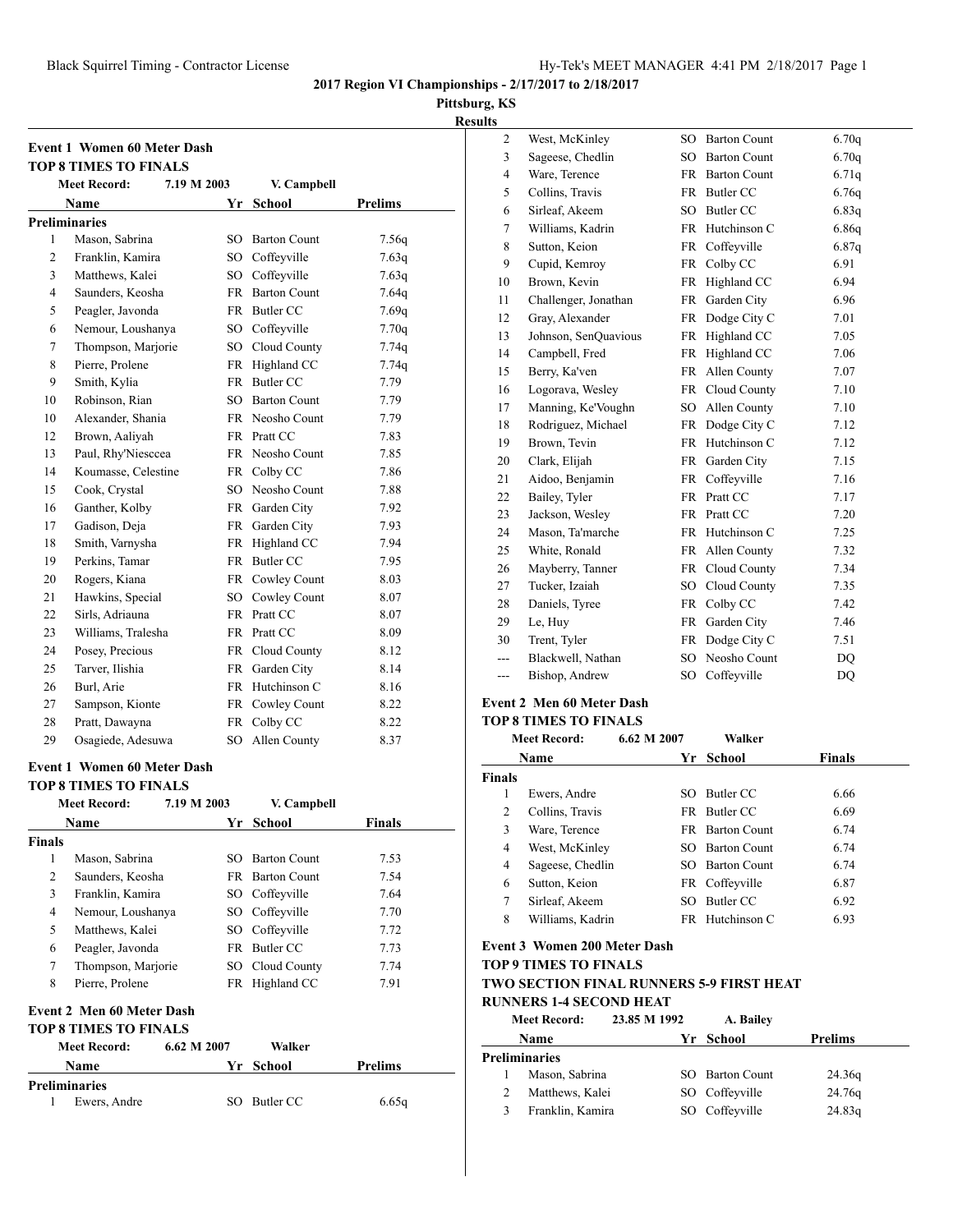## **Pittsburg, KS**

| ٠<br>۰. |  |
|---------|--|
|         |  |

|           | Preliminaries  (Event 3 Women 200 Meter Dash) |                 |                     |                |
|-----------|-----------------------------------------------|-----------------|---------------------|----------------|
|           | <b>Name</b>                                   | Yr              | <b>School</b>       | <b>Prelims</b> |
| 4         | Hodges, Kyelah                                | SO <sub>1</sub> | Highland CC         | 24.94q         |
| 5         | Wallace, Asjah                                | FR              | <b>Barton Count</b> | 24.95q         |
| 6         | McWhite, Mahendra                             | <b>FR</b>       | <b>Barton Count</b> | 25.32q         |
| 7         | Alexander, Shania                             |                 | FR Neosho Count     | 25.66q         |
| 8         | Cook, Crystal                                 | SO.             | Neosho Count        | 25.67q         |
| 9         | Peagler, Javonda                              | <b>FR</b>       | <b>Butler CC</b>    | 25.71q         |
| 10        | Koumasse, Celestine                           | FR              | Colby CC            | 25.80          |
| 11        | Thompson, Marjorie                            | SO <sub>1</sub> | Cloud County        | 25.87          |
| 12        | Blake, Tashoy                                 | <b>FR</b>       | <b>Butler CC</b>    | 25.88          |
| 13        | Smith, Kylia                                  | FR              | <b>Butler CC</b>    | 25.92          |
| 14        | Pierre, Prolene                               | <b>FR</b>       | Highland CC         | 25.96          |
| 15        | Fox, Danielle                                 | <b>FR</b>       | Highland CC         | 26.04          |
| 16        | Pratt, Dawayna                                | <b>FR</b>       | Colby CC            | 26.04          |
| 17        | Ganther, Kolby                                | <b>FR</b>       | Garden City         | 26.20          |
| 18        | Fleming, Keshema                              | <b>FR</b>       | Allen County        | 26.39          |
| 19        | Posey, Precious                               | FR              | Cloud County        | 26.44          |
| 20        | Paul, Rhy'Niesccea                            | <b>FR</b>       | Neosho Count        | 26.58          |
| 21        | Rogers, Kiana                                 | FR              | Cowley Count        | 26.65          |
| 22        | Williams, Tralesha                            | <b>FR</b>       | Pratt CC            | 26.72          |
| 23        | Sirls, Adriauna                               | <b>FR</b>       | Pratt CC            | 26.79          |
| 24        | Romain, Anysia                                | <b>FR</b>       | Pratt CC            | 26.81          |
| 25        | Gadison, Deja                                 | FR              | Garden City         | 26.86          |
| 26        | Jones, McKenah                                | <b>FR</b>       | Dodge City C        | 26.98          |
| 27        | Smith, Deidre                                 | SO <sub>1</sub> | Garden City         | 27.00          |
| 28        | Latham, Keeley                                | <b>FR</b>       | Dodge City C        | 27.33          |
| 29        | williamson, malaya                            | FR              | Johnson Coun        | 27.83          |
| 30        | Faison, Shatorri                              | <b>FR</b>       | Allen County        | 28.00          |
| 31        | Hunt, Brionna                                 | <b>FR</b>       | Dodge City C        | 28.13          |
| 32        | Burl, Arie                                    | FR              | Hutchinson C        | 28.19          |
| 33        | Anderson, Mary                                | <b>FR</b>       | Cowley Count        | 28.59          |
| ---       | Hawkins, Special                              | SO.             | Cowley Count        | <b>DNF</b>     |
| $---$     | Osagiede, Adesuwa                             | SO <sub>1</sub> | Allen County        | DNF            |
| $-$ - $-$ | Evans, Kimani                                 | <b>FR</b>       | Coffeyville         | DO             |

## **Event 3 Women 200 Meter Dash TOP 9 TIMES TO FINALS TWO SECTION FINAL RUNNERS 5-9 FIRST HEAT**

## **RUNNERS 1-4 SECOND HEAT**

|        | 23.85 M 1992<br><b>Meet Record:</b> |     | A. Bailey              |               |  |
|--------|-------------------------------------|-----|------------------------|---------------|--|
|        | Name                                | Yr  | School                 | <b>Finals</b> |  |
| Finals |                                     |     |                        |               |  |
| 1      | Mason, Sabrina                      | SO. | <b>Barton Count</b>    | 24.32         |  |
| 2      | Matthews, Kalei                     |     | SO Coffeyville         | 24.63         |  |
| 3      | Franklin, Kamira                    |     | SO Coffeyville         | 24.92         |  |
| 4      | Wallace, Asjah                      | FR. | <b>Barton Count</b>    | 24.99         |  |
| 5      | McWhite, Mahendra                   |     | <b>FR</b> Barton Count | 25.15         |  |
| 6      | Hodges, Kyelah                      | SO. | Highland CC            | 25.55         |  |
| 7      | Alexander, Shania                   |     | FR Neosho Count        | 25.69         |  |
| 8      | Peagler, Javonda                    | FR. | Butler CC              | 25.86         |  |
| 9      | Cook, Crystal                       |     | SO Neosho Count        | 25.88         |  |
|        |                                     |     |                        |               |  |

|    | <b>Event 4 Men 200 Meter Dash</b>        |              |           |                     |                |  |
|----|------------------------------------------|--------------|-----------|---------------------|----------------|--|
|    | <b>TOP 9 TIMES TO FINALS</b>             |              |           |                     |                |  |
|    | <b>Meet Record:</b>                      | 20.89 M 2016 |           | Eli Hall-Thompson   |                |  |
|    | Name                                     |              |           | Yr School           | <b>Prelims</b> |  |
|    | <b>Preliminaries</b>                     |              |           |                     |                |  |
|    | Sirleaf, Akeem<br>1                      |              | SO.       | <b>Butler CC</b>    | 21.35q         |  |
|    | 2<br>West, McKinley                      |              | $SO_{-}$  | <b>Barton Count</b> | 21.43q         |  |
|    | 3<br>Poole, Quintaveon                   |              | SO -      | Butler CC           | 21.54q         |  |
|    | $\overline{\mathcal{L}}$<br>Ewers, Andre |              | $SO^-$    | <b>Butler CC</b>    | 21.60q         |  |
|    | 5<br>Challenger, Jonathan                |              | <b>FR</b> | Garden City         | 21.60q         |  |
|    | 6<br>Colbrooke, Samson                   |              | <b>FR</b> | <b>Barton Count</b> | 21.74q         |  |
|    | 7<br>Gray, Alexander                     |              | <b>FR</b> | Dodge City C        | 21.77q         |  |
|    | 8<br>Keys, Jimmy                         |              |           | SO Coffeyville      | 21.83q         |  |
|    | 9<br>Cupid, Kemroy                       |              | FR        | Colby CC            | 22.06q         |  |
| 10 | Holt, Jermaine                           |              | FR        | Coffeyville         | 22.12          |  |
| 11 | Paul, Anthony                            |              | FR.       | Pratt CC            | 22.19          |  |
| 12 | Williams, Kadrin                         |              | <b>FR</b> | Hutchinson C        | 22.23          |  |
| 13 | Berry, Ka'ven                            |              | FR        | Allen County        | 22.24          |  |
| 14 | Bishop, Andrew                           |              | SO        | Coffeyville         | 22.27          |  |
| 15 | McEnery, Christopher                     |              | FR        | Pratt CC            | 22.34          |  |
| 16 | Campbell, Fred                           |              | FR        | Highland CC         | 22.36          |  |
| 17 | Lyon, Christian                          |              | FR        | <b>Barton Count</b> | 22.44          |  |
| 18 | Blackwell, Nathan                        |              | SO.       | Neosho Count        | 22.44          |  |
| 19 | Logorava, Wesley                         |              | FR -      | Cloud County        | 22.49          |  |
| 20 | Manning, Ke'Voughn                       |              |           | SO Allen County     | 22.52          |  |
| 21 | Storr, Donovan                           |              |           | FR Colby CC         | 22.53          |  |
| 22 | Liggins, Princeton                       |              |           | FR Neosho Count     | 22.68          |  |
| 23 | Hill, Christopher                        |              | FR        | Highland CC         | 22.69          |  |
| 24 | Rodriguez, Michael                       |              | FR        | Dodge City C        | 22.79          |  |
| 25 | Bailey, Tyler                            |              | FR        | Pratt CC            | 22.98          |  |
| 26 | Mason, Ta'marche                         |              | FR        | Hutchinson C        | 23.01          |  |
| 27 | Lewis, Tyrin                             |              | FR        | Dodge City C        | 23.06          |  |
| 28 | Miller, Rayontay                         |              | SO.       | Neosho Count        | 23.11          |  |
| 29 | Buchanan, Jacob                          |              | JR        | Johnson Coun        | 23.24          |  |
| 30 | Tucker, Izaiah                           |              | SO -      | Cloud County        | 23.28          |  |
| 31 | Clark, Elijah                            |              | FR        | Garden City         | 23.30          |  |
| 32 | Dawson, Timothy                          |              | FR        | Garden City         | 23.61          |  |
| 33 | Mayberry, Tanner                         |              | FR        | Cloud County        | 23.67          |  |
| 34 | Daniels, Tyree                           |              | FR        | Colby CC            | 24.12          |  |

## **Event 4 Men 200 Meter Dash**

## **TOP 9 TIMES TO FINALS**

|               | <b>Meet Record:</b>  | 20.89 M 2016 | Eli Hall-Thompson      |               |  |
|---------------|----------------------|--------------|------------------------|---------------|--|
|               | Name                 |              | Yr School              | <b>Finals</b> |  |
| <b>Finals</b> |                      |              |                        |               |  |
| 1             | Ewers, Andre         | SO.          | Butler CC              | 21.21         |  |
| 2             | West, McKinley       |              | <b>SO</b> Barton Count | 21.30         |  |
| 3             | Sirleaf, Akeem       |              | SO Butler CC           | 21.31         |  |
| 4             | Poole, Quintaveon    |              | SO Butler CC           | 21.31         |  |
| 5             | Colbrooke, Samson    |              | FR Barton Count        | 21.56         |  |
| 6             | Challenger, Jonathan |              | FR Garden City         | 21.64         |  |
| 7             | Gray, Alexander      |              | FR Dodge City C        | 21.97         |  |
| 8             | Keys, Jimmy          |              | SO Coffeyville         | 22.05         |  |
| 9             | Cupid, Kemrov        |              | FR Colby CC            | 22.10         |  |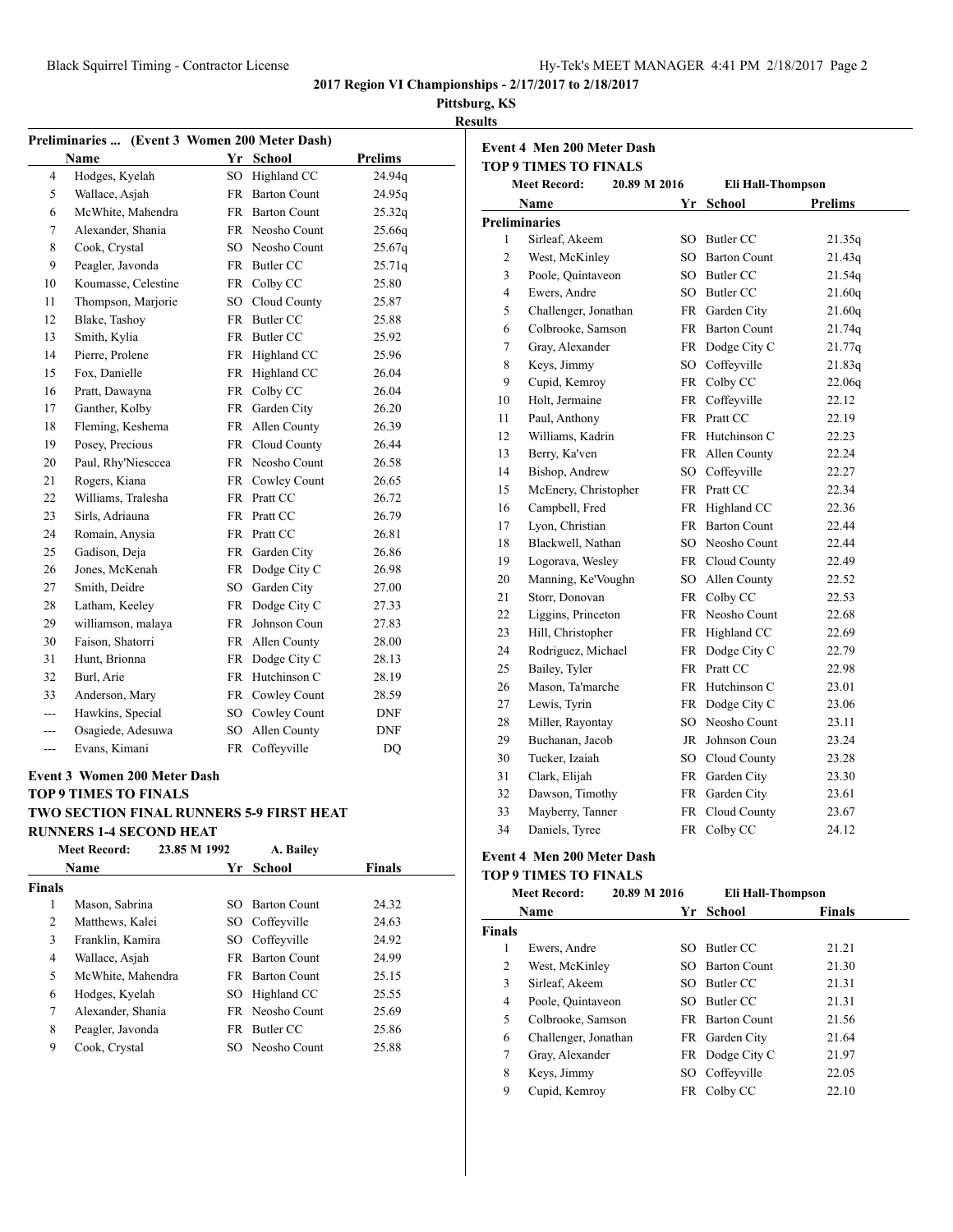**Pittsburg, KS**

| <b>Results</b> |
|----------------|
|----------------|

|               | <b>Event 5 Women 400 Meter Dash</b><br>54.19 M 1992<br><b>Meet Record:</b><br>I. Turner |                 |                         |               |  |  |  |
|---------------|-----------------------------------------------------------------------------------------|-----------------|-------------------------|---------------|--|--|--|
|               | Name                                                                                    |                 | Yr School               | <b>Finals</b> |  |  |  |
| <b>Finals</b> |                                                                                         |                 |                         |               |  |  |  |
| 1             | Ricketts, Chanelle                                                                      | SO              | <b>Barton Count</b>     | 55.22         |  |  |  |
| 2             | Robinson, Rian                                                                          |                 | SO Barton Count         | 55.47         |  |  |  |
| 3             | Henry, Divina                                                                           |                 | SO Coffeyville          | 55.69         |  |  |  |
| 4             | Steward, Tia                                                                            |                 | FR Barton Count         | 58.25         |  |  |  |
| 5             | Hodges, Kyelah                                                                          |                 | SO Highland CC          | 58.34         |  |  |  |
| 6             | Alcindor, Marie                                                                         | FR              | Cowley Count            | 58.39         |  |  |  |
| 7             | Smith, Davia                                                                            | FR              | <b>Butler CC</b>        | 58.49         |  |  |  |
| 8             | Willis, Courtney                                                                        | SO.             | Butler CC               | 58.68         |  |  |  |
| 9             | Blackwell, Ashley                                                                       | SO -            | Coffeyville             | 59.49         |  |  |  |
| 10            | Thuston, Ciara                                                                          | FR              | Johnson Coun            | 59.66         |  |  |  |
| 11            | Jones, McKenah                                                                          | FR              | Dodge City C            | 59.76         |  |  |  |
| 12            | Thompson, Marjorie                                                                      | SO -            | Cloud County            | 59.89         |  |  |  |
| 13            | Puente, Marisa                                                                          | <b>FR</b>       | Garden City             | 1:00.08       |  |  |  |
| 14            | Fluker, Madelynn                                                                        | FR              | Garden City             | 1:00.64       |  |  |  |
| 15            | Frick, Christina                                                                        |                 | SO Dodge City C         | 1:00.64       |  |  |  |
| 16            | Segrest, Jasmine                                                                        |                 | FR Highland CC          | 1:02.58       |  |  |  |
| 17            | Treijs, Kristine                                                                        |                 | SO Pratt CC             | 1:02.86       |  |  |  |
| 18            | Posey, Precious                                                                         |                 | FR Cloud County         | 1:03.98       |  |  |  |
| 19            | Moon, Ashley                                                                            |                 | FR Neosho Count         | 1:04.10       |  |  |  |
| 20            | Anguish, Shania                                                                         | FR              | Cloud County            | 1:04.42       |  |  |  |
| 21            | Jacobsen, Madeline                                                                      |                 | FR Pratt CC             | 1:04.86       |  |  |  |
| 22            |                                                                                         |                 |                         |               |  |  |  |
|               | Carter, Shaquarrius                                                                     |                 | FR Pratt CC             | 1:05.15       |  |  |  |
| 23            | Williams, Jade                                                                          |                 | FR Neosho Count         | 1:05.16       |  |  |  |
| 24            | Davis, Jazzmin                                                                          |                 | FR Neosho Count         | 1:06.44       |  |  |  |
| 25            | williamson, malaya                                                                      | FR              | Johnson Coun            | 1:08.44       |  |  |  |
| ---           | Peagler, Javonda                                                                        |                 | FR Butler CC            | DQ            |  |  |  |
| $---$         | Koumasse, Celestine                                                                     | FR              | Colby CC                | DQ            |  |  |  |
| ---           | Dudley, Mikayla                                                                         | SO              | Coffeyville             | DQ            |  |  |  |
|               | <b>Event 6 Men 400 Meter Dash</b>                                                       |                 |                         |               |  |  |  |
|               | <b>Meet Record:</b><br>46.49 M 2016                                                     |                 | <b>Quintaveon Poole</b> |               |  |  |  |
|               | Name                                                                                    | Yr              | School                  | Finals        |  |  |  |
| <b>Finals</b> |                                                                                         |                 |                         |               |  |  |  |
| 1             | Poole, Quintaveon                                                                       | SO              | Butler CC               | 46.44M        |  |  |  |
| 2             | Liburd. James                                                                           |                 | SO Garden City          | 47.40         |  |  |  |
| 3             | Holt, Jermaine                                                                          | FR              | Coffeyville             | 47.71         |  |  |  |
| 4             | Mighty, Kemarni                                                                         | FR              | <b>Barton Count</b>     | 47.96         |  |  |  |
| 5             | Sirleaf, Akeem                                                                          | SO              | Butler CC               | 48.07         |  |  |  |
| 6             | Storr, Donovan                                                                          | FR              | Colby CC                | 48.46         |  |  |  |
| 7             | Keys, Jimmy                                                                             | SO <sub>1</sub> | Coffeyville             | 48.49         |  |  |  |
| 8             | Lavarity, Adam                                                                          | <b>FR</b>       | <b>Barton Count</b>     |               |  |  |  |
|               |                                                                                         |                 |                         | 48.59         |  |  |  |
| 9             | McEnery, Christopher                                                                    | FR              | Pratt CC                | 48.66         |  |  |  |
| 10            | Pierre, Jamoul                                                                          | SO              | <b>Butler CC</b>        | 49.28         |  |  |  |
| 11            | Rolle, Jerry                                                                            | FR              | Colby CC                | 49.37         |  |  |  |
| 12            | Lipscomb, Darrien                                                                       | FR              | Cloud County            | 49.46         |  |  |  |
| 13            | Porter, Clifford                                                                        | FR              | Pratt CC                | 49.64         |  |  |  |
| 14            | Liggins, Princeton                                                                      | FR              | Neosho Count            | 49.80         |  |  |  |
| 15            | Jobe, DeAndre                                                                           | FR              | <b>Barton Count</b>     | 50.30         |  |  |  |
| 16            | Dawson, Anthony                                                                         | FR              | Garden City             | 50.38         |  |  |  |
| 17            | Shannon, Aaron                                                                          | FR              | Hutchinson C            | 50.52         |  |  |  |
| 18            | McPherson, Ajani                                                                        | FR              | Coffeyville             | 50.59         |  |  |  |

| ults          |                                       |          |                                    |                    |
|---------------|---------------------------------------|----------|------------------------------------|--------------------|
| 19            | Van Zyl, Armand                       |          | FR Cloud County                    | 50.84              |
| 20            | Woods, Brett                          | FR       | Highland CC                        | 50.87              |
| 21            | Taviere, Yannick                      | SO       | Highland CC                        | 51.05              |
| 22            | Bowleg, Anthony                       | FR       | Colby CC                           | 51.33              |
| 23            | Miller, Rayontay                      | SO       | Neosho Count                       | 51.33              |
| 24            | Pierre, Juvens                        |          | FR Pratt CC                        | 53.30              |
| 25            | Mayberry, Tanner                      |          | FR Cloud County                    | 53.50              |
| 26            | Douglas, Brandun                      |          | SO Allen County                    | 54.16              |
| 27            | Allen, Curtis                         |          | FR Highland CC                     | 54.55              |
| 28            | Stapleton, Josh                       |          | SO Dodge City C                    | 55.84              |
| ---           | Tarpley, Carlton                      |          | SO Allen County                    | DQ                 |
| $---$         | Nuss, Wyatt                           | FR       | Dodge City C                       | DQ                 |
| $---$         | Strawn, Zach                          | FR       | Dodge City C                       | DQ                 |
|               | Event 7 Women 600 Meter Run           |          |                                    |                    |
|               | <b>Meet Record:</b><br>1:29.69 M 2003 |          | K. Gayle                           |                    |
|               | Name                                  | Yr       | <b>School</b>                      | <b>Finals</b>      |
| <b>Finals</b> |                                       |          |                                    |                    |
| 1<br>2        | Hodges, Kyelah                        | SO       | Highland CC<br>FR Barton Count     | 1:34.43            |
|               | Stewart, Latoya                       |          |                                    | 1:34.43<br>1:35.22 |
| 3<br>4        | St. John, Ariel                       |          | FR Cloud County                    |                    |
| 5             | Nutt, Alison<br>Brown, Zavannah       |          | SO Highland CC                     | 1:38.49            |
|               | Nelson, Leah                          |          | FR Cowley Count<br>SO Hutchinson C | 1:39.80            |
| 6<br>7        |                                       |          | SO Barton Count                    | 1:40.86            |
|               | Hopson-Boyd, Emilykate                |          |                                    | 1:42.16            |
| 8             | Cadenhead, Alexandra                  |          | SO Coffeyville                     | 1:42.26            |
| 9             | Thames, Helen                         |          | SO Butler CC                       | 1:42.93            |
| 10            | Isbell, Kylee                         | FR       | Dodge City C                       | 1:44.14            |
| 11            | Conley, Marshelle                     | FR       | Hutchinson C                       | 1:44.52            |
| 12<br>13      | Johnson, Hannah<br>Fleming, Keshema   | FR<br>FR | Allen County<br>Allen County       | 1:45.60            |
| 14            | Webster, Michala                      | SO       | Coffeyville                        | 1:47.60<br>1:47.90 |
| 15            | Bissell, Madison                      |          | FR Butler CC                       |                    |
| 16            | Jakes, Justis                         |          | SO Highland CC                     | 1:50.18<br>1:50.70 |
|               | Bennett, Cierra                       |          | FR Allen County                    |                    |
| 17<br>18      |                                       |          | SO Butler CC                       | 1:52.15<br>1:53.22 |
| 19            | Simpson, Kalynn<br>Houk, Jessica      | FR       | Colby CC                           | 1:53.72            |
| 20            | Wren, Jayden                          | FR       | Colby CC                           | 1:59.04            |
|               | Robinson, Shiseido                    |          | FR Garden City                     | <b>DNF</b>         |
| $---$         | Dean, Arryanna                        |          | FR Coffeyville                     | DQ                 |
|               |                                       |          |                                    |                    |
|               | <b>Event 8 Men 600 Meter Run</b>      |          |                                    |                    |
|               | 1:18.34 M 1999<br><b>Meet Record:</b> |          | J. Matheri                         |                    |
|               | Name                                  | Yr       | School                             | <b>Finals</b>      |
| Finals        |                                       |          |                                    |                    |
| 1             | Marindich, Stephen                    |          | FR Cloud County                    | 1:19.29            |
| 2             | Berry, Ka'ven                         |          | FR Allen County                    | 1:20.84            |
| 3             | Nelson, Kyle                          |          | SO Coffeyville                     | 1:21.36            |
| 4             | Reyes, Michale                        |          | FR Barton Count                    | 1:21.62            |
| 5             | Hill, Marquis                         |          | FR Barton Count                    | 1:22.09            |
| 6             | Martin, Christopher                   |          | SO Allen County                    | 1:22.25            |
| 7             | Richardson, Ricardo                   | FR       | Colby CC                           | 1:23.61            |
| 8             | Sturrup, Adolphous                    | FR       | Highland CC                        | 1:24.48            |
| 9             | Austin, Jameel                        | FR       | Butler CC                          | 1:24.52            |
| 10            | Rodriguez, Isaac                      | FR       | Hutchinson C                       | 1:24.77            |
| 11            | Thomas, Mario                         |          | FR Butler CC                       | 1:25.34            |
|               |                                       |          |                                    |                    |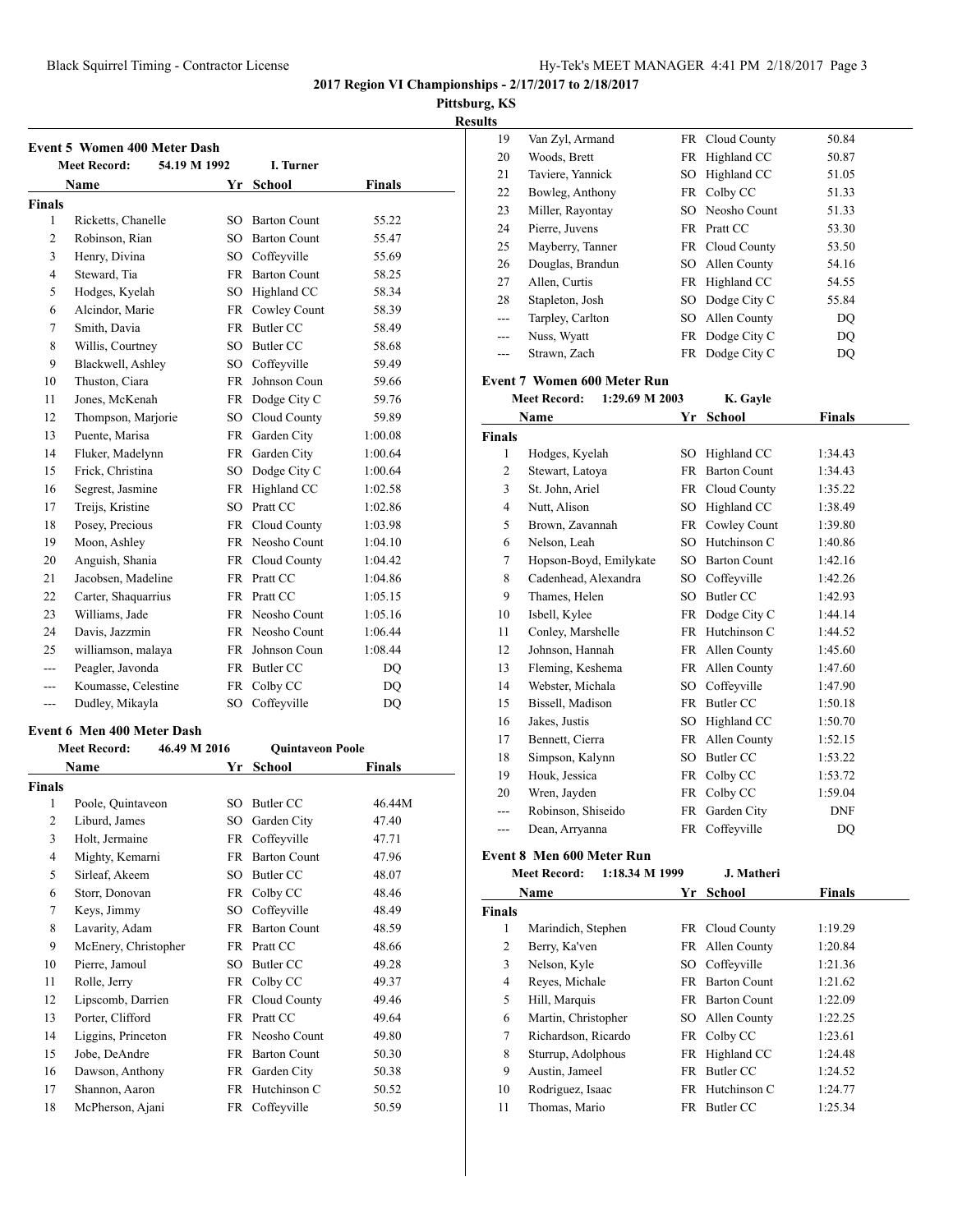**Pittsburg, KS**

**Results**

| Finals  (Event 8 Men 600 Meter Run) |                   |     |                 |               |  |
|-------------------------------------|-------------------|-----|-----------------|---------------|--|
|                                     | Name              | Yr  | School          | <b>Finals</b> |  |
| 12                                  | Rodriguez, Jose   |     | FR Dodge City C | 1:26.27       |  |
| 13                                  | Branch, Josh      |     | FR Coffeyville  | 1:26.51       |  |
| 14                                  | Cunningham, Riley |     | SO Neosho Count | 1:28.74       |  |
| 15                                  | Colas, Ricardo    | SO. | Garden City     | 1:29.08       |  |
| 16                                  | Dean, Janoy       | SO. | Garden City     | 1:31.27       |  |
| 17                                  | Dawson, Timothy   | FR  | Garden City     | 1:32.63       |  |
| 18                                  | Rhodes, Jakalub   |     | FR Cowley Count | 1:32.65       |  |
| 19                                  | Reeves, Peyton    |     | FR Dodge City C | 1:37.59       |  |
| ---                                 | Carmona, Jaelon   |     | FR Coffeyville  | <b>DNF</b>    |  |
| $---$                               | Govco, Ishmael    | SО  | Hutchinson C    | <b>DNF</b>    |  |
| $---$                               | Joseph, Marco     | FR  | Cloud County    | <b>DNF</b>    |  |
|                                     | LoveJov, Caleb    | SO  | Allen County    | <b>DNF</b>    |  |

# **Event 9 Women 800 Meter Run**<br>Meet Becord: 2:11.93 M 200

|        | <b>Meet Record:</b>    | 2:11.93 M 2002 |           | <b>T. Winston</b>   |               |
|--------|------------------------|----------------|-----------|---------------------|---------------|
|        | <b>Name</b>            |                | Yr        | <b>School</b>       | <b>Finals</b> |
| Finals |                        |                |           |                     |               |
| 1      | Griffiths, Courtney    |                | SO        | Cowley Count        | 2:19.22       |
| 2      | Williams, Taylor       |                | <b>FR</b> | Cowley Count        | 2:22.22       |
| 3      | Thornhill, Miranda     |                | <b>FR</b> | Dodge City C        | 2:22.98       |
| 4      | Nutt, Alison           |                | SO.       | Highland CC         | 2:23.19       |
| 5      | Burrell, Roshea        |                | <b>FR</b> | <b>Butler CC</b>    | 2:23.47       |
| 6      | Swisher, Mattie        |                | SO.       | Dodge City C        | 2:24.55       |
| 7      | Senior, Conangela      |                | <b>FR</b> | Butler CC           | 2:25.07       |
| 8      | Searles, Jade          |                | <b>FR</b> | <b>Butler CC</b>    | 2:26.69       |
| 9      | Vargas, Maria          |                | <b>FR</b> | Cowley Count        | 2:27.14       |
| 10     | Jones, Ann-marie       |                | <b>FR</b> | Garden City         | 2:27.85       |
| 11     | Campbell, Kaitlyn      |                | <b>FR</b> | Dodge City C        | 2:29.20       |
| 12     | Ixta, Jess             |                | <b>FR</b> | Colby CC            | 2:29.27       |
| 13     | Hopson-Boyd, Emilykate |                | SO.       | <b>Barton Count</b> | 2:29.52       |
| 14     | Pratt, Breanna         |                | <b>FR</b> | Colby CC            | 2:29.82       |
| 15     | Williams, Kira         |                | <b>FR</b> | Highland CC         | 2:30.66       |
| 16     | Puente, Maria          |                | <b>FR</b> | Allen County        | 2:31.08       |
| 17     | Parra, Andrea          |                | SO.       | Johnson Coun        | 2:32.12       |
| 18     | Libby, Kyaunna         |                | SO.       | Garden City         | 2:34.81       |
| 19     | Sowersby, Lindsay      |                | <b>FR</b> | Hutchinson C        | 2:42.10       |
| 20     | Summerville, Stephanie |                | SO.       | Highland CC         | 2:42.20       |
| 21     | Dill, Mackenzie        |                | <b>FR</b> | Colby CC            | 2:45.84       |
| ---    | Covarrubias, Lordes    |                | <b>FR</b> | Garden City         | <b>DNF</b>    |
|        | St. John, Ariel        |                | FR.       | Cloud County        | <b>DNF</b>    |

## **Event 10 Men 800 Meter Run**

|        | 1:50.76 M 1990<br><b>Meet Record:</b> |     | <b>Gaseitsiwe</b>   |               |  |
|--------|---------------------------------------|-----|---------------------|---------------|--|
|        | <b>Name</b>                           | Yr. | School              | <b>Finals</b> |  |
| Finals |                                       |     |                     |               |  |
| 1      | Glasgow, Anthony                      |     | FR Allen County     | 1:54.63       |  |
| 2      | Patterson, Javon                      | SO. | <b>Barton Count</b> | 1:55.36       |  |
| 3      | Marindich, Stephen                    |     | FR Cloud County     | 1:55.73       |  |
| 4      | Henry, Rodney                         |     | SO Garden City      | 1:55.78       |  |
| 5      | Kiptoo, Boniface                      | SO. | Butler CC           | 1:56.15       |  |
| 6      | Heath, Laurel                         | FR. | Johnson Coun        | 1:56.99       |  |
| 7      | Hill, Bailey                          |     | FR Dodge City C     | 1:57.10       |  |
| 8      | Butera, Vinny                         |     | SO Allen County     | 1:57.21       |  |
| 9      | Reid. Derrick                         |     | FR Butler CC        | 1:58.73       |  |

| US. |                   |     |                 |            |  |
|-----|-------------------|-----|-----------------|------------|--|
| 10  | Bearden, Frank    | SO  | Garden City     | 1:59.88    |  |
| 11  | Moxey, Adrian     |     | FR Cowley Count | 2:00.02    |  |
| 12  | Arancibia, Mauro  |     | FR Colby CC     | 2:00.34    |  |
| 13  | Gonzalez, Manuel  |     | FR Hutchinson C | 2:00.97    |  |
| 14  | Gilliam, Chris    | FR  | Hutchinson C    | 2:01.27    |  |
| 15  | Godfrey, E'Manuel |     | FR Coffeyville  | 2:02.44    |  |
| 16  | Beaver, Jackson   | FR  | Highland CC     | 2:02.80    |  |
| 17  | Yarde, Ryan       |     | FR Allen County | 2:05.08    |  |
| 18  | Ruiz, Andres      |     | FR Cowley Count | 2:06.05    |  |
| 19  | Paul, Chris       |     | FR Garden City  | 2:06.67    |  |
| 20  | Nunez, Anthony    |     | FR Cloud County | 2:07.03    |  |
| 21  | Taylor, Jake      | FR  | Butler CC       | 2:08.49    |  |
| 22  | Cervantes, Noe    | FR  | Dodge City C    | 2:11.19    |  |
| --- | Ravenel, Olin     | FR. | Coffeyville     | DNF        |  |
| --- | Johnson, Devin    | FR  | Coffeyville     | <b>DNF</b> |  |

## **Event 11 Women 1000 Meter Run**

|               | <b>Meet Record:</b><br>2:49.20 M 1992 |           | I. Turner        |               |
|---------------|---------------------------------------|-----------|------------------|---------------|
|               | Name                                  | Yr        | <b>School</b>    | <b>Finals</b> |
| <b>Finals</b> |                                       |           |                  |               |
| 1             | Walser, Bailey                        |           | SO Dodge City C  | 3:08.69       |
| 2             | St. John, Ariel                       | <b>FR</b> | Cloud County     | 3:09.18       |
| 3             | Burrell, Roshea                       | <b>FR</b> | <b>Butler CC</b> | 3:09.75       |
| 4             | Nutt, Alison                          | SO        | Highland CC      | 3:10.88       |
| 5             | Williams, Taylor                      |           | FR Cowley Count  | 3:11.43       |
| 6             | Lambert, Maggie                       |           | FR Hutchinson C  | 3:11.83       |
| 7             | Baker, Jeanna                         | FR        | Butler CC        | 3:14.33       |
| 8             | Dela Torre, Yulissa                   | FR        | Johnson Coun     | 3:15.02       |
| 9             | Siruta, Lacie                         |           | FR Dodge City C  | 3:15.20       |
| 10            | Kirkpatrick, Shaniqua                 |           | FR Coffeyville   | 3:16.27       |
| 11            | Senior, Conangela                     | <b>FR</b> | Butler CC        | 3:16.35       |
| 12            | Ixta, Jess                            | FR        | Colby CC         | 3:19.44       |
| 13            | Blakley, Skyler                       | FR        | Cowley Count     | 3:19.90       |
| 14            | Rivet-Tissot, Jessalyn                | FR        | Johnson Coun     | 3:22.74       |
| 15            | Sosa, Jessica                         | FR        | Cowley Count     | 3:23.94       |
| 16            | Dill, Mackenzie                       | FR        | Colby CC         | 3:24.86       |
| 17            | Reese, Jessica                        |           | FR Allen County  | 3:24.98       |
| 18            | Santiago, Gisel                       | SO        | Highland CC      | 3:25.28       |
| 19            | Del Real, Catalina                    | FR        | Dodge City C     | 3:34.68       |
| 20            | Corrigan, Katie                       | FR        | Highland CC      | 3:35.27       |

## **Event 12 Men 1000 Meter Run**

**Meet Record: 2:27.48 M 1999 M. Gathuka**

| Name          |                    | Yr  | <b>School</b>   | Finals  |  |
|---------------|--------------------|-----|-----------------|---------|--|
| <b>Finals</b> |                    |     |                 |         |  |
| 1             | Dirane, Moses      |     | FR Cloud County | 2:31.55 |  |
| 2             | Kiptoo, Boniface   | SO. | Butler CC       | 2:33.23 |  |
| 3             | Marindich, Stephen |     | FR Cloud County | 2:35.57 |  |
| 4             | Mosito, Thobile    |     | FR Cloud County | 2:35.63 |  |
| 5             | Ketema, Abel       |     | FR Colby CC     | 2:36.02 |  |
| 6             | Guerrero, Jorge    | SO. | Highland CC     | 2:36.94 |  |
| 7             | Kerr, Brandon      | FR. | Hutchinson C    | 2:37.00 |  |
| 8             | Santiago, Joel     | FR  | Butler CC       | 2:39.67 |  |
| 9             | Ortiz, Eduardo     |     | SR Garden City  | 2:42.67 |  |
| 10            | Arancibia, Mauro   |     | FR Colby CC     | 2:43.84 |  |
| 11            | Reid, Derrick      | FR  | Butler CC       | 2:44.04 |  |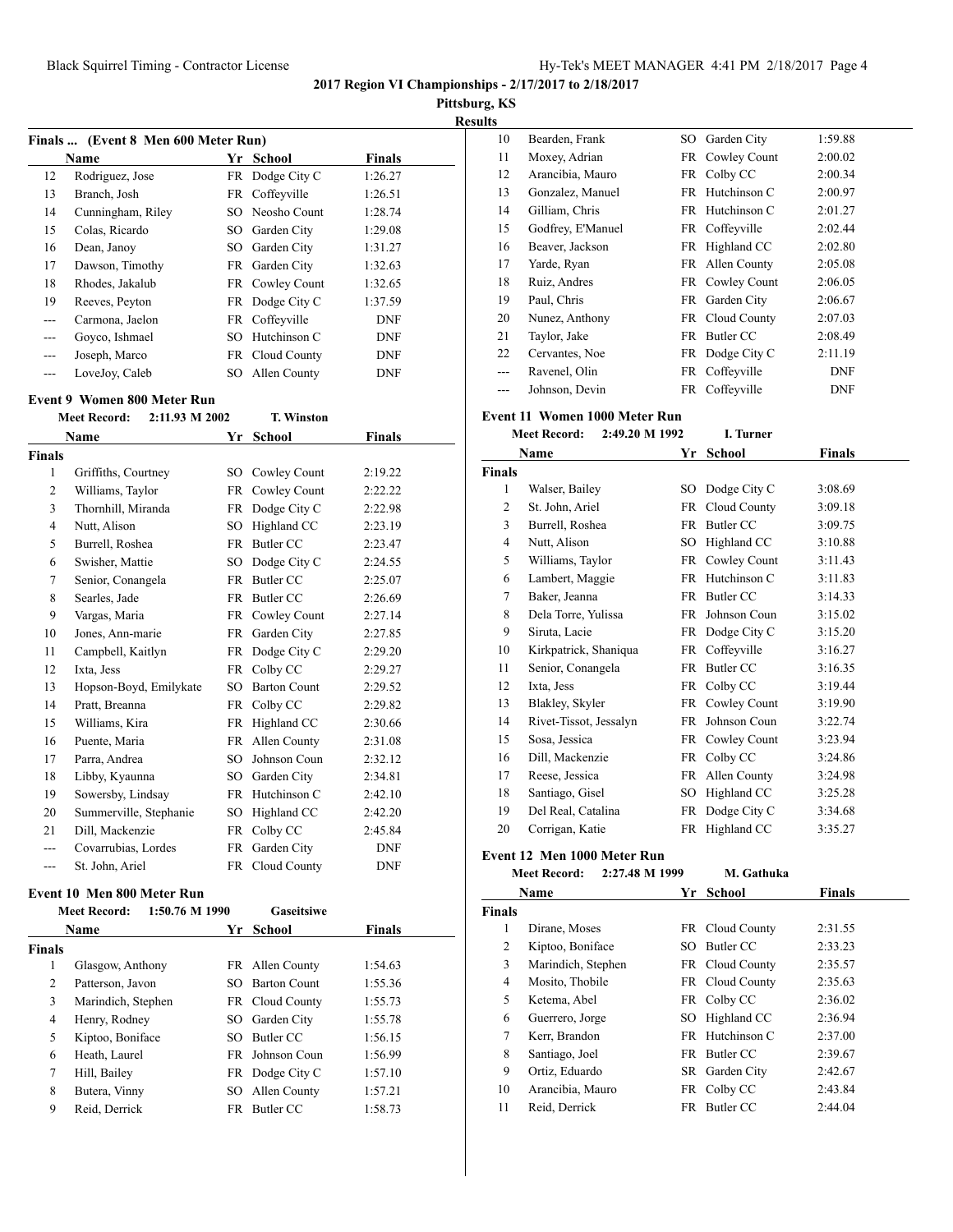**Pittsburg, KS**

| <b>Results</b> |
|----------------|
|----------------|

|                | Finals  (Event 12 Men 1000 Meter Run) |           |                     |               |  |
|----------------|---------------------------------------|-----------|---------------------|---------------|--|
|                | <b>Name</b>                           | Yr        | School              | <b>Finals</b> |  |
| 12             | Sanchez, Richardo                     | <b>FR</b> | Cowley Count        | 2:45.03       |  |
| 13             | Pressley, Stefan                      | FR        | Coffeyville         | 2:45.79       |  |
| 14             | Avalos, Edgar                         | <b>FR</b> | Garden City         | 2:47.20       |  |
| 15             | Thermidor, Andonet                    |           | FR Allen County     | 2:47.91       |  |
| 16             | Thurston, Ty                          | FR        | Dodge City C        | 2:49.78       |  |
| 17             | Anderson, Ryan                        | SO        | Johnson Coun        | 2:51.42       |  |
| 18             | Tucker, Lukas                         |           | FR Barton Count     | 2:52.92       |  |
| 19             | Adams, Jordan                         |           | SO Highland CC      | 2:56.21       |  |
| 20             | Koenig, Brent                         | FR        | Dodge City C        | 2:57.95       |  |
| 21             | Lozano, Luis                          | SR        | Garden City         | 3:02.42       |  |
| $\overline{a}$ | Glasgow, Anthony                      |           | FR Allen County     | <b>DNF</b>    |  |
|                | Event 13 Women 1 Mile Run             |           |                     |               |  |
|                | <b>Meet Record:</b><br>4:56.81 M 2006 |           | D. Nukuri           |               |  |
|                | <b>Name</b>                           | Yr        | <b>School</b>       | <b>Finals</b> |  |
| <b>Finals</b>  |                                       |           |                     |               |  |
| 1              | Shoemaker, Kaitlyn                    |           | SO Allen County     | 5:13.79       |  |
| 2              | Davidson, Danielle                    |           | FR Cowley Count     | 5:15.17       |  |
| 3              | Similus, Naomi                        |           | FR Cowley Count     | 5:15.74       |  |
| 4              | Goncalves, Mirena                     |           | FR Barton Count     | 5:19.75       |  |
| 5              | Dela Torre, Yulissa                   |           | FR Johnson Coun     | 5:29.80       |  |
| 6              | Searles, Jade                         |           | FR Butler CC        | 5:30.64       |  |
| $\tau$         | Kirkpatrick, Shaniqua                 | FR        | Coffeyville         | 5:37.99       |  |
| 8              | Russell, Colleen                      |           | SO Johnson Coun     | 5:42.12       |  |
| 9              | Slagle, Kaitlyn                       |           | FR Highland CC      | 5:43.27       |  |
| 10             | TerBush, Kaitlyn                      | FR        | Cowley Count        | 5:43.65       |  |
| 11             | White, Rachel                         | SO        | Dodge City C        | 5:43.98       |  |
| 12             | Stein, Mariah                         | SO        | <b>Barton Count</b> | 5:44.72       |  |
| 13             | Wangari, Trizer                       | SO        | Colby CC            | 5:47.12       |  |
| 14             | Manzana, Thandeka                     | FR        | Cloud County        | 5:48.30       |  |
| 15             | Finney, Jessica                       |           | FR Butler CC        | 5:59.73       |  |
| 16             | Rodriguez, Kim                        |           | FR Allen County     | 6:05.07       |  |
| 17             | Diaz, Karina                          |           | FR Dodge City C     | 6:28.25       |  |
| 18             | Baier, Kiersten                       |           | FR Dodge City C     | 6:43.06       |  |
| ---            | Ibarra, Vicky                         | SO        | Allen County        | <b>DNF</b>    |  |
| ---            | Jepkemboi, Irine                      | FR        | Butler CC           | <b>DNF</b>    |  |

#### **Event 14 Men 1 Mile Run**

|               | <b>Meet Record:</b><br>3:56.57 M 2000 |    | E. Njubi        |               |  |
|---------------|---------------------------------------|----|-----------------|---------------|--|
|               | Name                                  | Yr | School          | <b>Finals</b> |  |
| <b>Finals</b> |                                       |    |                 |               |  |
| 1             | Dirane, Moses                         |    | FR Cloud County | 4:18.38       |  |
| 2             | Mosito, Thobile                       |    | FR Cloud County | 4:19.65       |  |
| 3             | Lagemann, Phillip                     |    | SO Allen County | 4:19.95       |  |
| 4             | Ketema, Abel                          |    | FR Colby CC     | 4:22.68       |  |
| 5             | Kiptoo, Boniface                      | SO | Butler CC       | 4:24.46       |  |
| 6             | Gutierrez, Jesus                      |    | FR Allen County | 4:27.86       |  |
| 7             | Reid, Derrick                         |    | FR Butler CC    | 4:27.87       |  |
| 8             | Ibarra, Miguel                        |    | FR Cowley Count | 4:28.12       |  |
| 9             | Wright, Connor                        |    | FR Cowley Count | 4:29.91       |  |
| 10            | Aguilar, Livan                        |    | FR Cowley Count | 4:36.13       |  |
| 11            | Becker, Paul                          |    | FR Allen County | 4:37.17       |  |
| 12            | Santiago, Joel                        |    | FR Butler CC    | 4:40.00       |  |
| 13            | Hinton, Cole                          |    | FR Highland CC  | 4:41.96       |  |
|               |                                       |    |                 |               |  |

| 14 | Charles, William |     | FR Pratt CC     | 4:44.72 |
|----|------------------|-----|-----------------|---------|
| 15 | Anderson, Ryan   |     | SO Johnson Coun | 4:49.36 |
| 16 | Pressley, Stefan |     | FR Coffeyville  | 4:50.83 |
| 17 | Koenig, Bryce    |     | FR Dodge City C | 4:57.13 |
| 18 | Koenig, Brent    |     | FR Dodge City C | 5:00.07 |
| 19 | Guzman, Oscar    |     | SR Garden City  | 5:03.62 |
| 20 | Taylor, Brady    |     | FR Neosho Count | 5:04.78 |
| 21 | Orth, Tanner     |     | FR Neosho Count | 5:09.29 |
| 22 | Smith, Isaiah    | SO. | Highland CC     | 5:09.39 |
|    |                  |     |                 |         |

## **Event 15 Women 3000 Meter Run**

|                | 9:51.92 M 2006<br><b>Meet Record:</b> |           | D. Nukuri           |               |  |
|----------------|---------------------------------------|-----------|---------------------|---------------|--|
|                | Name                                  | Yr        | <b>School</b>       | <b>Finals</b> |  |
| <b>Finals</b>  |                                       |           |                     |               |  |
| 1              | Shoemaker, Kaitlyn                    | SO.       | Allen County        | 10:25.04      |  |
| $\overline{2}$ | Kibet, Winnie                         | SO.       | Colby CC            | 10:27.89      |  |
| 3              | Suarez, Wilyeska                      | <b>FR</b> | <b>Barton Count</b> | 10:53.26      |  |
| $\overline{4}$ | Similus, Naomi                        | FR        | Cowley Count        | 10:56.41      |  |
| 5              | Kimutai, Sharon                       | <b>FR</b> | Colby CC            | 10:56.52      |  |
| 6              | Ibarra, Vicky                         | SO        | Allen County        | 10:57.29      |  |
| 7              | Davidson, Danielle                    | <b>FR</b> | Cowley Count        | 11:08.33      |  |
| 8              | Searles, Jade                         | <b>FR</b> | <b>Butler CC</b>    | 11:09.83      |  |
| 9              | Steinhauser, Abby                     | FR        | Allen County        | 11:15.02      |  |
| 10             | Martinez, Marcela                     | FR        | Dodge City C        | 11:22.19      |  |
| 11             | McWilliams, Alane                     | FR        | Colby CC            | 11:30.01      |  |
| 12             | Uribe, Ivanna                         | FR        | Highland CC         | 11:37.39      |  |
| 13             | Almloff, Alexis                       | SO.       | Johnson Coun        | 11:41.96      |  |
| 14             | Heidebrecht, Hannah                   | SO.       | Hutchinson C        | 11:43.25      |  |
| 15             | Manzana, Thandeka                     | FR        | Cloud County        | 11:44.51      |  |
| 16             | White, Rachel                         | SO        | Dodge City C        | 11:47.82      |  |
| 17             | Gourley, Kayla                        | SO        | Cowley Count        | 11:53.71      |  |
| 18             | Sierra, Vianney                       | <b>FR</b> | Hutchinson C        | 12:01.78      |  |
| 19             | Stein, Mariah                         | SO.       | <b>Barton Count</b> | 12:06.10      |  |
| 20             | Rios, Juliette                        | FR        | Highland CC         | 12:06.15      |  |
| 21             | Fulton, Alex                          | SO.       | Butler CC           | 12:20.43      |  |
| 22             | Faundez, Camila                       | SO.       | Cloud County        | 12:24.87      |  |
| 23             | Jepkemboi, Irine                      | FR        | <b>Butler CC</b>    | 13:28.02      |  |
|                | Castillo, Crystal                     | FR        | Dodge City C        | <b>DNF</b>    |  |
| ---            | Russell, Colleen                      | SO        | Johnson Coun        | <b>DNF</b>    |  |

## **Event 16 Men 3000 Meter Run**

**Meet Record: 8:26.45 M 1996 C. Boor**

|               | Name              | Yr  | <b>School</b>   | Finals  |
|---------------|-------------------|-----|-----------------|---------|
| <b>Finals</b> |                   |     |                 |         |
| 1             | Mosito, Thobile   |     | FR Cloud County | 8:48.06 |
| 2             | Dirane, Moses     |     | FR Cloud County | 8:48.16 |
| 3             | Banuelos, Ricardo |     | SO Allen County | 8:48.56 |
| 4             | Koech, Eliud      | FR. | Butler CC       | 9:02.36 |
| 5             | Leyva, Oscar      |     | FR Colby CC     | 9:03.40 |
| 6             | Philipo, Zekarias |     | FR Highland CC  | 9:04.67 |
| 7             | Biwott, Emmanuel  | SО  | Butler CC       | 9:06.76 |
| 8             | McRoberts, Kyle   |     | FR Johnson Coun | 9:08.91 |
| 9             | Becker, Paul      |     | FR Allen County | 9:09.18 |
| 10            | Bruce, Iley       |     | FR Colby CC     | 9:10.19 |
| 11            | Wright, Connor    |     | FR Cowley Count | 9:19.92 |
| 12            | Fletcher, Clayton | SO. | Cowley Count    | 9:20.66 |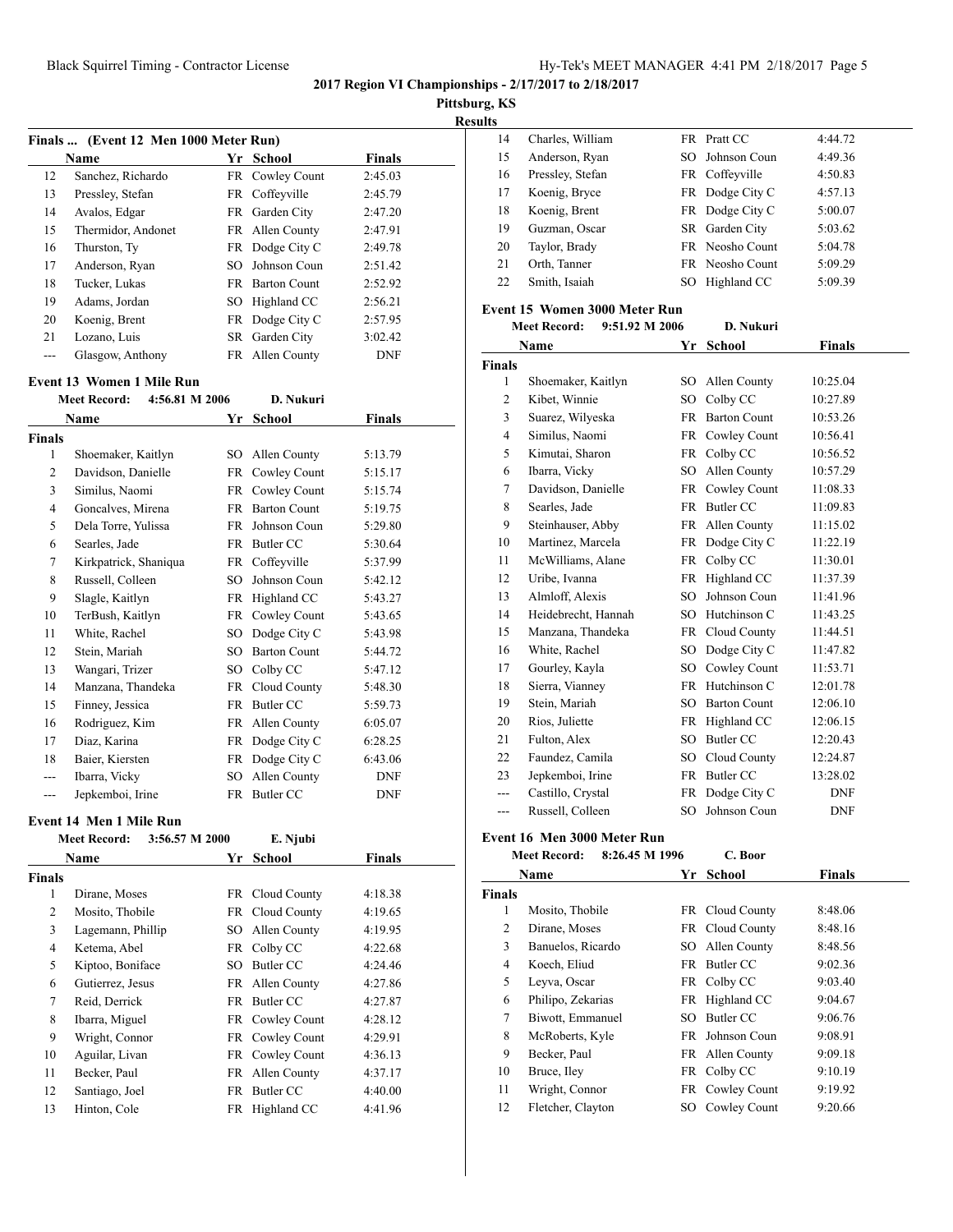**Finals ... (Event 16 Men 3000 Meter Run)**

**Event 17 Women 5000 Meter Run**

**Finals**

**Meet Record: 17:13.81 M 2007 B. Rotich**

**Name Yr School Finals**

1 Shoemaker, Kaitlyn SO Allen County 17:53.40 2 Goncalves, Mirena FR Barton Count 18:06.17 Kibet, Winnie SO Colby CC 18:06.87 4 Martinez, Marcela FR Dodge City C 18:25.67 Suarez, Wilyeska FR Barton Count 19:05.02 Steinhauser, Abby FR Allen County 19:10.28 TerBush, Kaitlyn FR Cowley Count 19:40.06

**Name Yr School Finals** 13 Yanes, Jose FR Barton Count 9:23.15 14 Muema, Cyrus SO Johnson Coun 9:23.35 McRoberts, Brendan FR Johnson Coun 9:24.01 Ibarra, Miguel FR Cowley Count 9:25.95 17 Artzer, Ethan SO Hutchinson C 9:26.96 18 Ruiz, Alex FR Allen County 9:32.32 19 Moore, Justin SO Pratt CC 9:41.44 20 Kiptoo, Hillary FR Butler CC 9:42.90 21 Koenig, Bryce FR Dodge City C 9:52.25 22 Nance, Hunter SO Hutchinson C 9:53.15 Houk, Brandt FR Highland CC 10:08.80

**2017 Region VI Championships - 2/17/2017 to 2/18/2017**

## **Pittsburg, KS**

**Results**

|       | Artzer, Ethan      | SO Hutchinson C | 16:36.41   |
|-------|--------------------|-----------------|------------|
| 16    | Moore, Justin      | SO Pratt CC     | 16:51.19   |
| 17    | Kiptoo, Hillary    | FR Butler CC    | 16:58.04   |
| 18    | Nance, Hunter      | SO Hutchinson C | 17:21.00   |
| 19    | Ramirez, Jorge     | FR Cowley Count | 17:50.83   |
| $---$ | Marindich, Stephen | FR Cloud County | <b>DNF</b> |

#### **Event 19 Women 60 Meter Hurdles**

#### **TOP 8 TIMES TO FINALS**

| <b>Meet Record:</b> |                    | 8.49 M 2005 |     | K. Brown            |                |
|---------------------|--------------------|-------------|-----|---------------------|----------------|
|                     | Name               |             | Yr  | School              | <b>Prelims</b> |
|                     | Preliminaries      |             |     |                     |                |
| 1                   | Champagnie, Ayesha |             | SО  | <b>Barton Count</b> | 8.53q          |
| $\overline{2}$      | McWhite, Mahendra  |             | FR  | <b>Barton Count</b> | 8.66q          |
| 3                   | Janic, Adriana     |             | FR  | Hutchinson C        | 8.72q          |
| 4                   | Milner, Alexxis    |             | SO  | Butler CC           | 8.73q          |
| 5                   | Wallace, Asjah     |             | FR  | <b>Barton Count</b> | 8.78q          |
| 6                   | Joseph, Vanessa    |             | SO  | Coffeyville         | 8.87q          |
| $\overline{7}$      | Bancroft, Sandreka |             | FR  | Coffeyville         | 9.10q          |
| 8                   | Roberts, Jayne     |             | FR  | <b>Butler CC</b>    | 9.13q          |
| 9                   | Carty, Janelle     |             | SO  | Butler CC           | 9.19           |
| 10                  | Hunt, Brionna      |             | FR  | Dodge City C        | 9.29           |
| 11                  | Summerville, Renee |             | SО  | Cloud County        | 9.36           |
| 12                  | Williams, Kira     |             | FR  | Highland CC         | 9.52           |
| 13                  | Latham, Keeley     |             | FR  | Dodge City C        | 9.59           |
| 14                  | Alvarez, Asha      |             | SO  | Allen County        | 9.60           |
| 15                  | Anguish, Shania    |             | FR  | Cloud County        | 9.96           |
| 16                  | Schmidt, Shelby    |             | FR  | Cowley Count        | 9.98           |
| 17                  | Brannen, Taylor    |             | FR  | Dodge City C        | 10.32          |
| 18                  | Parrish, Ashlyn    |             | SO  | Cloud County        | 10.35          |
| 19                  | Sanders, Andrea    |             | SO. | Cowley Count        | 10.39          |
| 20                  | Brown, Zavannah    |             | FR  | Cowley Count        | 11.44          |
|                     | Stancil, Naudia    |             | SO  | Allen County        | <b>DNF</b>     |
| ---                 | Faison. Shatorri   |             | FR  | Allen County        | <b>DNF</b>     |

#### **Event 19 Women 60 Meter Hurdles**

#### **TOP 8 TIMES TO FINALS**

|        | <b>Meet Record:</b>                              | 8.49 M 2005        |     | K. Brown               |               |  |
|--------|--------------------------------------------------|--------------------|-----|------------------------|---------------|--|
|        | Name                                             |                    | Yr  | School                 | <b>Finals</b> |  |
| Finals |                                                  |                    |     |                        |               |  |
| 1      | Champagnie, Ayesha                               |                    | SO. | <b>Barton Count</b>    | 8.58          |  |
| 2      | McWhite, Mahendra                                |                    |     | FR Barton Count        | 8.73          |  |
| 3      | Wallace, Asjah                                   |                    |     | <b>FR</b> Barton Count | 8.75          |  |
| 4      | Milner, Alexxis                                  |                    | SO. | Butler CC              | 8.83          |  |
| 5      | Joseph, Vanessa                                  |                    |     | SO Coffeyville         | 8.93          |  |
| 6      | Bancroft, Sandreka                               |                    |     | FR Coffeyville         | 8.95          |  |
| 7      | Roberts, Jayne                                   |                    |     | FR Butler CC           | 9.13          |  |
| ᠇      | $\sqrt{a}$ $\sqrt{a}$<br>$\lambda$ and $\lambda$ | $\mathbf{r}$<br>11 |     |                        |               |  |

# **Event 20 Men 60 Meter Hurdles**

| <b>TOP 8 TIMES TO FINALS</b> |             |                 |         |  |  |  |  |
|------------------------------|-------------|-----------------|---------|--|--|--|--|
| <b>Meet Record:</b>          | 7.78 M 2004 | D. Faulk        |         |  |  |  |  |
| Name                         |             | Yr School       | Prelims |  |  |  |  |
| Preliminaries                |             |                 |         |  |  |  |  |
| Watts, Quincy                |             | SO Garden City  | 8.07q   |  |  |  |  |
| Jones, Jermaine              |             | SO Barton Count | 8.10q   |  |  |  |  |

3 Turner, Kevin SO Barton Count 8.20q

|    | <b>Name</b>                  | Yr  | School          | <b>Finals</b> |
|----|------------------------------|-----|-----------------|---------------|
|    | Meet Record: 14:44.4h M 1993 |     | J. Mitchell     |               |
|    | Event 18 Men 5000 Meter Run  |     |                 |               |
| 19 | Castillo, Crystal            |     | FR Dodge City C | 23:21.37      |
| 18 | Fulton, Alex                 | SO  | Butler CC       | 21:43.30      |
| 17 | Faundez, Camila              | SО  | Cloud County    | 21:43.15      |
| 16 | Rios, Juliette               | FR  | Highland CC     | 21:21.84      |
| 15 | Gourley, Kayla               | SО  | Cowley Count    | 20:53.20      |
| 14 | Jepkemboi, Irine             | FR  | Butler CC       | 20:37.90      |
| 13 | Slagle, Kaitlyn              | FR  | Highland CC     | 20:26.12      |
| 12 | Heidebrecht, Hannah          | SО  | Hutchinson C    | 20:25.64      |
| 11 | Walser, Bailey               | SО  | Dodge City C    | 20:17.59      |
| 10 | McWilliams, Alane            |     | FR Colby CC     | 19:55.79      |
| 9  | Chemeli, Vibian              | SO. | Colby CC        | 19:55.17      |
| 8  | Silvers, Kristina            |     | SO Allen County | 19:45.87      |

| <sup>7</sup> inals |                    |     |                     |          |
|--------------------|--------------------|-----|---------------------|----------|
| 1                  | Mosito, Thobile    |     | FR Cloud County     | 15:24.52 |
| 2                  | Dirane, Moses      |     | FR Cloud County     | 15:34.02 |
| 3                  | Koech, Eliud       |     | FR Butler CC        | 15:43.44 |
| 4                  | Biwott, Emmanuel   | SO. | Butler CC           | 15:54.25 |
| 5                  | McRoberts, Kyle    |     | FR Johnson Coun     | 15:59.39 |
| 6                  | Philipo, Zekarias  |     | FR Highland CC      | 16:00.52 |
| $\overline{7}$     | Dunn, Chris        | FR. | Allen County        | 16:05.08 |
| 8                  | Lucier, Ben        |     | FR Allen County     | 16:07.26 |
| 9                  | Leyva, Oscar       | FR. | Colby CC            | 16:08.24 |
| 10                 | Yanes, Jose        | FR. | <b>Barton Count</b> | 16:13.48 |
| 11                 | Gutierrez, Bryan   |     | FR Cowley Count     | 16:19.53 |
| 12                 | Bounga, Ludreche   | FR  | Allen County        | 16:19.77 |
| 13                 | McRoberts, Brendan |     | FR Johnson Coun     | 16:25.10 |
| 14                 | Muema, Cyrus       | SO. | Johnson Coun        | 16:30.33 |
|                    |                    |     |                     |          |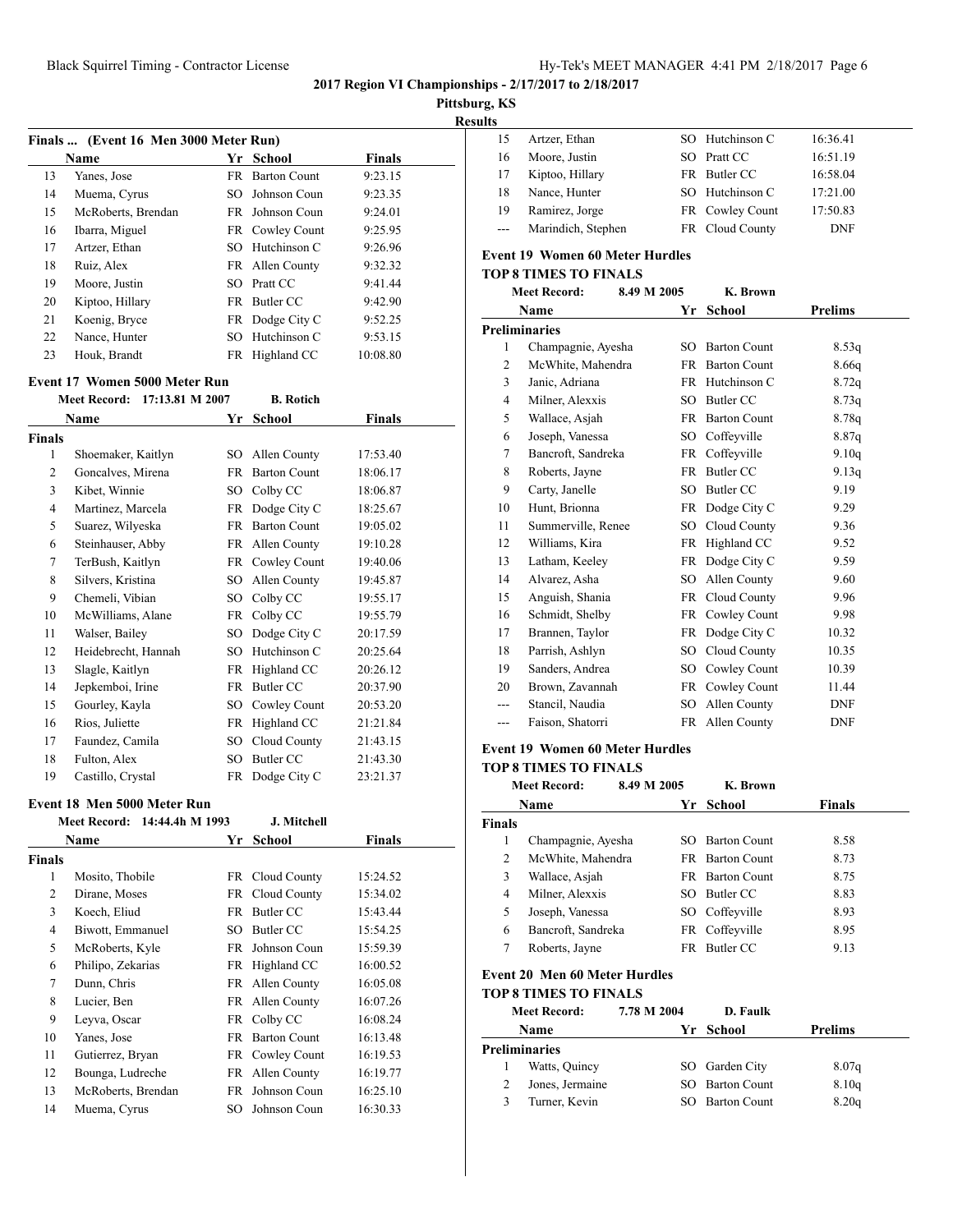## **Pittsburg, KS**

| <b>Results</b> |
|----------------|
|----------------|

| Preliminaries  (Event 20 Men 60 Meter Hurdles)                       |                       |             |                     |                |  |  |
|----------------------------------------------------------------------|-----------------------|-------------|---------------------|----------------|--|--|
|                                                                      | <b>Name</b>           | Yr          | <b>School</b>       | <b>Prelims</b> |  |  |
| 4                                                                    | Lopez, Jose           | SO          | Neosho Count        | 8.22q          |  |  |
| $\overline{4}$                                                       | Almonte, Kelvin       | SO          | Coffeyville         | 8.22q          |  |  |
| 6                                                                    | Lewis, Tyrin          | FR          | Dodge City C        | 8.23q          |  |  |
| 7                                                                    | Muiruri, Jeffrey      | <b>FR</b>   | Hutchinson C        | 8.32q          |  |  |
| 8                                                                    | Rivers, Louis         | SO.         | <b>Barton Count</b> | 8.36q          |  |  |
| 9                                                                    | Lakeit, Zack          | SO.         | Coffeyville         | 8.42           |  |  |
| 10                                                                   | Greenwood, Jacoby     | <b>FR</b>   | Johnson Coun        | 8.58           |  |  |
| 11                                                                   | Tucker, Izaiah        | SO.         | Cloud County        | 8.61           |  |  |
| 12                                                                   | Aidoo, Benjamin       | <b>FR</b>   | Coffeyville         | 8.65           |  |  |
| 13                                                                   | Woods, Brett          | FR          | Highland CC         | 8.74           |  |  |
| 14                                                                   | Poellnitz, Traion     | <b>FR</b>   | <b>Butler CC</b>    | 8.78           |  |  |
| 15                                                                   | Metcalf, Mace         | SO.         | Cowley Count        | 8.80           |  |  |
| 16                                                                   | Horyna, Brenden       | FR.         | Hutchinson C        | 8.98           |  |  |
| 17                                                                   | Stapleton, Josh       | SO.         | Dodge City C        | 9.10           |  |  |
| 18                                                                   | Muckenthaler, Stephen | SO.         | Cowley Count        | 9.16           |  |  |
| ---                                                                  | Dixon, Jaylen         | <b>FR</b>   | Hutchinson C        | <b>DNF</b>     |  |  |
| ---                                                                  | Greer, Jhibri         | SO          | Butler CC           | <b>DNF</b>     |  |  |
|                                                                      | Carrasco, Dominique   | SO          | Cowley Count        | <b>DNF</b>     |  |  |
| ---                                                                  | Isaac, Bryce          |             | FR Butler CC        | DO             |  |  |
| <b>Event 20 Men 60 Meter Hurdles</b><br><b>TOP 8 TIMES TO FINALS</b> |                       |             |                     |                |  |  |
|                                                                      | <b>Meet Record:</b>   | 7.78 M 2004 | D. Faulk            |                |  |  |
|                                                                      | Name                  | Yr          | School              | <b>Finals</b>  |  |  |
| Finals                                                               |                       |             |                     |                |  |  |
| 1                                                                    | Jones, Jermaine       | SO          | <b>Barton Count</b> | 7.94           |  |  |

|   | Jones, Jermaine  | SO Barton Count | 7.94 |
|---|------------------|-----------------|------|
| 2 | Lopez, Jose      | SO Neosho Count | 8.16 |
| 3 | Watts, Quincy    | SO Garden City  | 8.17 |
| 4 | Almonte, Kelvin  | SO Coffeyville  | 8.21 |
| 5 | Turner, Kevin    | SO Barton Count | 8.23 |
| 6 | Rivers, Louis    | SO Barton Count | 8.24 |
|   | Lewis, Tyrin     | FR Dodge City C | 8.31 |
|   | Muiruri, Jeffrey | FR Hutchinson C | DO   |

## **Event 21 Women 4x800 Meter Relay**

## **Meet Record: 9:26.96 M 1995**

|                | Team                     | Relay | Finals                       |
|----------------|--------------------------|-------|------------------------------|
| Finals         |                          |       |                              |
| 1              | Cowley County CC         | A     | 9:38.45                      |
|                | 1) Williams, Taylor FR   |       | 2) Blakley, Skyler FR        |
|                | 3) Sosa, Jessica FR      |       | 4) Griffiths, Courtney SO    |
| $\mathfrak{D}$ | Butler CC                | A     | 9:43.38                      |
|                | 1) Searles, Jade FR      |       | 2) Burrell, Roshea FR        |
|                | 3) Senior, Conangela FR  |       | 4) Baker, Jeanna FR          |
| 3              | Dodge City CC            | A     | 9:48.05                      |
|                | 1) Walser, Bailey SO     |       | 2) Siruta, Lacie FR          |
|                | 3) Thornhill, Miranda FR |       | 4) Swisher, Mattie SO        |
| 4              | Allen County CC          | A     | 10:11.67                     |
|                | 1) Gonzalez, Gemma FR    |       | 2) Puente, Maria FR          |
|                | 3) Johnson, Hannah FR    |       | 4) Fleming, Keshema FR       |
| 5              | Johnson County CC        | A     | 10:16.88                     |
|                | 1) Parra, Andrea SO      |       | 2) Rivet-Tissot, Jessalyn FR |
|                | 3) Russell, Colleen SO   |       | 4) Almloff, Alexis SO        |
|                |                          |       |                              |

| Highland CC<br>6         | 10:52.99<br>A                |  |
|--------------------------|------------------------------|--|
| 1) Santiago, Gisel SO    | 2) Summerville, Stephanie SO |  |
| 3) Whetstine, Holly FR   | 4) Corrigan, Katie FR        |  |
| Cloud County CC          | 11:52.64<br>A                |  |
| 1) Summerville, Renee SO | 2) Parrish, Ashlyn SO        |  |
| 3) Faundez, Camila SO    | 4) Rieth, Kara FR            |  |
| Hutchinson CC            | <b>DNF</b><br>A              |  |
| 1) Lambert, Maggie FR    | 2) Pollock, Madison SO       |  |
| 3) Sowersby, Lindsay FR  | 4) Nelson, Leah SO           |  |
|                          |                              |  |

## **Event 22 Men 4x800 Meter Relay**

**Meet Record: 7:40.16 M 2000**

|               | Team                                   | Relay | <b>Finals</b>            |
|---------------|----------------------------------------|-------|--------------------------|
| <b>Finals</b> |                                        |       |                          |
| 1             | Cowley County CC                       | A     | 7:59.63                  |
|               | 1) Moxey, Adrian FR                    |       | 2) Ruiz, Andres FR       |
|               | 3) Sanchez, Richardo FR                |       | 4) Rhodes, Jakalub FR    |
| 2             | <b>Butler CC</b>                       | A     | 8:00.25                  |
|               | 1) Kiptoo, Boniface SO                 |       | 2) Reid, Derrick FR      |
|               | 3) Koech, Eliud FR                     |       | 4) Taylor, Jake FR       |
| 3             | Coffeyville CC                         | A     | 8:00.34                  |
|               | 1) Godfrey, E'Manuel FR                |       | 2) Branch, Josh FR       |
|               | 3) Ravenel, Olin FR                    |       | 4) Carmona, Jaelon FR    |
| 4             | Hutchinson CC                          | A     | 8:00.62                  |
|               | 1) Goyco, Ishmael SO                   |       | 2) Gonzalez, Manuel FR   |
|               | 3) Gilliam, Chris FR                   |       | 4) Kerr, Brandon FR      |
| 5             | Allen County CC                        | A     | 8:15.83                  |
|               | 1) Yarde, Ryan FR                      |       | 2) LoveJoy, Caleb SO     |
|               | 3) Bounga, Ludreche FR                 |       | 4) Brockman, Cole SO     |
| 6             | Garden City CC                         | A     | 8:22.06                  |
|               | 1) Guzman, Oscar SR                    |       | 2) Ortiz, Eduardo SR     |
|               | 3) Avalos, Edgar FR                    |       | 4) Paul, Chris FR        |
| 7             | Cloud County CC                        | A     | 8:50.76                  |
|               | 1) Joseph, Marco FR                    |       | 2) Lipscomb, Darrien FR  |
|               | 3) Nunez, Anthony FR                   |       | 4) Van Zyl, Armand FR    |
| 8             | Highland CC                            | A     | 9:00.34                  |
|               | 1) Beaver, Jackson FR                  |       | 2) Haskett, Kimble FR    |
|               | 3) Smith, Isaiah SO                    |       | 4) Adams, Jordan SO      |
|               | <b>Event 23 Women Distance Medley</b>  |       |                          |
|               | <b>Meet Record:</b><br>12:14.28 M 2002 |       |                          |
|               | Team                                   | Relay | <b>Finals</b>            |
| <b>Finals</b> |                                        |       |                          |
| 1             | Cowley County CC                       | A     | 12:23.97                 |
|               | 1) Griffiths, Courtney SO              |       | 2) Alcindor, Marie FR    |
|               | 3) Williams, Taylor FR                 |       | 4) Davidson, Danielle FR |

| 2 | Butler CC                | А | 12:40.62               |
|---|--------------------------|---|------------------------|
|   | 1) Baker, Jeanna FR      |   | 2) Smith, Davia FR     |
|   | 3) Burrell, Roshea FR    |   | 4) Searles, Jade FR    |
|   | Dodge City CC            | A | 12:51.43               |
|   | 1) Siruta, Lacie FR      |   | 2) Jones, McKenah FR   |
|   | 3) Thornhill, Miranda FR |   | 4) Swisher, Mattie SO  |
| 4 | Allen County CC          | А | 12:51.55               |
|   | 1) Johnson, Hannah FR    |   | 2) Fleming, Keshema FR |
|   | 3) Puente, Maria FR      |   | 4) Ibarra, Vicky SO    |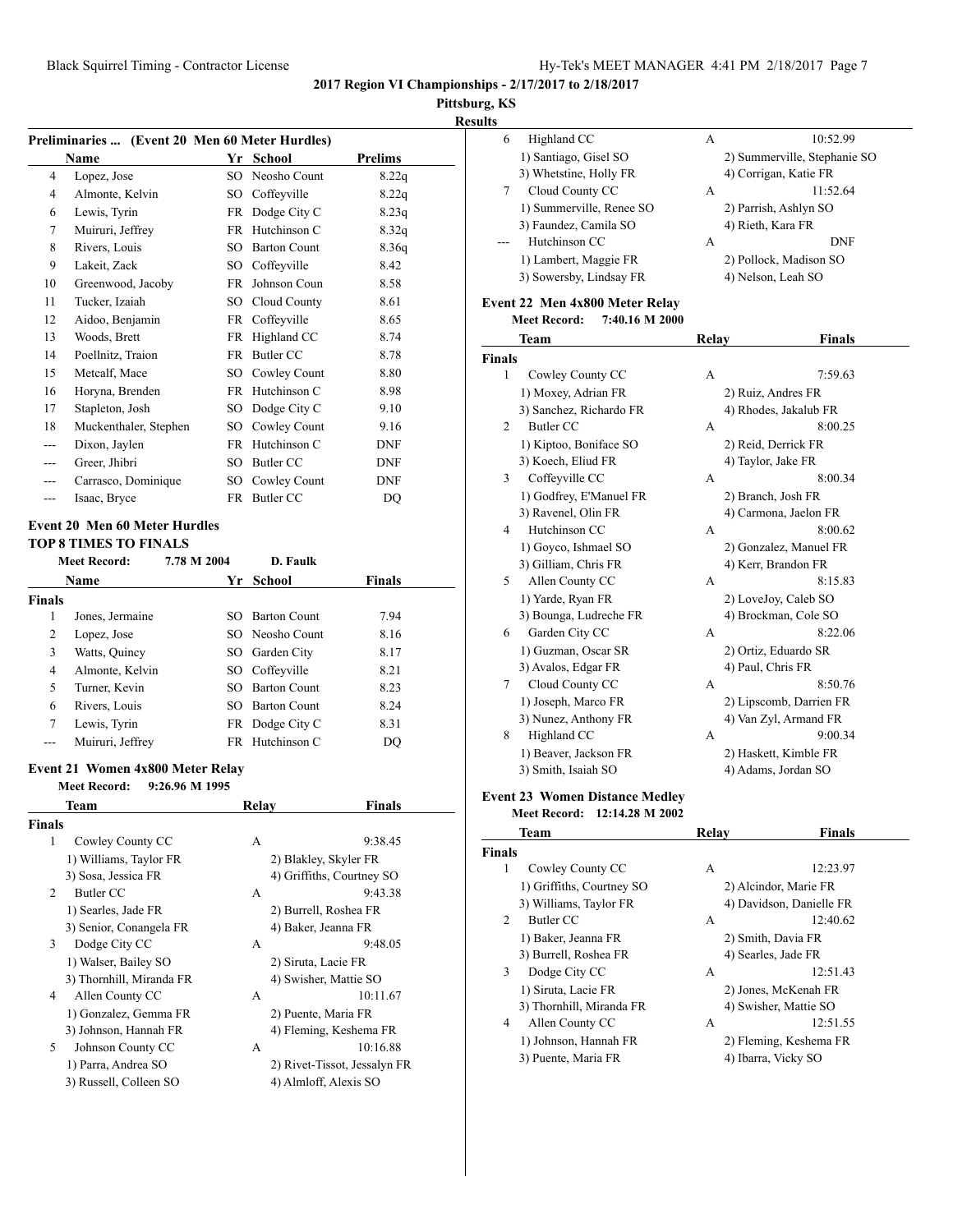## **Pittsburg, KS**

## **Results**

**Event 25 Women 4x400 Meter Relay**

| Team                                            | Finals  (Event 23 Women Distance Medley)<br>Relay<br>Finals |  |
|-------------------------------------------------|-------------------------------------------------------------|--|
| 5<br>Coffeyville CC                             | А<br>13:00.55                                               |  |
| 1) Henry, Divina SO                             | 2) Blackwell, Ashley SO                                     |  |
| 3) Cadenhead, Alexandra SO                      | 4) Kirkpatrick, Shaniqua FR                                 |  |
| Johnson County CC<br>6                          | 13:01.17<br>А                                               |  |
| 1) Dela Torre, Yulissa FR                       | 2) Thuston, Ciara FR                                        |  |
| 3) Almloff, Alexis SO                           | 4) Russell, Colleen SO                                      |  |
| Colby CC<br>7                                   | 13:11.03<br>A                                               |  |
|                                                 |                                                             |  |
| 1) Ixta, Jess FR                                | 2) Pratt, Breanna FR                                        |  |
| 3) Dill, Mackenzie FR                           | 4) Kimutai, Sharon FR                                       |  |
| <b>Barton County CC</b><br>8                    | 13:19.31<br>A                                               |  |
| 1) Stein, Mariah SO                             | 2) Williams, Tiara FR                                       |  |
| 3) Hopson-Boyd, Emilykate SO                    | 4) Suarez, Wilyeska FR                                      |  |
| 9<br>Highland CC                                | 13:21.04<br>A                                               |  |
| 1) Santiago, Gisel SO                           | 2) Hodges, Kyelah SO                                        |  |
| 3) Nutt, Alison SO                              | 4) Uribe, Ivanna FR                                         |  |
| Hutchinson CC<br>10                             | 13:44.34<br>A                                               |  |
| 1) Pollock, Madison SO                          | 2) Conley, Marshelle FR                                     |  |
| 3) Nelson, Leah SO                              | 4) Lambert, Maggie FR                                       |  |
|                                                 |                                                             |  |
| <b>Event 24 Men Distance Medley</b>             |                                                             |  |
| <b>Meet Record:</b><br>9:52.79 M 1990           |                                                             |  |
| Team                                            | Relay<br>Finals                                             |  |
| Finals                                          |                                                             |  |
| 1<br>Cloud County CC                            | 10:14.27<br>А                                               |  |
| 1) Mosito, Thobile FR                           | 2) Lipscomb, Darrien FR                                     |  |
| 3) Marindich, Stephen FR                        | 4) Dirane, Moses FR                                         |  |
| 2<br>Allen County CC                            | 10:15.85<br>А                                               |  |
| 1) Glasgow, Anthony FR                          | 2) Tarpley, Carlton SO                                      |  |
|                                                 |                                                             |  |
|                                                 |                                                             |  |
| 3) Gutierrez, Jesus FR                          | 4) Lagemann, Phillip SO                                     |  |
| <b>Butler CC</b><br>3                           | 10:19.15<br>A                                               |  |
| 1) Santiago, Joel FR                            | 2) Poole, Quintaveon SO                                     |  |
| 3) Reid, Derrick FR                             | 4) Kiptoo, Boniface SO                                      |  |
| 4<br>Cowley County CC                           | 10:32.63<br>A                                               |  |
| 1) Aguilar, Livan FR                            | 2) Moxey, Adrian FR                                         |  |
| 3) Rhodes, Jakalub FR                           | 4) Wright, Connor FR                                        |  |
| Hutchinson CC<br>5                              | 10:34.69<br>А                                               |  |
| 1) Kerr, Brandon FR                             | 2) Rodriguez, Isaac FR                                      |  |
|                                                 |                                                             |  |
| 3) Gilliam, Chris FR                            | 4) Gonzalez, Manuel FR                                      |  |
| 6<br>Colby CC                                   | А<br>10:36.98                                               |  |
| 1) Ketema, Abel FR                              | 2) Richardson, Ricardo FR                                   |  |
| 3) Arancibia, Mauro FR                          | 4) Bruce, Iley FR                                           |  |
| Garden City CC<br>7                             | A<br>10:47.78                                               |  |
| 1) Henry, Rodney SO                             | 2) Dawson, Anthony FR                                       |  |
| 3) Bearden, Frank SO                            | 4) Ortiz, Eduardo SR                                        |  |
| Highland CC<br>8                                | 10:53.85<br>A                                               |  |
| 1) Guerrero, Jorge SO                           | 2) Sturrup, Adolphous FR                                    |  |
| 3) Beaver, Jackson FR                           | 4) Hinton, Cole FR                                          |  |
| Dodge City CC<br>9                              | 11:11.02<br>A                                               |  |
| 1) Thurston, Ty FR                              | 2) Strawn, Zach FR                                          |  |
|                                                 |                                                             |  |
| 3) Hill, Bailey FR                              | 4) Koenig, Bryce FR                                         |  |
| Coffeyville CC<br>10                            | 11:52.60<br>A                                               |  |
| 1) Johnson, Devin FR<br>3) Godfrey, E'Manuel FR | 2) Nelson, Kyle SO<br>4) Branch, Josh FR                    |  |

|               | <b>Meet Record:</b><br>3:47.16 M 2016 | <b>Barton County</b> |                           |
|---------------|---------------------------------------|----------------------|---------------------------|
|               | Lageroy, Robinson, Glover, Mason      |                      |                           |
|               | Team                                  | Relay                | Finals                    |
| <b>Finals</b> |                                       |                      |                           |
| $\mathbf{1}$  | <b>Barton County CC</b>               | A                    | 3:43.63M                  |
|               | 1) Mason, Sabrina SO                  |                      | 2) Champagnie, Ayesha SO  |
|               | 3) Wallace, Asjah FR                  |                      | 4) Steward, Tia FR        |
| 2             | Coffeyville CC                        | А                    | 3:46.43M                  |
|               | 1) Matthews, Kalei SO                 |                      | 2) Henry, Divina SO       |
|               | 3) Evans, Kimani FR                   |                      | 4) Dudley, Mikayla SO     |
| 3             | <b>Butler CC</b>                      | A                    | 3:56.32                   |
|               | 1) Peagler, Javonda FR                |                      | 2) Blake, Tashoy FR       |
|               | 3) Smith, Davia FR                    |                      | 4) Willis, Courtney SO    |
| 4             | Cowley County CC                      | A                    | 3:59.66                   |
|               | 1) Alcindor, Marie FR                 |                      | 2) Brown, Zavannah FR     |
|               | 3) Griffiths, Courtney SO             |                      | 4) Vargas, Maria FR       |
| 5             | Highland CC                           | A                    | 4:02.81                   |
|               | 1) Nutt, Alison SO                    |                      | 2) Williams, Kira FR      |
|               | 3) Segrest, Jasmine FR                |                      | 4) Hodges, Kyelah SO      |
| 6             | Dodge City CC                         | A                    | 4:03.46                   |
|               | 1) Hunt, Brionna FR                   |                      | 2) Campbell, Kaitlyn FR   |
|               | 3) Frick, Christina SO                |                      | 4) Jones, McKenah FR      |
| 7             | Neosho County CC                      | A                    | 4:03.75                   |
|               | 1) Alexander, Shania FR               |                      | 2) Williams, Jade FR      |
|               | 3) Moon, Ashley FR                    |                      | 4) Cook, Crystal SO       |
| 8             | Colby CC                              | A                    | 4:07.01                   |
|               | 1) Koumasse, Celestine FR             |                      | 2) Pratt, Dawayna FR      |
|               | 3) Holt, Celeena FR                   |                      | 4) Pratt, Breanna FR      |
| 9             | Garden City CC                        | A                    | 4:09.71                   |
|               | 1) Fluker, Madelynn FR                |                      | 2) Puente, Marisa FR      |
|               | 3) Ruiz, Kristian FR                  |                      | 4) Jones, Annemarie FR    |
| 10            | Pratt CC                              | A                    | 4:16.35                   |
|               | 1) Romain, Anysia FR                  |                      | 2) Jacobsen, Madeline FR  |
|               | 3) Treijs, Kristine SO                |                      | 4) Carter, Shaquarrius FR |
|               | Event 26 Men 4x400 Meter Relay        |                      |                           |
|               | <b>Meet Record:</b><br>3:13.26 M 1997 |                      |                           |
|               | Team                                  | Relay                | <b>Finals</b>             |
| <b>Finals</b> |                                       |                      |                           |
| 1             | <b>Butler CC</b>                      | А                    | 3:11.70M                  |
|               | 1) Sirleaf, Akeem SO                  |                      | 2) Hambrick, James SO     |
|               | 3) Ewers, Andre SO                    |                      | 4) Poole, Quintaveon SO   |
| 2             | <b>Barton County CC</b>               | А                    | 3:15.13                   |
|               | 1) Lavarity, Adam FR                  |                      | 2) Colbrooke, Samson FR   |
|               | 3) Mighty, Kemarni FR                 |                      | 4) Jobe, DeAndre FR       |

3 Coffeyville CC A 3:19.11 1) Keys, Jimmy SO 2) Nelson, Kyle SO 3) Branch, Josh FR 4) Holt, Jermaine FR 4 Colby CC A 3:20.03 1) Storr, Donovan FR 2) Rolle, Jerry FR 3) Bowleg, Anthony FR 4) Richardson, Ricardo FR 5 Garden City CC A 3:20.20 1) Dawson, Anthony FR 2) Liburd, James SO 3) Henry, Rodney SO 4) Santos, Lucas FR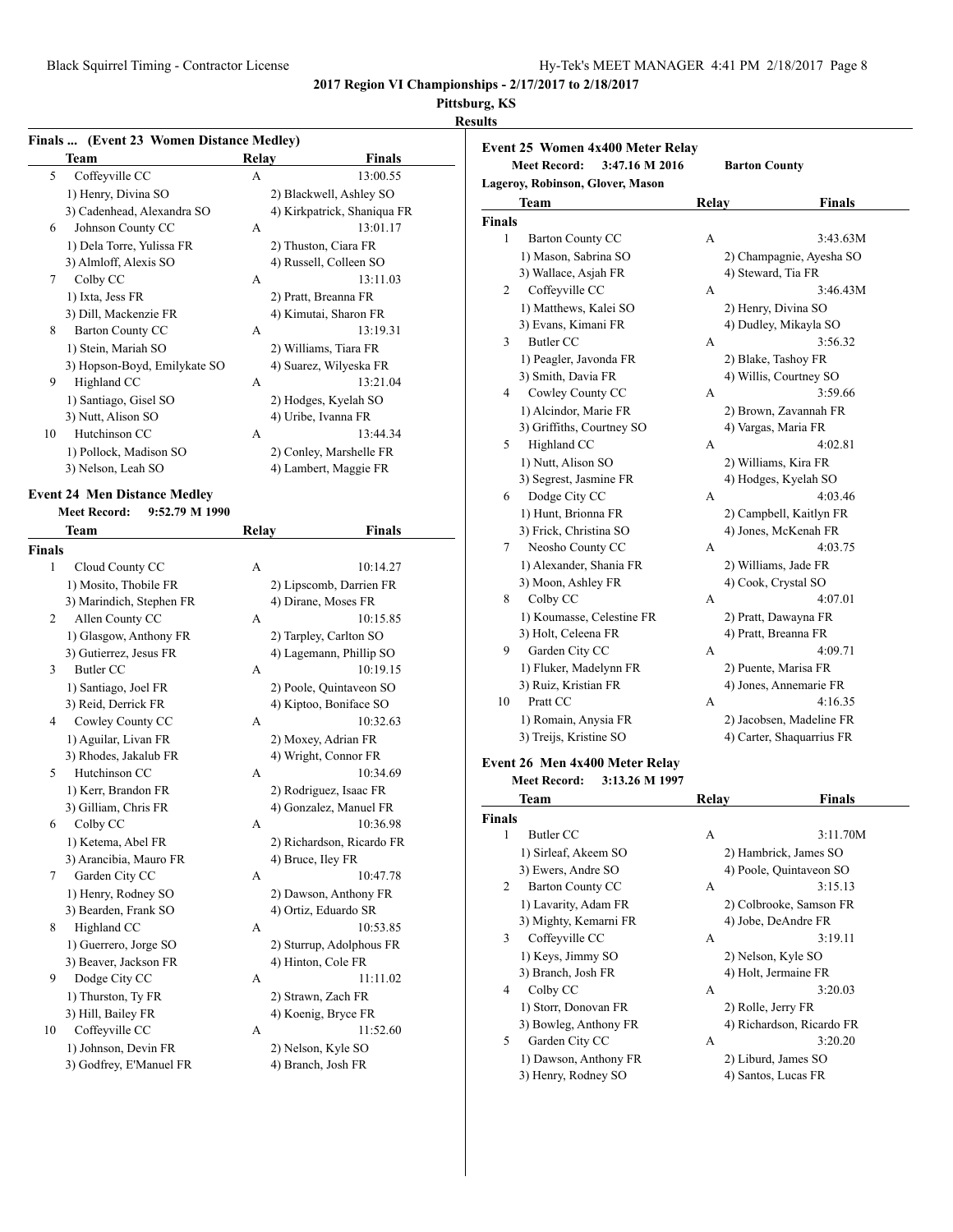#### **Pittsburg, KS Results**

#### **Finals ... (Event 26 Men 4x400 Meter Relay) Team Relay Finals** 6 Allen County CC A 3:20.63 1) Banuelos, Ricardo SO 2) Berry, Ka'ven FR 3) Becker, Paul FR 4) Butera, Vinny SO 7 Cloud County CC A 3:21.06 1) Lipscomb, Darrien FR 2) Van Zyl, Armand FR 3) Logorava, Wesley FR 4) Joseph, Marco FR 8 Johnson County CC A 3:21.30 1) Greenwood, Jacoby FR 2) Buchanan, Jacob JR 3) Heath, Laurel FR 4) Kieborz, Kyle SO 9 Pratt CC A 3:21.86 1) Paul, Anthony FR 2) Pierre, Juvens FR 3) Porter, Clifford FR 4) McEnery, Christopher FR 10 Hutchinson CC A 3:23.55 1) Rodriguez, Isaac FR 2) Muiruri, Jeffrey FR 3) Goyco, Ishmael SO 4) Shannon, Aaron FR 11 Highland CC A 3:25.37 1) Taviere, Yannick SO 2) Allen, Curtis FR 3) Woods, Brett FR 4) Sturrup, Adolphous FR 12 Cowley County CC A 3:25.63 1) Rhodes, Jakalub FR 2) Wells, Andrew SO 3) Moxey, Adrian FR 4) Carrasco, Dominique SO 13 Dodge City CC A 3:29.19 1) Rodriguez, Jose FR 2) Trent, Tyler FR 3) Hill, Bailey FR 4) Strawn, Zach FR --- Neosho County CC A DQ 1) Miller, Rayontay SO 2) Blackwell, Nathan SO 3) Lopez, Jose SO 4) Liggins, Princeton FR

#### **Event 27 Women Long Jump TOP 9 ATHLETES TO FINALS**

| <b>Meet Record:</b><br>6.24m M 1992<br><b>Saunders</b> |                     |           |                     |                   |  |
|--------------------------------------------------------|---------------------|-----------|---------------------|-------------------|--|
|                                                        | Name                | Yr        | School              | <b>Finals</b>     |  |
| Finals                                                 |                     |           |                     |                   |  |
| 1                                                      | Williams, Jaslyn    | FR        | Coffeyville         | 5.56m             |  |
| $\overline{c}$                                         | Barnes, Fiona       | <b>FR</b> | <b>Barton Count</b> | 5.54m             |  |
| 3                                                      | Sirls, Adriauna     | <b>FR</b> | Pratt CC            | 5.51m             |  |
| 4                                                      | Champagnie, Ayesha  | SO.       | <b>Barton Count</b> | 5.48m             |  |
| 5                                                      | Matthews, Shalei    | SO        | Coffevville         | 5.41m             |  |
| 6                                                      | Paul, Rhy'Niesccea  | <b>FR</b> | Neosho Count        | 5.29m             |  |
| 7                                                      | Willis, Courtney    | SO.       | Butler CC           | 5.14m             |  |
| 8                                                      | Fiebig, Gretchen    | <b>FR</b> | Johnson Coun        | 5.12m             |  |
| 9                                                      | Small, Katrina      | <b>FR</b> | Coffeyville         | 5.11m             |  |
| 10                                                     | Kotzman, Jana       | SO.       | Johnson Coun        | 5.08m             |  |
| 11                                                     | Tarver, Ilishia     | <b>FR</b> | Garden City         | 5.06m             |  |
| 12                                                     | Gatluak, Nyabuony   | <b>FR</b> | Garden City         | 4.97m             |  |
| 13                                                     | Brown, Zavannah     | <b>FR</b> | Cowley Count        | 4.93m             |  |
| 14                                                     | Smith, Kylia        | <b>FR</b> | Butler CC           | 4.90 <sub>m</sub> |  |
| 15                                                     | Posey, Precious     | FR        | Cloud County        | 4.74m             |  |
| 16                                                     | Budke, Alana        | <b>FR</b> | Cloud County        | 4.71 <sub>m</sub> |  |
| 17                                                     | Price, Malori       | <b>FR</b> | Neosho Count        | 4.69m             |  |
| 18                                                     | Milner, Alexxis     | SO.       | Butler CC           | 4.65m             |  |
| 19                                                     | Romain, Anysia      | <b>FR</b> | Pratt CC            | 4.61 <sub>m</sub> |  |
| 20                                                     | Carter, Shaquarrius | <b>FR</b> | Pratt CC            | 4.58m             |  |
| 21                                                     | Sampson, Kionte     | FR        | Cowley Count        | 4.53m             |  |
|                                                        |                     |           |                     |                   |  |

| 22                       | Stancil, Naudia                     | SO        | Allen County        | 4.42m             |
|--------------------------|-------------------------------------|-----------|---------------------|-------------------|
| 23                       | Federico, Raven                     | <b>FR</b> | Neosho Count        | 4.38m             |
| 24                       | Osagiede, Adesuwa                   | SO        | Allen County        | 4.12m             |
| 25                       | Wustrau, Margo                      | <b>FR</b> | Dodge City C        | 3.94m             |
| $\overline{\phantom{a}}$ | Carty, Amanda                       | FR        | <b>Barton Count</b> | <b>FOUL</b>       |
|                          | <b>Event 28 Men Long Jump</b>       |           |                     |                   |
|                          | <b>TOP 9 ATHLETES TO FINALS</b>     |           |                     |                   |
|                          | <b>Meet Record:</b><br>7.84m M 1998 |           | M. Lister           |                   |
|                          | Name                                | Yr        | <b>School</b>       | <b>Finals</b>     |
| <b>Finals</b>            |                                     |           |                     |                   |
| 1                        | Dixon, Denroc                       | SO.       | <b>Barton Count</b> | 7.34m             |
| 2                        | Smith, Alfredo                      |           | SO Barton Count     | 7.09 <sub>m</sub> |
| 3                        | Watts, Quincy                       |           | SO Garden City      | 7.03 <sub>m</sub> |
| $\overline{4}$           | Rolle, Jerry                        | FR        | Colby CC            | 6.95m             |
| 5                        | Smith, Elijah                       | SO.       | <b>Butler CC</b>    | 6.87m             |
| 6                        | Waring, Kenny                       | SO        | Coffeyville         | J6.87m            |
| 7                        | Mastin, Ryean                       | <b>FR</b> | Hutchinson C        | 6.81m             |
| 8                        | Fleurinord, Bradley                 | <b>FR</b> | <b>Barton Count</b> | J6.81m            |
| 9                        | Jackson, Wesley                     | <b>FR</b> | Pratt CC            | 6.78m             |
| 10                       | Baltrip, Jeremiah                   | SO        | Coffeyville         | 6.75m             |
| 11                       | Hambrick, James                     | SO        | <b>Butler CC</b>    | 6.66m             |
| 12                       | Buchanan, Jacob                     | JR        | Johnson Coun        | 6.60m             |
| 13                       | Penn, Tyson                         | FR        | <b>Butler CC</b>    | 6.47m             |
| 14                       | Ross, Geremy                        | <b>FR</b> | Coffeyville         | 6.41 <sub>m</sub> |
| 15                       | Mayberry, Tanner                    | FR        | Cloud County        | 6.40m             |
| 16                       | Bush, Larry                         | FR        | Cowley Count        | 6.36m             |
| 17                       | Mason, Ramel                        |           | SO Cloud County     | 6.34m             |
| 18                       | Manning, Ke'Voughn                  |           | SO Allen County     | 6.23m             |
| 19                       | Tarpley, Carlton                    |           | SO Allen County     | 6.20m             |
| 20                       | Muckenthaler, Stephen               |           | SO Cowley Count     | 6.13m             |
| 21                       | Martina, Delimar                    | FR        | Hutchinson C        | 6.09m             |
| 22                       | Gross, Chad                         |           | SO Cloud County     | 5.99m             |
| 23                       | Trent, Tyler                        | FR        | Dodge City C        | 5.93m             |
| ---                      | Wells, Andrew                       | SO.       | Cowley Count        | <b>FOUL</b>       |
| ---                      | Linabary, Gabriel                   | SO        | Johnson Coun        | <b>FOUL</b>       |
| ---                      | Hill, Jack                          | SO        | Johnson Coun        | <b>FOUL</b>       |

#### **Event 29 Women Triple Jump**

#### **TOP 9 ATHLETES TO FINALS Meet Record: 12.81m M 1998 K. Spencer**

| месь кесога:<br>14.01111 M 1770<br>к. эренсен |                      |      |                     |                   |  |
|-----------------------------------------------|----------------------|------|---------------------|-------------------|--|
|                                               | School<br>Name<br>Yr |      |                     | <b>Finals</b>     |  |
| <b>Finals</b>                                 |                      |      |                     |                   |  |
| 1                                             | Matthews, Shalei     | SO.  | Coffeyville         | 12.03m            |  |
| 2                                             | Small, Katrina       |      | FR Coffeyville      | 11.37m            |  |
| 3                                             | Gatluak, Nyabuony    | FR   | Garden City         | 11.04m            |  |
| 4                                             | Barnes, Fiona        | FR   | <b>Barton Count</b> | 11.00m            |  |
| 5                                             | Stevens, Shaniqua    | SO - | Coffeyville         | 10.80m            |  |
| 6                                             | Alvarez, Asha        | SO.  | Allen County        | 10.71m            |  |
| 7                                             | Smither, Cayla       |      | FR Pratt CC         | 10.66m            |  |
| 8                                             | Smith, Varnysha      | FR   | Highland CC         | 10.42m            |  |
| 9                                             | Fiebig, Gretchen     | FR   | Johnson Coun        | 10.41m            |  |
| 10                                            | Faison, Shatorri     | FR   | Allen County        | 10.21m            |  |
| 11                                            | Nash, Mekeba         |      | FR Cloud County     | 10.11m            |  |
| 12                                            | Rieth, Kara          | FR   | Cloud County        | 9.50 <sub>m</sub> |  |
| 13                                            | Price, Malori        |      | FR Neosho Count     | 9.39m             |  |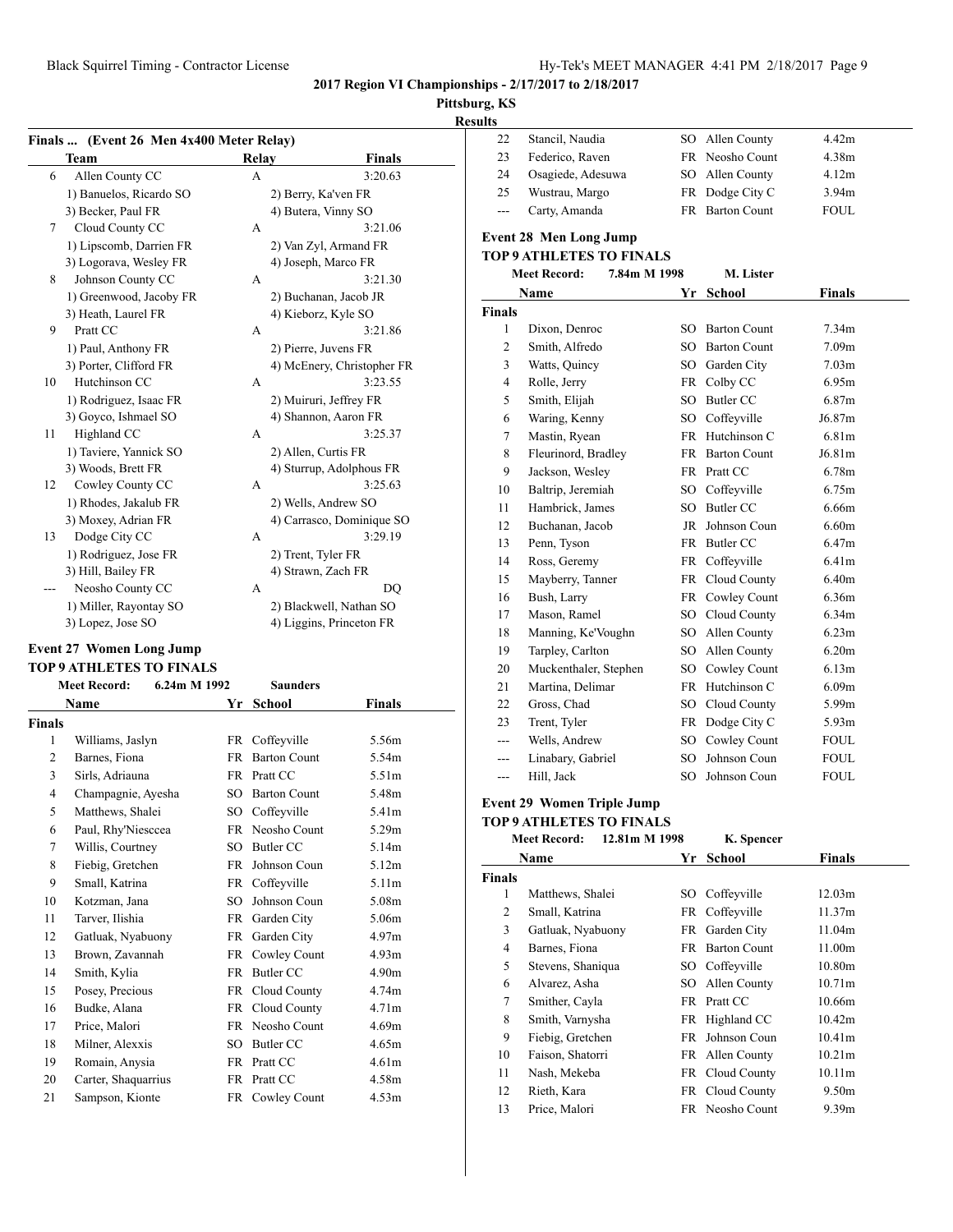#### **Pittsburg, KS**

**Results**

|                | Finals  (Event 29 Women Triple Jump) |           |                     |                    |  |
|----------------|--------------------------------------|-----------|---------------------|--------------------|--|
|                | <b>Name</b>                          |           | Yr School           | <b>Finals</b>      |  |
| 14             | Summerville, Renee                   | SO -      | Cloud County        | 9.34m              |  |
| 15             | Frick, Christina                     | SO.       | Dodge City C        | 9.23m              |  |
| 16             | Federico, Raven                      |           | FR Neosho Count     | 9.09 <sub>m</sub>  |  |
|                | <b>Event 30 Men Triple Jump</b>      |           |                     |                    |  |
|                | <b>TOP 9 ATHLETES TO FINALS</b>      |           |                     |                    |  |
|                | <b>Meet Record:</b><br>16.21m M 1998 |           | M. Lister           |                    |  |
|                | <b>Name</b>                          | Yr        | <b>School</b>       | Finals             |  |
| <b>Finals</b>  |                                      |           |                     |                    |  |
| 1              | Penn, Tyson                          | <b>FR</b> | Butler CC           | 14.69m             |  |
| $\overline{2}$ | Smith, Elijah                        | SO.       | <b>Butler CC</b>    | 14.57m             |  |
| 3              | Mason, Ramel                         |           | SO Cloud County     | 14.53m             |  |
| 4              | Adefolalu, Ade                       |           | FR Butler CC        | 14.31m             |  |
| 5              | Mastin, Ryean                        |           | FR Hutchinson C     | 14.16m             |  |
| 6              | Ross, Geremy                         |           | FR Coffeyville      | 14.01 <sub>m</sub> |  |
| 7              | Jackson, Wesley                      |           | FR Pratt CC         | 13.91m             |  |
| 8              | Bush, Larry                          |           | FR Cowley Count     | 13.78m             |  |
| 9              | Rogers, Willie                       |           | FR Barton Count     | 13.54m             |  |
| 10             | Hill, Jack                           | $SO^-$    | Johnson Coun        | 12.95m             |  |
| 11             | McCray, Alvin                        |           | FR Barton Count     | 12.75m             |  |
| 12             | Muckenthaler, Stephen                | SO        | Cowley Count        | 12.63m             |  |
| 13             | Nellom, Raymond                      |           | FR Cloud County     | 12.56m             |  |
| 14             | Trent, Tyler                         |           | FR Dodge City C     | 12.46m             |  |
| 15             | Smith, Alfredo                       | SO.       | <b>Barton Count</b> | 12.03m             |  |
| 16             | Reusser, Chris                       | SO.       | Hutchinson C        | 11.23m             |  |
|                | Williams, Terrence                   | SO        | Coffevville         | <b>FOUL</b>        |  |
| ---            | Baltrip, Jeremiah                    | SO        | Coffevville         | <b>FOUL</b>        |  |

## **Event 31 Women High Jump**

#### **HEIGHTS 1.31, 1.36, 1.41, 1.46, 1.51, 1.56, 1.61, 1.66,**

#### **1.71, 1.76, 1.81, 1.86**

|                | <b>Meet Record:</b><br>$1.77m$ M |     |                     | 2001 H. Fountain, 2005 S. Davidson |
|----------------|----------------------------------|-----|---------------------|------------------------------------|
|                | Name                             | Yr  | School              | Finals                             |
| <b>Finals</b>  |                                  |     |                     |                                    |
| 1              | Kostiuk, Valeriya                | SO  | Butler CC           | 1.76m                              |
| $\overline{2}$ | Alvin, Ed'Quisha                 | FR  | <b>Barton Count</b> | 1.66m                              |
| 3              | Champagnie, Ayesha               | SO  | <b>Barton Count</b> | J1.66m                             |
| 4              | Paton, Justine                   | SО  | Johnson Coun        | 1.61 <sub>m</sub>                  |
| 5              | Spaulding, Lara                  | SO. | Johnson Coun        | 1.56m                              |
| 6              | Sands, Ashtoni                   | SO  | Highland CC         | J1.56m                             |
| 7              | Brannen, Taylor                  | FR  | Dodge City C        | J1.56m                             |
| 8              | Neil, Jalicia                    | FR  | Butler CC           | J1.56m                             |
| 9              | Roberts, Jayne                   | FR  | Butler CC           | J1.56m                             |
| 10             | Stancil, Naudia                  | SO. | Allen County        | 1.51 <sub>m</sub>                  |
| 11             | Joseph, Patrica                  | FR  | Hutchinson C        | J1.51m                             |
| 12             | Williams, Kira                   | FR  | Highland CC         | 1.46m                              |
| 13             | Saidi, Gloria                    | FR  | Dodge City C        | J1.46m                             |
| 14             | Schmidt, Shelby                  |     | FR Cowley Count     | 1.31 <sub>m</sub>                  |

| Event 32 Men High Jump                                 |    |                                                          |                                             |  |  |  |
|--------------------------------------------------------|----|----------------------------------------------------------|---------------------------------------------|--|--|--|
| HEIGHTS 1.55, 1.60, 1.65, 1.70, 1.75, 1.80, 1.85, 1.90 |    |                                                          |                                             |  |  |  |
|                                                        |    |                                                          |                                             |  |  |  |
| <b>Meet Record:</b>                                    |    | N. Leeper                                                |                                             |  |  |  |
| Name                                                   |    | School                                                   | <b>Finals</b>                               |  |  |  |
|                                                        |    |                                                          |                                             |  |  |  |
| Cuskelly, Landon                                       | SO | Butler CC                                                | 2.10 <sub>m</sub>                           |  |  |  |
| Penn, Tyson                                            | FR | Butler CC                                                | J2.10m                                      |  |  |  |
| Rogers, Willie                                         | FR | <b>Barton Count</b>                                      | J2.10m                                      |  |  |  |
| Wells, Andrew                                          | SO | Cowley Count                                             | 2.05 <sub>m</sub>                           |  |  |  |
| Washington, Josh                                       | SO | Johnson Coun                                             | 2.00 <sub>m</sub>                           |  |  |  |
| McCray, Alvin                                          | FR | <b>Barton Count</b>                                      | 1.95m                                       |  |  |  |
| Buckmaster, Mason                                      | SO | Butler CC                                                | J1.95m                                      |  |  |  |
| Fesen, Zach                                            | FR | Hutchinson C                                             | J1.95m                                      |  |  |  |
| Gross, Chad                                            | SO | Cloud County                                             | J1.95m                                      |  |  |  |
| Nellom, Raymond                                        | FR | Cloud County                                             | 1.90 <sub>m</sub>                           |  |  |  |
| Conley, Chance                                         | FR |                                                          | 1.80m                                       |  |  |  |
| Muckenthaler, Stephen                                  | SO | Cowley Count                                             | <b>NH</b>                                   |  |  |  |
| Yinambe, Robson                                        |    |                                                          | NH                                          |  |  |  |
| Williams, DeShuan                                      |    | Cowley Count                                             | NH                                          |  |  |  |
|                                                        |    | 1.95, 2.00, 2.05, 2.10, 2.15, 2.20, 2.25<br>2.22m M 1997 | Yr<br>Neosho Count<br>FR Cloud County<br>SO |  |  |  |

#### **Event 33 Women Pole Vault**

#### **HEIGHTS 2.15 2.30 2.45 2.60 2.75 2.90 3.05 3.20 3.35 3.45 3.55 3.65 3.75 3.85**

|               | 3.90m M 2014<br><b>Meet Record:</b> |     | <b>Taylor Swanson</b> |                   |  |
|---------------|-------------------------------------|-----|-----------------------|-------------------|--|
|               | Name                                | Yr  | School                | Finals            |  |
| <b>Finals</b> |                                     |     |                       |                   |  |
| 1             | Turner, Halie                       |     | FR Cloud County       | 3.35m             |  |
| 2             | Luansing, Chris                     |     | SO Cowley Count       | J3.35m            |  |
| 2             | Roberts, Jayne                      | FR. | Butler CC             | J3.35m            |  |
| 4             | Holt, Celeena                       |     | FR Colby CC           | 3.20 <sub>m</sub> |  |
| 5             | Silvey, Mina                        |     | SO Cowley Count       | 3.05 <sub>m</sub> |  |
| 6             | Holt, Bayley                        |     | FR Cowley Count       | J3.05m            |  |
| 6             | McLaughlin, Madison                 | SO. | Butler CC             | J3.05m            |  |
| 8             | Paul, Ocean                         |     | FR Hutchinson C       | J3.05m            |  |
| 9             | Anguish, Shania                     |     | FR Cloud County       | 2.75m             |  |
| 10            | Robbins, Anna                       | FR. | Butler CC             | J2.75m            |  |
| 11            | Campbell, Kaitlyn                   |     | FR Dodge City C       | 2.30 <sub>m</sub> |  |
| 12            | Wustrau, Margo                      | FR. | Dodge City C          | J2.30m            |  |
|               |                                     |     |                       |                   |  |

## **Event 34 Men Pole Vault**

## **HEIGHTS 2.85 3.00 3.15 3.30 3.45 3.60 3.75 3.90 4.05 4.20 4.35 4.50 4.65 4.75 4.85 4.95 5.05 5.15 5.25**

|                | <b>Meet Record:</b>  | 5.25m M 2006 |     | <b>K.</b> Dennis       |                   |  |
|----------------|----------------------|--------------|-----|------------------------|-------------------|--|
|                | Name                 |              | Yr  | School                 | <b>Finals</b>     |  |
| <b>Finals</b>  |                      |              |     |                        |                   |  |
| 1              | Chrisman, Chance     |              |     | SO Cloud County        | 4.50m             |  |
| $\overline{c}$ | Metcalf, Mace        |              |     | SO Cowley Count        | J4.50m            |  |
| 3              | Lawrence, Trent      |              |     | FR Cowley Count        | 4.35m             |  |
| 4              | Reichenberger, Colin |              | SO. | Butler CC              | 4.20m             |  |
| 5              | Gierhan, Kyle        |              |     | SO Cloud County        | J4.20m            |  |
| 6              | Snelling, Seth       |              | SO. | Hutchinson C           | 4.05m             |  |
| 7              | Belcher, Tabor       |              |     | <b>FR</b> Johnson Coun | 3.90 <sub>m</sub> |  |
| 8              | Kuffler, Luke        |              |     | FR Cowley Count        | 3.75m             |  |
| 9              | Winters, Tate        |              |     | FR Dodge City C        | 3.60m             |  |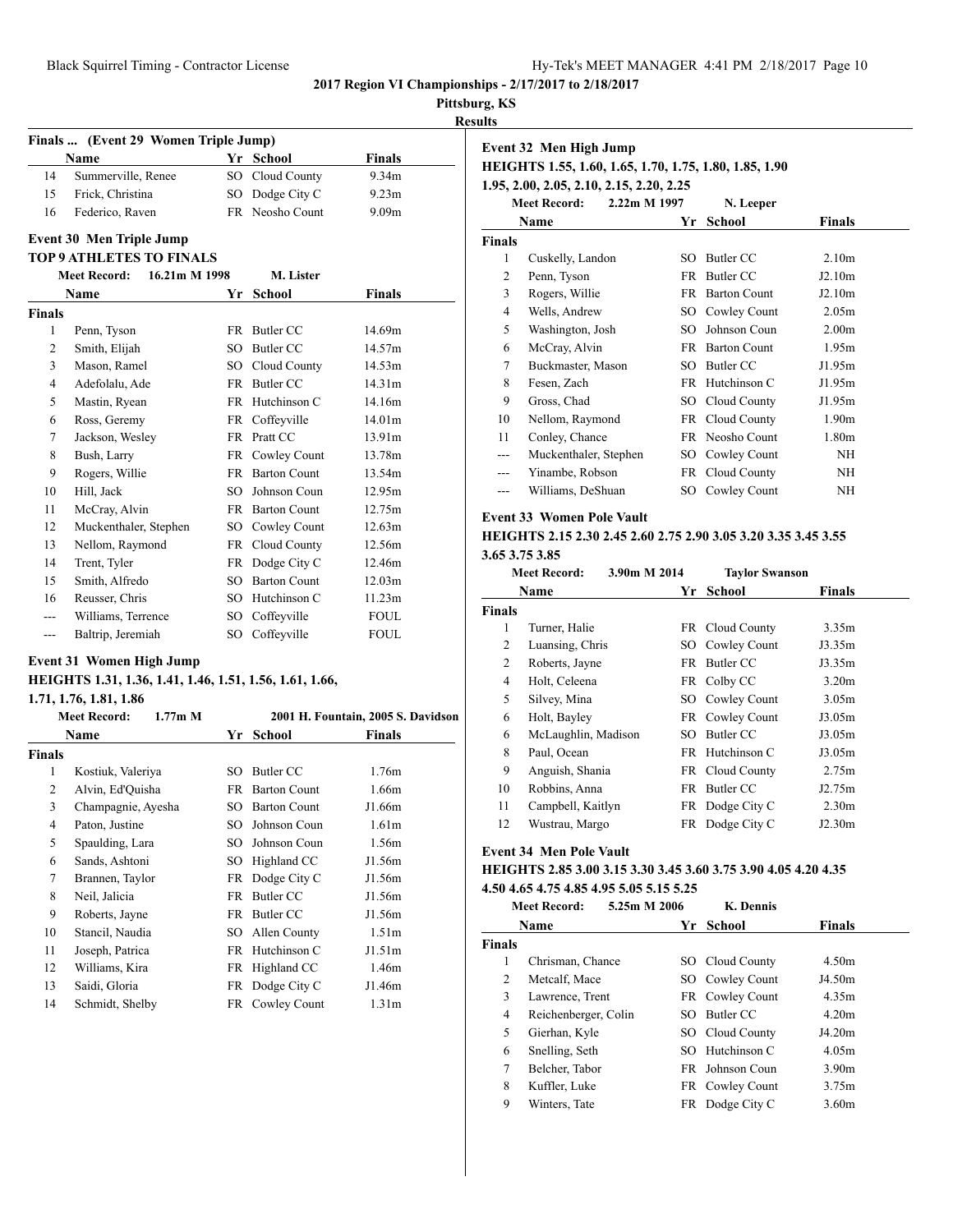**Pittsburg, KS**

**Results**

|       | Finals  (Event 34 Men Pole Vault) |     |                 |               |  |  |
|-------|-----------------------------------|-----|-----------------|---------------|--|--|
|       | <b>Name</b>                       |     | Yr School       | <b>Finals</b> |  |  |
| 10    | Graham, Keith                     |     | FR Colby CC     | J3.60m        |  |  |
| 10    | carney, zach                      |     | FR Johnson Coun | J3.60m        |  |  |
| 12    | McGuire, Keaton                   | SO. | Butler CC       | J3.60m        |  |  |
| 13    | Cain, Lewis                       |     | FR Butler CC    | 3.45m         |  |  |
| 14    | Thurston, Ty                      |     | FR Dodge City C | 3.15m         |  |  |
| $---$ | Winkel, Tristen                   |     | FR Cloud County | NH            |  |  |

## **Event 35 Women Shot Put**

#### **TOP 9 ATHLETES TO FINALS**

#### **EVENT TO FOLLOW MENS SHOT PUT**

|                | 15.48m M 2004<br><b>Meet Record:</b> | C. Lee          |                     |                    |
|----------------|--------------------------------------|-----------------|---------------------|--------------------|
|                | Name                                 | Yr              | <b>School</b>       | Finals             |
| <b>Finals</b>  |                                      |                 |                     |                    |
| 1              | Clunis, Nayoka                       | SO.             | Cloud County        | 14.37m             |
| $\overline{2}$ | Champagnie, Ayesha                   | SO.             | <b>Barton Count</b> | 13.88m             |
| 3              | Erskine, Dejah                       | <b>FR</b>       | Butler CC           | 12.97m             |
| 4              | Horner, Julianna                     | <b>FR</b>       | <b>Butler CC</b>    | 12.51m             |
| 5              | Mazyck, Samaria                      | FR              | Highland CC         | J12.51m            |
| 6              | Harris, Gabbreil                     | <b>FR</b>       | Cloud County        | 12.22m             |
| 7              | Rodriguez, Alex                      | <b>FR</b>       | Hutchinson C        | 11.98m             |
| 8              | Whitney, Amanda                      | SO.             | Johnson Coun        | 11.60m             |
| 9              | Smith, Hannah                        | <b>FR</b>       | Hutchinson C        | 11.25m             |
| 10             | Collins, Rachel                      | FR              | Highland CC         | 11.20m             |
| 11             | Bergman, Tara                        | <b>FR</b>       | Highland CC         | 11.07m             |
| 12             | Ybarra, Heather                      | <b>FR</b>       | Dodge City C        | 11.05m             |
| 13             | James, Alexis                        | <b>FR</b>       | <b>Barton Count</b> | 10.92m             |
| 14             | Meitzenheimer, Danielle              | <b>FR</b>       | Cowley Count        | 10.76m             |
| 15             | Odunze, Faith                        | SO <sub>2</sub> | <b>Butler CC</b>    | 10.57m             |
| 16             | Harlin, Codesha                      |                 | FR Cowley Count     | 10.44m             |
| 17             | Markley, Regan                       | <b>FR</b>       | Neosho Count        | 10.27m             |
| 18             | Johnson, Tiffaney                    | SO.             | Coffeyville         | 10.26m             |
| 19             | Budke, Alana                         | <b>FR</b>       | Cloud County        | 10.11 <sub>m</sub> |
| 20             | Hollins, Sabrina                     | SO.             | Coffevville         | 10.00 <sub>m</sub> |
| 21             | James, Kylie                         | SO.             | Hutchinson C        | 9.95m              |
| 22             | Boggs, Shelby                        | SO.             | Neosho Count        | 9.86m              |
| 23             | Jones, Kwanza                        | <b>FR</b>       | Pratt CC            | 9.81m              |
| 24             | Harmon, Antionette                   | FR              | Garden City         | 9.58m              |
| ---            | Valdez, Raquel                       | FR              | Dodge City C        | <b>FOUL</b>        |
| ---            | Freeman, Erie                        | FR              | Cowley Count        | <b>FOUL</b>        |

## **Event 36 Men Shot Put**

#### **TOP 9 ATHLETES TO FINALS**

|        | 18.18m M 2003<br><b>Meet Record:</b> |     | <b>B.</b> Williams  |               |  |
|--------|--------------------------------------|-----|---------------------|---------------|--|
|        | <b>Name</b>                          |     | Yr School           | <b>Finals</b> |  |
| Finals |                                      |     |                     |               |  |
| 1      | Campbell, Rajindra                   |     | SO Cloud County     | 17.50m        |  |
| 2      | McCarthy, Vashon                     |     | FR Cloud County     | 17.40m        |  |
| 3      | Lawrence, Sanjae                     | FR. | <b>Barton Count</b> | 17.33m        |  |
| 4      | Nelson, Ricky                        | SO. | <b>Barton Count</b> | 17.23m        |  |
| 5      | Crooks, Stevon                       | SO. | <b>Barton Count</b> | 17.08m        |  |
| 6      | Peters, Jeremiah                     |     | SO Coffeyville      | 17.05m        |  |
| 7      | Lovell, Dequan                       | SO. | Coffeyville         | 16.35m        |  |
| 8      | Davies, Josephus                     | SO. | Coffeyville         | 15.27m        |  |
| 9      | Nesbitt, Kenneth                     | FR. | Cowley Count        | 14.74m        |  |

| 10  | Garmendia, Gari |     | FR Cowley Count | 14.68m      |
|-----|-----------------|-----|-----------------|-------------|
| 11  | Young, Cole     | FR  | Johnson Coun    | 13.27m      |
| 12  | Evans, Isaiah   |     | SO Cowley Count | 13.01m      |
| 13  | Smith, Quasean  |     | FR Dodge City C | 12.78m      |
| 14  | Bryan, Michael  | FR  | Hutchinson C    | 12.46m      |
| 15  | Garrison, Dan   | SO. | Butler CC       | 12.38m      |
| 16  | Lewis, Eric     | FR  | Hutchinson C    | 12.36m      |
| 17  | Hageman, Mark   |     | FR Dodge City C | 12.32m      |
| 18  | Wilson, Sergio  |     | SO Neosho Count | J12.32m     |
| 19  | Stuke, Skyler   | SО  | Johnson Coun    | 12.22m      |
| 20  | Pavlu, Kolton   |     | FR Dodge City C | 11.96m      |
| 21  | Deghand, Cole   | SО  | Johnson Coun    | 11.60m      |
| 22  | Nece, Nick      |     | FR Butler CC    | 11.19m      |
| 23  | Gruwell, Tyron  |     | FR Cloud County | 10.70m      |
| 24  | Isaac, Bryce    | FR  | Butler CC       | 8.61m       |
| --- | French, Nick    |     | FR Hutchinson C | FOUL        |
| --- | Harper, Nathan  |     | FR Pratt CC     | <b>FOUL</b> |

## **Event 37 Women Weight Throw**

## **TOP 9 ATHLETES TO FINALS**

|                | <b>Meet Record:</b> | 20.40m M 2004 |           | A. Brooks           |               |
|----------------|---------------------|---------------|-----------|---------------------|---------------|
|                | Name                |               | Yr        | <b>School</b>       | <b>Finals</b> |
| <b>Finals</b>  |                     |               |           |                     |               |
| 1              | Clunis, Nayoka      |               |           | SO Cloud County     | 19.32m        |
| $\overline{2}$ | Harris, Gabbreil    |               | <b>FR</b> | Cloud County        | 16.50m        |
| 3              | Hollins, Sabrina    |               | SO        | Coffeyville         | 14.83m        |
| $\overline{4}$ | Johnson, Tiffaney   |               | SO.       | Coffeyville         | 14.74m        |
| 5              | Whitney, Amanda     |               | SO.       | Johnson Coun        | 14.65m        |
| 6              | Rodriguez, Alex     |               |           | FR Hutchinson C     | 14.41m        |
| 7              | Harlin, Codesha     |               | FR        | Cowley Count        | 13.60m        |
| 8              | Horner, Julianna    |               | <b>FR</b> | Butler CC           | 13.15m        |
| 9              | Brower, Peyton      |               |           | FR Butler CC        | 13.06m        |
| 10             | James, Kylie        |               | SO.       | Hutchinson C        | 13.04m        |
| 11             | James, Alexis       |               | <b>FR</b> | <b>Barton Count</b> | 13.03m        |
| 12             | Smith, Hannah       |               | FR.       | Hutchinson C        | 12.89m        |
| 13             | Freeman, Erie       |               | <b>FR</b> | Cowley Count        | 12.87m        |
| 14             | Mazyck, Samaria     |               | <b>FR</b> | Highland CC         | 12.44m        |
| 15             | Boggs, Shelby       |               |           | SO Neosho Count     | 12.42m        |
| 16             | Odunze, Faith       |               |           | SO Butler CC        | 12.22m        |
| 17             | Wood, Ja Chel       |               | SO.       | Highland CC         | 12.10m        |
| 18             | Markley, Regan      |               | FR        | Neosho Count        | 11.78m        |
| 19             | Tipton, Brailea     |               | FR        | Cowley Count        | 11.62m        |
| 20             | Valdez, Raquel      |               | FR        | Dodge City C        | 11.59m        |
| 21             | Ybarra, Heather     |               | FR        | Dodge City C        | 11.45m        |
| 22             | Budke, Alexis       |               | FR        | Cloud County        | 11.35m        |
| 23             | Bergman, Tara       |               |           | FR Highland CC      | 8.90m         |

#### **Event 38 Men Weight Throw**

## **TOP 9 ATHLETES TO FINALS**

|        | <b>Meet Record:</b> | 20.35m M 2015 | J. Jackson      |        |
|--------|---------------------|---------------|-----------------|--------|
|        | <b>Name</b>         | Yr            | School          | Finals |
| Finals |                     |               |                 |        |
|        | Evans, Isaiah       |               | SO Cowley Count | 18.06m |
| 2      | Lovell, Dequan      |               | SO Coffeyville  | 17.70m |
| 3      | Nelson, Ricky       |               | SO Barton Count | 17.11m |
| 4      | Davies, Josephus    |               | SO Coffeyville  | 16.99m |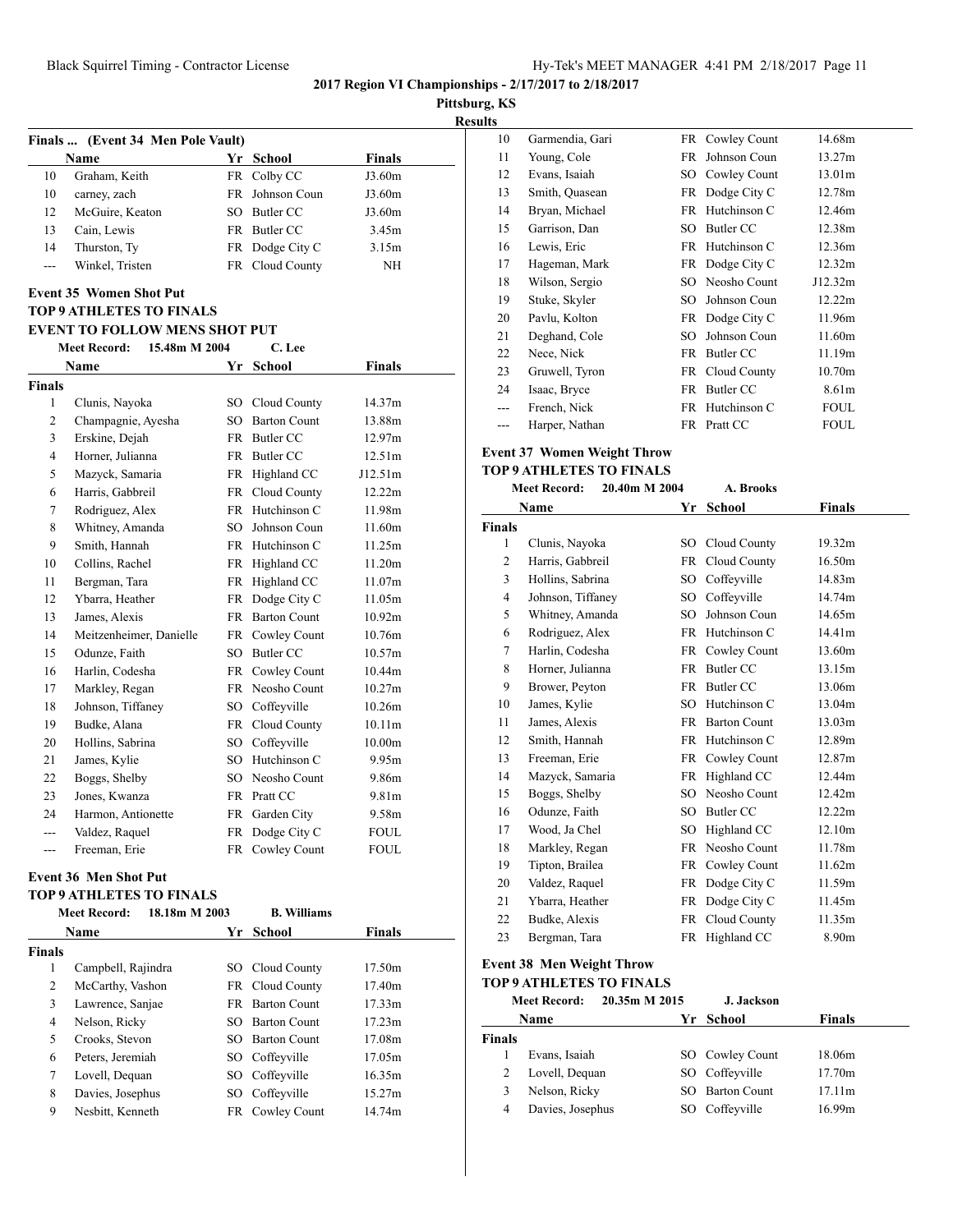**Pittsburg, KS**

|    | Barnes, Fiona   | <b>FR</b> Barton Count | 10.28 | 661 |
|----|-----------------|------------------------|-------|-----|
| 14 | Allen, Aaronna  | FR Neosho Count        | 10.29 | 659 |
| 15 | Rieth, Kara     | FR Cloud County        | 10.65 | 595 |
| 16 | Kotzman, Jana   | SO Johnson Coun        | 10.93 | 548 |
| 17 | Stancil, Naudia | SO Allen County        | 11.27 | 493 |
|    |                 |                        |       |     |

## **Event 39 Indoor Pentathlon: #2 Women High Jump Indoor Pentathlon HEIGHTS 1.19 1.22 1.25 1.28 1.31 1.34 1.37 1.40 1.43 1.46 1.49**

|  |  | 1.52 1.55 1.58 1.61 1.64 1.67 1.70 1.73 1.76 1.79 1.82 |  |
|--|--|--------------------------------------------------------|--|
|  |  |                                                        |  |

|               | Name             | Yr   | <b>School</b>       | Finals            |     |
|---------------|------------------|------|---------------------|-------------------|-----|
| <b>Finals</b> |                  |      |                     |                   |     |
| 1             | Janic, Adriana   |      | FR Hutchinson C     | 1.73m             | 891 |
| 2             | Alvin, Ed'Ouisha | FR   | <b>Barton Count</b> | 1.64m             | 783 |
| 3             | Roberts, Jayne   | FR   | Butler CC           | 1.61 <sub>m</sub> | 747 |
| 4             | Ruiz, Kristian   | FR.  | Garden City         | 1.55m             | 678 |
| 5             | Barthel, Laure   | FR   | Johnson Coun        | 1.52m             | 644 |
| 5             | Barnes, Fiona    | FR   | <b>Barton Count</b> | 1.52m             | 644 |
| 7             | Kotzman, Jana    | SO.  | Johnson Coun        | 1.49m             | 610 |
| 7             | Stancil, Naudia  | SO.  | Allen County        | 1.49m             | 610 |
| 7             | Williams, Kira   | FR   | Highland CC         | 1.49m             | 610 |
| 10            | Milner, Alexxis  | SО   | Butler CC           | 1.46m             | 577 |
| 11            | Allen, Aaronna   |      | FR Neosho Count     | 1.43m             | 544 |
| 12            | Taylor, Cierra   | FR   | Neosho Count        | 1.37m             | 481 |
| 13            | Rieth, Kara      | FR   | Cloud County        | 1.31 <sub>m</sub> | 419 |
| 14            | Roemer, Hannah   | FR   | Garden City         | 1.28m             | 389 |
| 15            | Schmidt, Shelby  | FR   | Cowley Count        | 1.25m             | 359 |
| 16            | Parrish, Ashlyn  | SO - | Cloud County        | 1.19m             | 302 |

#### **Event 39 Indoor Pentathlon: #3 Women Shot Put Indoor Pentathlon**

| Name          |                  | Yr | School              | <b>Finals</b>     |     |
|---------------|------------------|----|---------------------|-------------------|-----|
| <b>Finals</b> |                  |    |                     |                   |     |
| 1             | Barthel, Laure   | FR | Johnson Coun        | 10.75m            | 579 |
| 2             | Barnes, Fiona    | FR | <b>Barton Count</b> | 10.49m            | 562 |
| 3             | Janic, Adriana   | FR | Hutchinson C        | 9.53m             | 499 |
| 4             | Ruiz, Kristian   | FR | Garden City         | 9.37m             | 488 |
| 5             | Kotzman, Jana    | SO | Johnson Coun        | 9.36m             | 488 |
| 6             | Alvin, Ed'Quisha | FR | <b>Barton Count</b> | 9.05m             | 467 |
| 7             | Allen, Aaronna   | FR | Neosho Count        | 8.96m             | 462 |
| 8             | Milner, Alexxis  | SО | Butler CC           | 8.87m             | 456 |
| 9             | Williams, Kira   | FR | Highland CC         | 8.68m             | 443 |
| 10            | Parrish, Ashlyn  | SО | Cloud County        | 8.64m             | 441 |
| 11            | Roemer, Hannah   | FR | Garden City         | 8.04m             | 402 |
| 12            | Rieth, Kara      | FR | Cloud County        | 7.94m             | 395 |
| 13            | Roberts, Jayne   | FR | Butler CC           | 7.78m             | 385 |
| 14            | Taylor, Cierra   | FR | Neosho Count        | 7.71 <sub>m</sub> | 381 |
| 15            | Schmidt, Shelby  | FR | Cowley Count        | 7.33 <sub>m</sub> | 356 |
| 16            | Stancil, Naudia  | SO | Allen County        | 6.62m             | 311 |

## **Event 39 Indoor Pentathlon: #4 Women Long Jump Indoor Pentathlon**

|        | Name             | Yr School       | <b>Finals</b> |     |
|--------|------------------|-----------------|---------------|-----|
| Finals |                  |                 |               |     |
|        | Janic, Adriana   | FR Hutchinson C | 5.61m         | 732 |
| 2      | Barnes, Fiona    | FR Barton Count | 5.33m         | 651 |
| 3      | Kotzman, Jana    | SO Johnson Coun | 5.12m         | 592 |
| 4      | Williams, Kira   | FR Highland CC  | 5.10m         | 587 |
|        | Alvin, Ed'Ouisha | FR Barton Count | 4.98m         | 554 |

| Finals  (Event 38 Men Weight Throw) |                    |     |                     |                    |
|-------------------------------------|--------------------|-----|---------------------|--------------------|
|                                     | Name               | Yr  | School              | Finals             |
| 5                                   | Orozco, Emiliano   | SO  | Hutchinson C        | 16.18m             |
| 6                                   | Martinez, Enrique  | FR  | <b>Barton Count</b> | 15.97m             |
| 7                                   | Sokol, Graham      | FR  | <b>Barton Count</b> | 14.68m             |
| 8                                   | Campbell, Rajindra | SO  | Cloud County        | 14.43m             |
| 9                                   | James, Austin      | SO  | Cowley Count        | 14.16m             |
| 10                                  | French, Nick       | FR  | Hutchinson C        | 14.06m             |
| 11                                  | Wilson, Sergio     | SO  | Neosho Count        | 13.46m             |
| 12                                  | Bryan, Michael     | FR  | Hutchinson C        | 12.84m             |
| 13                                  | Stuke, Skyler      | SO. | Johnson Coun        | 12.50m             |
| 14                                  | Deghand, Cole      | SO. | Johnson Coun        | 12.44m             |
| 15                                  | Garmendia, Gari    | FR  | Cowley Count        | 11.84m             |
| 16                                  | Smith, Quasean     | FR  | Dodge City C        | 11.82m             |
| 17                                  | Young, Cole        | FR  | Johnson Coun        | 11.39m             |
| 18                                  | Gruwell, Tyron     | FR  | Cloud County        | 10.63m             |
| 19                                  | Nece, Nick         | FR  | Butler CC           | 10.33 <sub>m</sub> |
| 20                                  | Hageman, Mark      | FR  | Dodge City C        | 9.89m              |
|                                     | Peters, Jeremiah   | SO  | Coffeyville         | FOUL               |
|                                     |                    |     |                     |                    |

#### **Event 39 Women Indoor Pentathlon**

|        | <b>Meet Record:</b> | 3735 M |      |                        | 1996 L. Wright, 2002 H. Fountain |
|--------|---------------------|--------|------|------------------------|----------------------------------|
|        | Name                |        | Yr   | School                 | Finals                           |
| Finals |                     |        |      |                        |                                  |
| 1      | Janic, Adriana      |        |      | FR Hutchinson C        | 3734                             |
| 2      | Alvin, Ed'Quisha    |        |      | FR Barton Count        | 3361                             |
| 3      | Barthel, Laure      |        | FR   | Johnson Coun           | 3234                             |
| 4      | Williams, Kira      |        |      | FR Highland CC         | 3201                             |
| 5      | Ruiz, Kristian      |        |      | FR Garden City         | 3113                             |
| 6      | Roberts, Jayne      |        |      | FR Butler CC           | 3051                             |
| 7      | Milner, Alexxis     |        | SO.  | Butler CC              | 3021                             |
| 8      | Barnes, Fiona       |        |      | <b>FR</b> Barton Count | 2853                             |
| 9      | Kotzman, Jana       |        | SO.  | Johnson Coun           | 2704                             |
| 10     | Roemer, Hannah      |        |      | FR Garden City         | 2554                             |
| 11     | Taylor, Cierra      |        |      | FR Neosho Count        | 2534                             |
| 12     | Schmidt, Shelby     |        |      | FR Cowley Count        | 2445                             |
| 13     | Allen, Aaronna      |        |      | FR Neosho Count        | 2426                             |
| 14     | Stancil, Naudia     |        | SO.  | Allen County           | 2356                             |
| 15     | Parrish, Ashlyn     |        | SO - | Cloud County           | 2260                             |
| 16     | Rieth, Kara         |        |      | FR Cloud County        | 2201                             |

#### Event 39 Indoor Pentathlon: #1 Women 60 Meter Hurdles Indoor Pentatl

| Name           |                  |     | Yr School           | <b>Finals</b> |     |
|----------------|------------------|-----|---------------------|---------------|-----|
| <b>Finals</b>  |                  |     |                     |               |     |
| 1              | Janic, Adriana   |     | FR Hutchinson C     | 8.64          | 987 |
| 2              | Milner, Alexxis  | SО  | Butler CC           | 8.98          | 914 |
| 3              | Smith, Juliette  | SO. | Coffeyville         | 9.02          | 906 |
| $\overline{4}$ | Alvin, Ed'Ouisha | FR. | <b>Barton Count</b> | 9.09          | 891 |
| 5              | Barthel, Laure   | FR. | Johnson Coun        | 9.11          | 887 |
| 6              | Roberts, Jayne   | FR. | Butler CC           | 9.13          | 883 |
| 7              | Williams, Kira   | FR  | Highland CC         | 9.35          | 838 |
| 8              | Ruiz, Kristian   | FR. | Garden City         | 9.38          | 832 |
| 9              | Taylor, Cierra   |     | FR Neosho Count     | 10.00         | 712 |
| 10             | Schmidt, Shelby  |     | FR Cowley Count     | 10.02         | 708 |
| 11             | Parrish, Ashlyn  | SО  | Cloud County        | 10.07         | 699 |
| 12             | Roemer, Hannah   | FR  | Garden City         | 10.14         | 686 |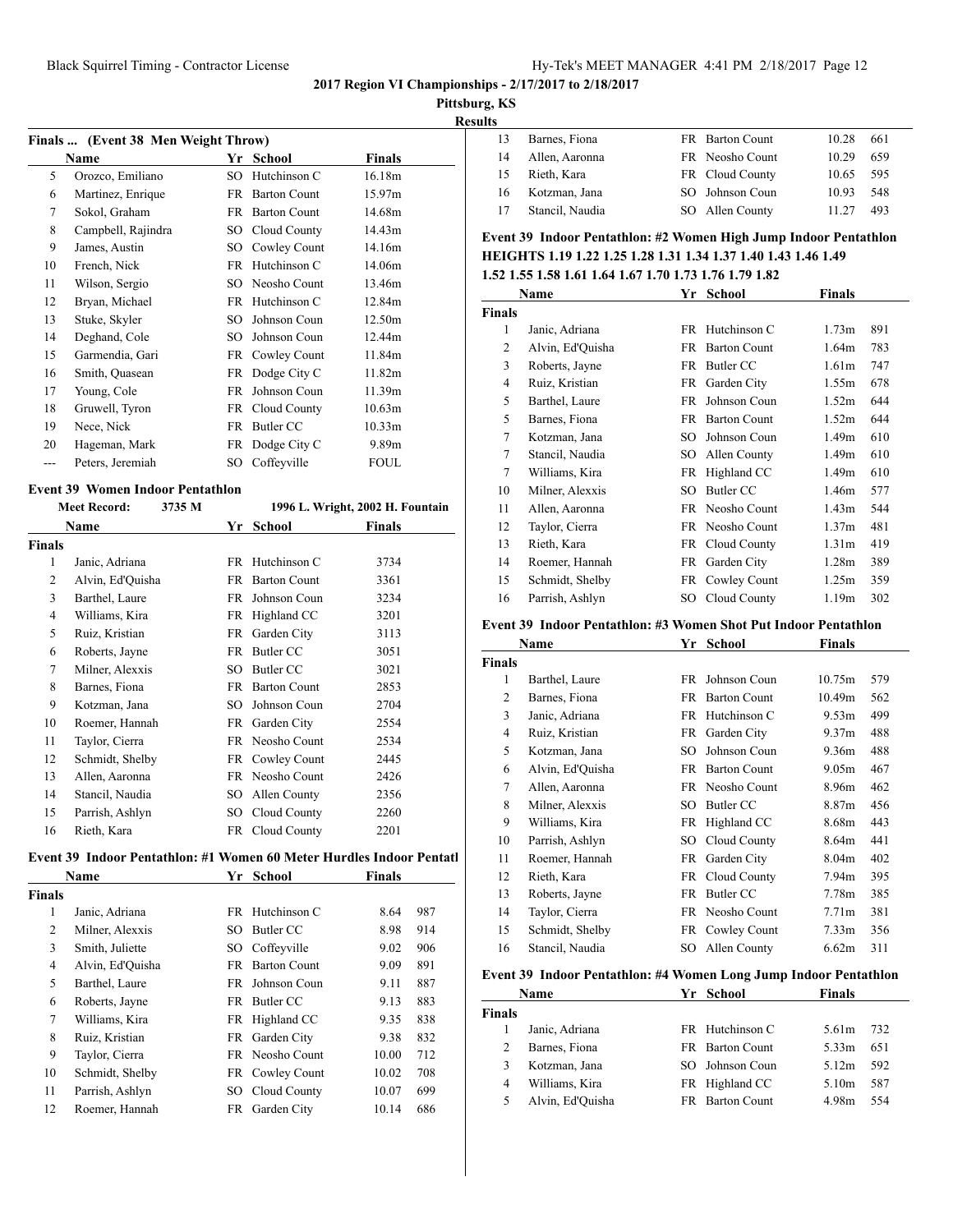**Pittsburg, KS**

|--|

|                | Finals  (Event 39 Indoor Pentathlon: #4 Women Long Jump Indoor Pe   |                 |                     |                   |     |
|----------------|---------------------------------------------------------------------|-----------------|---------------------|-------------------|-----|
|                | <b>Name</b>                                                         |                 | Yr School           | <b>Finals</b>     |     |
| 6              | Roberts, Jayne                                                      |                 | FR Butler CC        | 4.95m             | 546 |
| 7              | Barthel, Laure                                                      |                 | FR Johnson Coun     | 4.93m             | 540 |
| 8              | Ruiz, Kristian                                                      |                 | FR Garden City      | 4.86m             | 522 |
| 9              | Taylor, Cierra                                                      |                 | FR Neosho Count     | 4.71m             | 482 |
| 9              | Roemer, Hannah                                                      |                 | FR Garden City      | 4.71 <sub>m</sub> | 482 |
| 11             | Schmidt, Shelby                                                     |                 | FR Cowley Count     | 4.68m             | 474 |
| 12             | Milner, Alexxis                                                     |                 | SO Butler CC        | 4.55m             | 441 |
| 13             | Allen, Aaronna                                                      |                 | FR Neosho Count     | 4.50m             | 428 |
| 14             | Stancil, Naudia                                                     |                 | SO Allen County     | 4.33 <sub>m</sub> | 386 |
| 15             | Rieth, Kara                                                         |                 | FR Cloud County     | 4.23m             | 362 |
| 16             | Parrish, Ashlyn                                                     |                 | SO Cloud County     | 4.17m             | 347 |
|                | Event 39 Indoor Pentathlon: #5 Women 800 Meter Run Indoor Pentathlo |                 |                     |                   |     |
|                | Name                                                                |                 | Yr School           | <b>Finals</b>     |     |
| <b>Finals</b>  |                                                                     |                 |                     |                   |     |
| 1              | Williams, Kira                                                      |                 | FR Highland CC      | 2:27.64           | 723 |
| 2              | Alvin, Ed'Quisha                                                    |                 | FR Barton Count     | 2:32.18           | 666 |
| 3              | Milner, Alexxis                                                     |                 | SO Butler CC        | 2:34.88           | 633 |
| $\overline{4}$ | Janic, Adriana                                                      |                 | FR Hutchinson C     | 2:35.52           | 625 |
| 5              | Roemer, Hannah                                                      |                 | FR Garden City      | 2:38.07           | 595 |
| 6              | Ruiz, Kristian                                                      |                 | FR Garden City      | 2:38.24           | 593 |
| 7              | Barthel, Laure                                                      |                 | FR Johnson Coun     | 2:39.06           | 584 |
| 8              | Stancil, Naudia                                                     |                 | SO Allen County     | 2:41.45           | 556 |
| 9              | Schmidt, Shelby                                                     |                 | FR Cowley Count     | 2:42.20           | 548 |
| 10             | Roberts, Jayne                                                      |                 | FR Butler CC        | 2:47.52           | 490 |
| 11             | Taylor, Cierra                                                      |                 | FR Neosho Count     | 2:48.58           | 478 |
| 12             | Parrish, Ashlyn                                                     |                 | SO Cloud County     | 2:49.26           | 471 |
| 13             | Kotzman, Jana                                                       | SO              | Johnson Coun        | 2:49.76           | 466 |
| 14             | Rieth, Kara                                                         |                 | FR Cloud County     | 2:53.29           | 430 |
| 15             | Barnes, Fiona                                                       |                 | FR Barton Count     | 3:03.27           | 335 |
| 16             | Allen, Aaronna                                                      |                 | FR Neosho Count     | 3:03.58           | 333 |
|                | <b>Event 40 Men Heptathlon</b>                                      |                 |                     |                   |     |
|                | <b>Meet Record:</b><br>4616 M 2010                                  |                 | <b>Robert Rolfe</b> |                   |     |
|                | <b>Name</b>                                                         |                 | Yr School           | <b>Finals</b>     |     |
| <b>Finals</b>  |                                                                     |                 |                     |                   |     |
| $\mathbf{1}$   | Rogers, Denim                                                       |                 | FR Garden City      | 4565              |     |
| $\overline{c}$ | Pfeifer, Jared                                                      |                 | SO Cloud County     | 4494              |     |
| 3              | Hester-Taylor, Alazae                                               | SO <sub>1</sub> | Coffeyville         | 4328              |     |
|                | Yinambe, Robson                                                     | FR              | Cloud County        | 4279              |     |
| 4              |                                                                     | SO              | <b>Butler CC</b>    | 4068              |     |
| 5              | Reichenberger, Colin                                                |                 |                     |                   |     |
| 6              | Ray, Parker                                                         | SO              | Cowley Count        | 3977              |     |
| $\tau$         | Metcalf, Mace                                                       | SO              | Cowley Count        | 3924              |     |
| 8              | Nellom, Raymond                                                     |                 | FR Cloud County     | 3838              |     |
| 9              | Reyes, Jesus                                                        |                 | Garden City         | 3827              |     |
| 10             | Cain, Lewis                                                         |                 | FR Butler CC        | 3822              |     |
| 11             | Kuffler, Luke                                                       |                 | FR Cowley Count     | 3790              |     |
| 12             | McGuire, Keaton                                                     | SO              | <b>Butler CC</b>    | 3613              |     |
| 13             | Hamby, Clayton                                                      |                 | FR Hutchinson C     | 3472              |     |
| 14             | Brazzle, Cortez                                                     | SO              | Neosho Count        | 2920              |     |

|               | Event 40 Heptathlon: #1 Men 60 Meter Dash Heptathlon |    |                  |               |     |  |  |  |
|---------------|------------------------------------------------------|----|------------------|---------------|-----|--|--|--|
|               | Name                                                 | Yr | School           | <b>Finals</b> |     |  |  |  |
| <b>Finals</b> |                                                      |    |                  |               |     |  |  |  |
| 1             | Yinambe, Robson                                      |    | FR Cloud County  | 7.24          | 799 |  |  |  |
| 2             | Rogers, Denim                                        | FR | Garden City      | 7.26          | 792 |  |  |  |
| 3             | Pfeifer, Jared                                       | SO | Cloud County     | 7.29          | 782 |  |  |  |
| 4             | McGuire, Keaton                                      | SО | Butler CC        | 7.39          | 749 |  |  |  |
| 5             | Nellom, Raymond                                      |    | FR Cloud County  | 7.46          | 726 |  |  |  |
| 6             | Venning, Terrell                                     | SO | Coffeyville      | 7.51          | 710 |  |  |  |
| 7             | Ray, Parker                                          | SО | Cowley Count     | 7.55          | 697 |  |  |  |
| 8             | Hester-Taylor, Alazae                                | SО | Coffevville      | 7.56          | 694 |  |  |  |
| 9             | Brazzle, Cortez                                      | SО | Neosho Count     | 7.62          | 675 |  |  |  |
| 10            | Hamby, Clayton                                       | FR | Hutchinson C     | 7.65          | 665 |  |  |  |
| 11            | Cain, Lewis                                          | FR | Butler CC        | 7.67          | 659 |  |  |  |
| 12            | Kuffler, Luke                                        | FR | Cowley Count     | 7.72          | 643 |  |  |  |
| 13            | Reyes, Jesus                                         |    | Garden City      | 7.74          | 637 |  |  |  |
| 14            | Metcalf, Mace                                        | SО | Cowley Count     | 7.76          | 631 |  |  |  |
| 15            | Burrell, Tyler                                       | SO | Neosho Count     | 8.08          | 537 |  |  |  |
| 16            | Reichenberger, Colin                                 | SO | <b>Butler CC</b> | 8.11          | 528 |  |  |  |

## **Event 40 Heptathlon: #2 Men Long Jump Heptathlon**

|                | Name                  | Yr  | School          | Finals            |     |
|----------------|-----------------------|-----|-----------------|-------------------|-----|
| <b>Finals</b>  |                       |     |                 |                   |     |
| 1              | Hester-Taylor, Alazae | SO  | Coffeyville     | 6.41 <sub>m</sub> | 677 |
| 2              | Venning, Terrell      | SО  | Coffeyville     | 6.35m             | 664 |
| 3              | Cain, Lewis           | FR  | Butler CC       | 6.13m             | 615 |
| $\overline{4}$ | Rogers, Denim         | FR  | Garden City     | 6.10 <sub>m</sub> | 608 |
| 5              | Metcalf, Mace         | SO  | Cowley Count    | 6.05m             | 597 |
| 5              | McGuire, Keaton       | SO  | Butler CC       | 6.05m             | 597 |
| 7              | Pfeifer, Jared        | SO  | Cloud County    | 6.01 <sub>m</sub> | 589 |
| 8              | Nellom, Raymond       |     | FR Cloud County | 5.92m             | 569 |
| 9              | Reichenberger, Colin  | SO. | Butler CC       | 5.87m             | 559 |
| 10             | Reyes, Jesus          |     | Garden City     | 5.82m             | 548 |
| 11             | Kuffler, Luke         | FR  | Cowley Count    | 5.71m             | 525 |
| 12             | Ray, Parker           | SO  | Cowley Count    | 5.69m             | 521 |
| 13             | Yinambe, Robson       | FR  | Cloud County    | 5.55m             | 492 |
| 14             | Brazzle, Cortez       | SО  | Neosho Count    | 5.48m             | 477 |
| 15             | Hamby, Clayton        | FR  | Hutchinson C    | 5.35m             | 451 |
| 16             | Burrell, Tyler        | SO. | Neosho Count    | 5.30m             | 441 |

## **Event 40 Heptathlon: #3 Men Shot Put Heptathlon**

|        | Name                  |      | Yr School       | <b>Finals</b>     |     |
|--------|-----------------------|------|-----------------|-------------------|-----|
| Finals |                       |      |                 |                   |     |
| 1      | Venning, Terrell      | SO - | Coffeyville     | 11.40m            | 570 |
| 2      | Metcalf, Mace         |      | SO Cowley Count | 10.71m            | 528 |
| 3      | Reichenberger, Colin  | SO.  | Butler CC       | 10.62m            | 523 |
| 4      | Ray, Parker           |      | SO Cowley Count | 10.25m            | 501 |
| 5      | Yinambe, Robson       |      | FR Cloud County | 10.16m            | 495 |
| 6      | Pfeifer, Jared        |      | SO Cloud County | 9.89m             | 479 |
| 7      | McGuire, Keaton       | SO.  | Butler CC       | 9.81m             | 474 |
| 8      | Cain, Lewis           |      | FR Butler CC    | 9.78m             | 472 |
| 9      | Reyes, Jesus          |      | Garden City     | 9.50 <sub>m</sub> | 456 |
| 10     | Hester-Taylor, Alazae | SO.  | Coffeyville     | 9.26m             | 441 |
| 11     | Rogers, Denim         | FR   | Garden City     | 9.25m             | 441 |
| 12     | Kuffler, Luke         |      | FR Cowley Count | 8.84m             | 416 |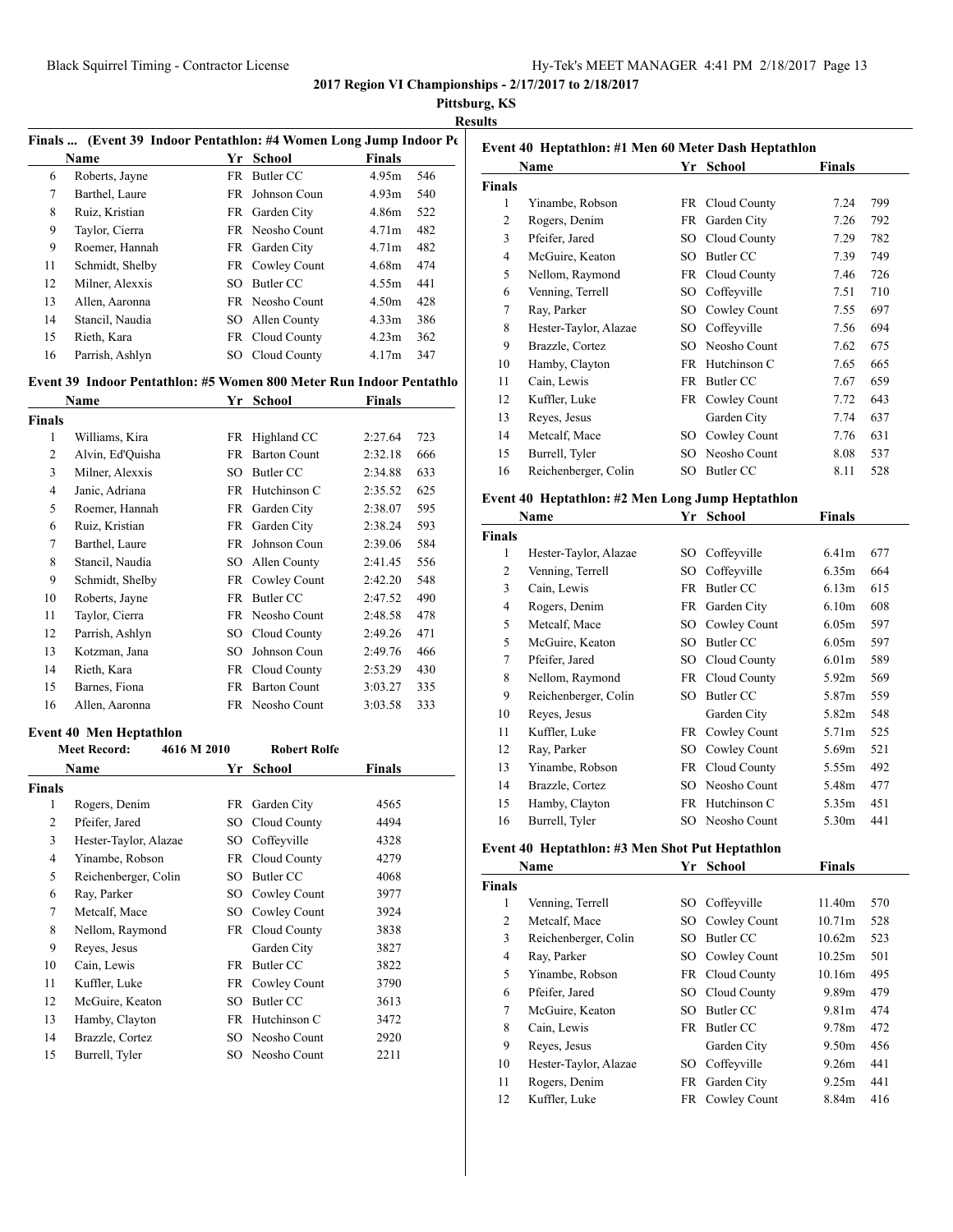**Pittsburg, KS**

**Results**

| Finals  (Event 40 Heptathlon: #3 Men Shot Put Heptathlon) |                 |  |                 |               |     |  |  |
|-----------------------------------------------------------|-----------------|--|-----------------|---------------|-----|--|--|
|                                                           | <b>Name</b>     |  | Yr School       | <b>Finals</b> |     |  |  |
| 13                                                        | Hamby, Clayton  |  | FR Hutchinson C | 8.50m         | 396 |  |  |
| 14                                                        | Nellom, Raymond |  | FR Cloud County | 8.22m         | 379 |  |  |
| 15                                                        | Burrell, Tyler  |  | SO Neosho Count | 6.92m         | 303 |  |  |
| 16                                                        | Brazzle, Cortez |  | SO Neosho Count | 6.90m         | 301 |  |  |

## **Event 40 Heptathlon: #4 Men High Jump Heptathlon HEIGHTS 1.38 1.41 1.43 1.46 1.49 1.51 1.54 1.57 1.60 1.63 1.66 1.69 1.71 1.74 1.77 1.80 1.83 1.86 1.89 1.91 1.94 1.97 2.00 203**

|               | Name                  | Yr | School          | <b>Finals</b>     |     |
|---------------|-----------------------|----|-----------------|-------------------|-----|
| <b>Finals</b> |                       |    |                 |                   |     |
| 1             | Rogers, Denim         |    | FR Garden City  | 1.94m             | 749 |
| 2             | Nellom, Raymond       |    | FR Cloud County | 1.91 <sub>m</sub> | 723 |
| 3             | Reyes, Jesus          |    | Garden City     | 1.88m             | 696 |
| 4             | Hester-Taylor, Alazae | SО | Coffeyville     | 1.85m             | 670 |
| 5             | McGuire, Keaton       | SO | Butler CC       | 1.82m             | 644 |
| 6             | Yinambe, Robson       |    | FR Cloud County | 1.79m             | 619 |
| 7             | Pfeifer, Jared        | SO | Cloud County    | 1.76m             | 593 |
| 8             | Cain, Lewis           | FR | Butler CC       | 1.73 <sub>m</sub> | 569 |
| 8             | Brazzle, Cortez       | SO | Neosho Count    | 1.73m             | 569 |
| 10            | Ray, Parker           | SО | Cowley Count    | 1.67m             | 520 |
| 10            | Reichenberger, Colin  | SO | Butler CC       | 1.67m             | 520 |
| 12            | Hamby, Clayton        | FR | Hutchinson C    | 1.61 <sub>m</sub> | 472 |
| 12            | Kuffler, Luke         |    | FR Cowley Count | 1.61 <sub>m</sub> | 472 |
| 14            | Venning, Terrell      | SO | Coffeyville     | 1.58m             | 449 |
| 15            | Burrell, Tyler        | SО | Neosho Count    | 1.40m             | 317 |
| ---           | Metcalf, Mace         | SО | Cowley Count    | NΗ                |     |

#### **Event 40 Heptathlon: #5 Men 60 Meter Hurdles Heptathlon**

| Name          |                       | Yr  | School          | Finals |     |
|---------------|-----------------------|-----|-----------------|--------|-----|
| <b>Finals</b> |                       |     |                 |        |     |
| 1             | Hester-Taylor, Alazae | SО  | Coffeyville     | 8.40   | 884 |
| 2             | Rogers, Denim         | FR  | Garden City     | 8.53   | 853 |
| 3             | Metcalf, Mace         | SО  | Cowley Count    | 8.92   | 764 |
| 4             | Yinambe, Robson       |     | FR Cloud County | 8.93   | 761 |
| 5             | Pfeifer, Jared        | SО  | Cloud County    | 8.95   | 757 |
| 6             | Nellom, Raymond       |     | FR Cloud County | 9.06   | 733 |
| 7             | Reichenberger, Colin  | SO  | Butler CC       | 9.07   | 730 |
| 8             | Kuffler, Luke         | FR  | Cowley Count    | 9.60   | 619 |
| 9             | Hamby, Clayton        | FR. | Hutchinson C    | 9.73   | 593 |
| 10            | Cain, Lewis           | FR  | Butler CC       | 9.81   | 578 |
| 11            | Ray, Parker           | SO  | Cowley Count    | 9.97   | 547 |
| 12            | Brazzle, Cortez       | SO  | Neosho Count    | 10.01  | 539 |
| 13            | Reyes, Jesus          |     | Garden City     | 10.33  | 480 |
| 14            | McGuire, Keaton       | SO  | Butler CC       | 11.04  | 362 |
| 15            | Burrell, Tyler        | SО  | Neosho Count    | 11.81  | 251 |

#### **Event 40 Heptathlon: #6 Men Pole Vault Heptathlon HEIGHTS 2.05 2.15 2.25 2.35 2.45 2.55 2.65 2.75 2.85 2.95 3.05 3.15 3.25 3.35 3.45 3.55 3.65 3.75 3.85 3.95 4.05 4.15 4.25 435**

| Name          |                      | Yr School       | <b>Finals</b> |     |
|---------------|----------------------|-----------------|---------------|-----|
| <b>Finals</b> |                      |                 |               |     |
|               | Metcalf, Mace        | SO Cowley Count | 4.55m 775     |     |
| 2             | Reichenberger, Colin | SO Butler CC    | 4.15m         | 659 |
| 3             | Pfeifer, Jared       | SO Cloud County | 3.95m         | 603 |
|               |                      |                 |               |     |

| . |       |                       |     |                 |       |     |
|---|-------|-----------------------|-----|-----------------|-------|-----|
|   | 4     | Ray, Parker           |     | SO Cowley Count | 3.85m | 576 |
|   | 5     | Kuffler, Luke         |     | FR Cowley Count | 3.75m | 549 |
|   | 6     | Rogers, Denim         | FR  | Garden City     | 3.15m | 393 |
|   | 7     | Cain, Lewis           | FR  | Butler CC       | 3.05m | 369 |
|   | 7     | Yinambe, Robson       |     | FR Cloud County | 3.05m | 369 |
|   | 9     | Hamby, Clayton        |     | FR Hutchinson C | 2.85m | 321 |
|   | 10    | McGuire, Keaton       | SO. | Butler CC       | 2.75m | 298 |
|   | 10    | Nellom, Raymond       |     | FR Cloud County | 2.75m | 298 |
|   | 12    | Reyes, Jesus          |     | Garden City     | 2.65m | 275 |
|   | 13    | Hester-Taylor, Alazae | SO. | Coffeyville     | 2.15m | 169 |
|   | $---$ | Burrell, Tyler        |     | SO Neosho Count | ΝH    |     |
|   |       | Brazzle, Cortez       |     | SO Neosho Count | ΝH    |     |
|   |       |                       |     |                 |       |     |

## **Event 40 Heptathlon: #7 Men 1000 Meter Run Heptathlon**

| Name           |                       |     | School       | <b>Finals</b> |     |
|----------------|-----------------------|-----|--------------|---------------|-----|
| <b>Finals</b>  |                       |     |              |               |     |
| 1              | Hester-Taylor, Alazae | SO. | Coffeyville  | 2:47.40       | 793 |
| 2              | Yinambe, Robson       | FR  | Cloud County | 2:52.12       | 744 |
| 3              | Reyes, Jesus          |     | Garden City  | 2:52.98       | 735 |
| $\overline{4}$ | Rogers, Denim         | FR. | Garden City  | 2:53.53       | 729 |
| 5              | Pfeifer, Jared        | SO. | Cloud County | 2:57.28       | 691 |
| 6              | Metcalf, Mace         | SO. | Cowley Count | 3:03.63       | 629 |
| 7              | Ray, Parker           | SO. | Cowley Count | 3:05.10       | 615 |
| 8              | Hamby, Clayton        | FR  | Hutchinson C | 3:09.52       | 574 |
| 9              | Kuffler, Luke         | FR  | Cowley Count | 3:10.36       | 566 |
| 10             | Cain, Lewis           | FR  | Butler CC    | 3:11.08       | 560 |
| 11             | Reichenberger, Colin  | SO. | Butler CC    | 3:12.25       | 549 |
| 12             | McGuire, Keaton       | SO. | Butler CC    | 3:19.17       | 489 |
| 13             | Nellom, Raymond       | FR  | Cloud County | 3:28.80       | 410 |
| 14             | Burrell, Tyler        | SO. | Neosho Count | 3:35.01       | 362 |
| 15             | Brazzle, Cortez       | SO. | Neosho Count | 3:35.52       | 359 |

|     | Women - Team Rankings - 20 Events Scored |      |  |  |  |
|-----|------------------------------------------|------|--|--|--|
| 1)  | <b>Barton County CC</b>                  | 177  |  |  |  |
| 2)  | Coffeyville CC                           | 104  |  |  |  |
| 3)  | Butler CC                                | 94.5 |  |  |  |
| 4)  | Cowley County CC                         | 92.5 |  |  |  |
| 5)  | Cloud County CC                          | 59   |  |  |  |
| 6)  | Highland CC                              | 53   |  |  |  |
| 7)  | Allen County CC                          | 50   |  |  |  |
| 8)  | Dodge City CC                            | 41   |  |  |  |
| 9)  | Johnson County CC                        | 34   |  |  |  |
| 10) | Colby CC                                 | 26   |  |  |  |
| 11) | Hutchinson CC                            | 22   |  |  |  |
| 12) | Garden City CC                           | 10   |  |  |  |
| 13) | Pratt CC                                 | 8    |  |  |  |
| 14) | Neosho County CC                         | 7    |  |  |  |

| Men - Team Rankings - 20 Events Scored |     |  |  |  |
|----------------------------------------|-----|--|--|--|
| Butler CC                              | 172 |  |  |  |
| Cloud County CC                        | 158 |  |  |  |
| <b>Barton County CC</b>                | 129 |  |  |  |
| Coffeyville CC                         | 66  |  |  |  |
| Allen County CC                        | 55  |  |  |  |
| Cowley County CC                       | 52  |  |  |  |
| Garden City CC                         | 47  |  |  |  |
| Colby CC                               | 31  |  |  |  |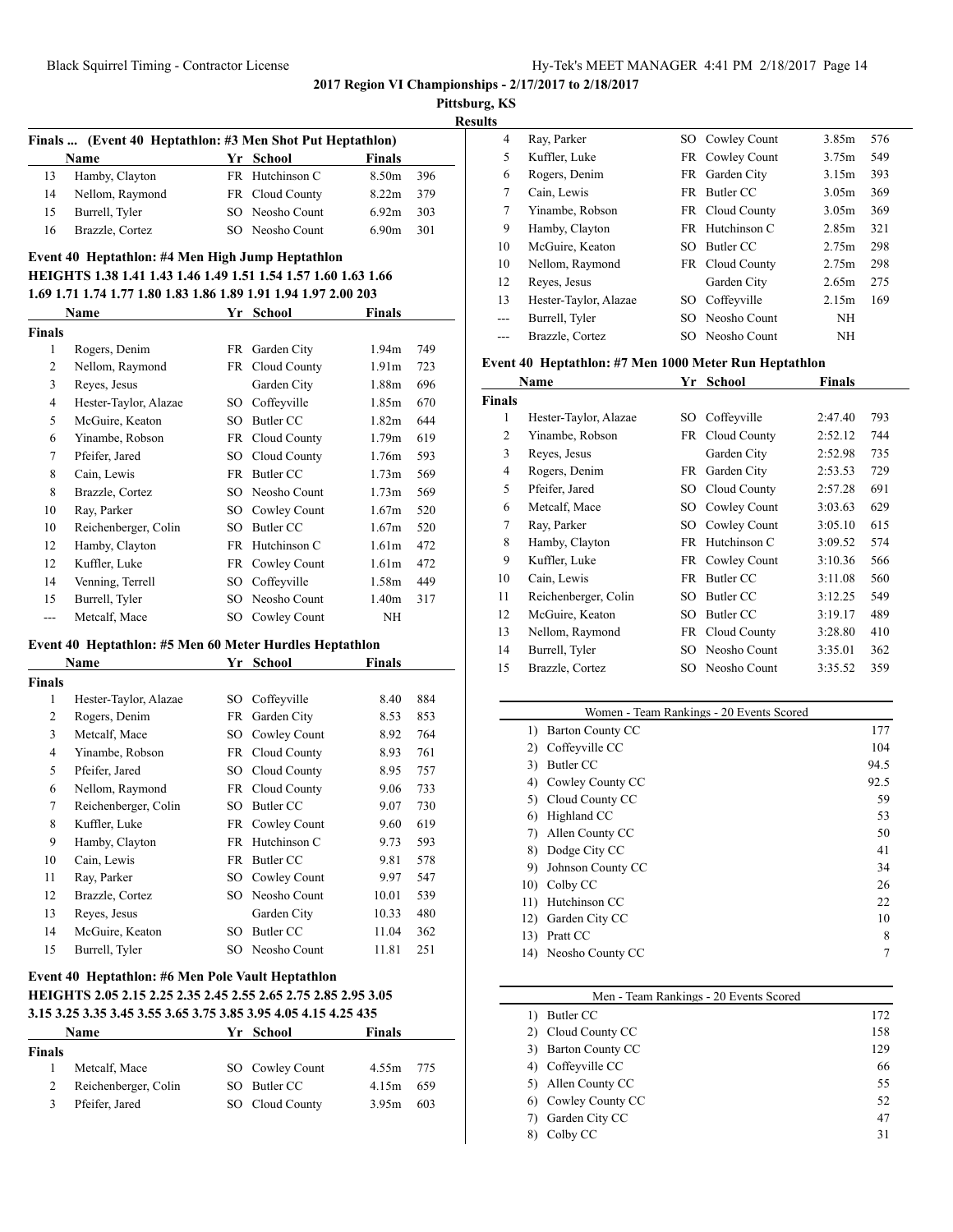# Black Squirrel Timing - Contractor License Hy-Tek's MEET MANAGER 4:41 PM 2/18/2017 Page 15

#### **2017 Region VI Championships - 2/17/2017 to 2/18/2017**

| Pittsburg, KS         |    |                      |           |  |
|-----------------------|----|----------------------|-----------|--|
| <b>Results</b>        |    |                      |           |  |
| 9) Hutchinson CC      | 26 | 11) Highland CC      | 12        |  |
| 10) Johnson County CC | 15 | 12) Neosho County CC | 8         |  |
|                       |    | 13) Dodge City CC    | O         |  |
|                       |    | 14) Pratt CC         | <b>__</b> |  |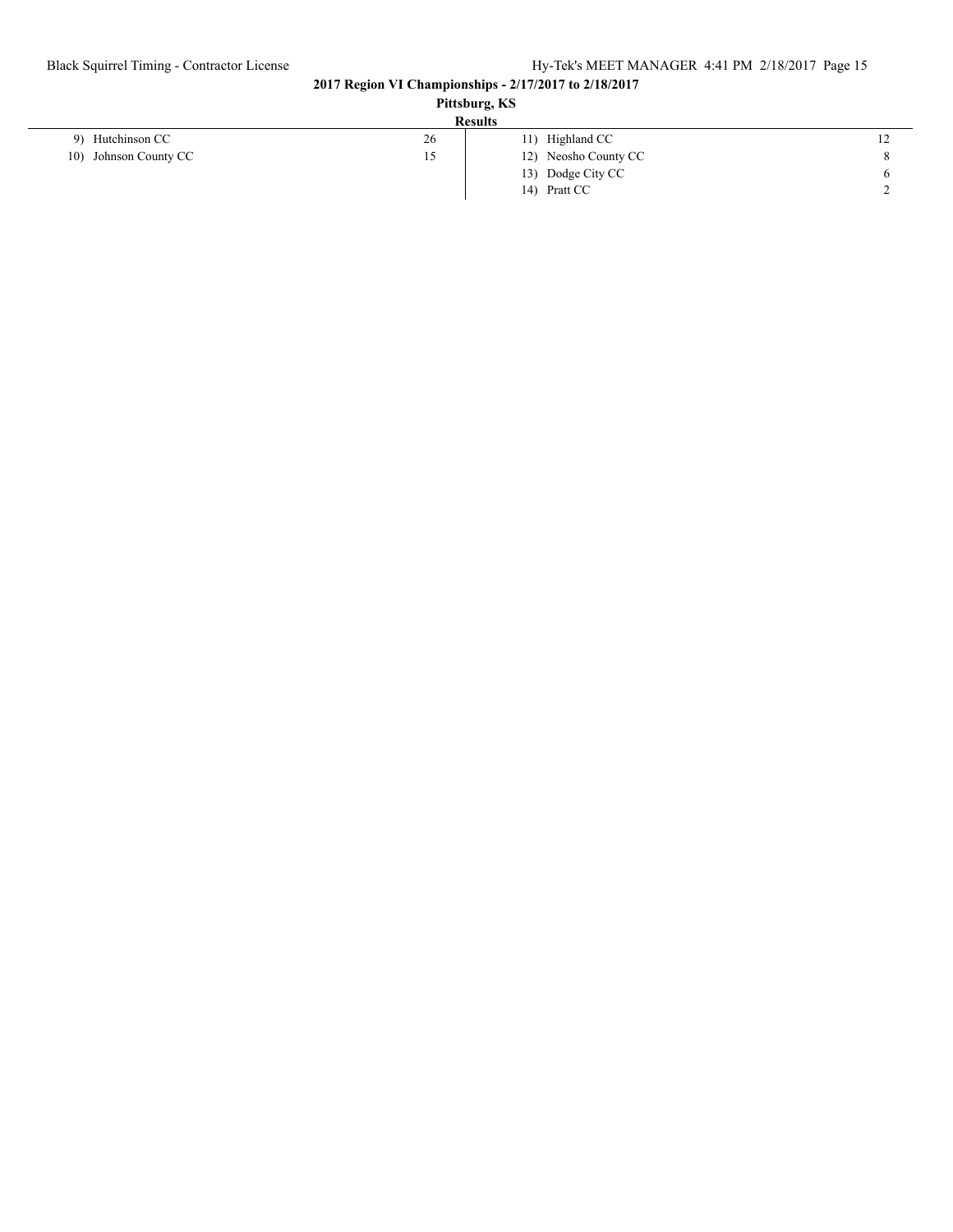**Meet Record: 7.19 M 2003 V. Campbell**

**Name Yr School Prelims**

1 Franklin, Kamira SO Coffeyville 7.63q 2 Matthews, Kalei SO Coffeyville 7.63q 3 Nemour, Loushanya SO Coffeyville 7.70q 4 Pierre, Prolene FR Highland CC 7.74q 5 Alexander, Shania FR Neosho Count 7.79q 6 Paul, Rhy'Niesccea FR Neosho Count 7.85q 7 Cook, Crystal SO Neosho Count 7.88q 8 Smith, Varnysha FR Highland CC 7.94q 9 Rogers, Kiana FR Cowley Count 8.03 10 Hawkins, Special SO Cowley Count 8.07 11 Sampson, Kionte FR Cowley Count 8.22 12 Osagiede, Adesuwa SO Allen County 8.37

**Event 1 Women 60 Meter Dash TOP 8 TIMES TO FINALS**

**Preliminaries**

**2017 Jayhawk East Championships - 2/17/2017 to 2/18/2017**

**Pittsburg, KS**

**Results**

| . . |   |                      |                 |      |
|-----|---|----------------------|-----------------|------|
|     |   | Johnson, SenOuavious | FR Highland CC  | 7.05 |
|     | 4 | Campbell, Fred       | FR Highland CC  | 7.06 |
|     |   | Berry, Ka'ven        | FR Allen County | 7.07 |
|     | 6 | Manning, Ke'Voughn   | SO Allen County | 7.10 |
|     |   | Aidoo, Benjamin      | FR Coffeyville  | 7.16 |
|     | 8 | White, Ronald        | FR Allen County | 7.32 |

## **Event 3 Women 200 Meter Dash**

**TOP 9 TIMES TO FINALS**

## **TWO SECTION FINAL RUNNERS 5-9 FIRST HEAT**

#### **RUNNERS 1-4 SECOND HEAT Meet Record: 23.85 M 1992 A. Bailey**

|                | meet record:<br>23.85 M 1992 |     |                 |            |  |
|----------------|------------------------------|-----|-----------------|------------|--|
|                | Name                         | Yr  | <b>School</b>   | Prelims    |  |
|                | <b>Preliminaries</b>         |     |                 |            |  |
| 1              | Matthews, Kalei              | SO  | Coffeyville     | 24.76g     |  |
| 2              | Franklin, Kamira             | SO  | Coffeyville     | 24.83q     |  |
| 3              | Hodges, Kyelah               | SO  | Highland CC     | 24.94q     |  |
| $\overline{4}$ | Alexander, Shania            | FR  | Neosho Count    | 25.66q     |  |
| 5              | Cook, Crystal                | SO. | Neosho Count    | 25.67q     |  |
| 6              | Pierre, Prolene              | FR  | Highland CC     | 25.96q     |  |
| 7              | Fox, Danielle                |     | FR Highland CC  | 26.04q     |  |
| 8              | Fleming, Keshema             |     | FR Allen County | 26.39q     |  |
| 9              | Paul, Rhy'Niesccea           |     | FR Neosho Count | 26.58q     |  |
| 10             | Rogers, Kiana                |     | FR Cowley Count | 26.65      |  |
| 11             | williamson, malaya           | FR  | Johnson Coun    | 27.83      |  |
| 12             | Faison, Shatorri             |     | FR Allen County | 28.00      |  |
| 13             | Anderson, Mary               |     | FR Cowley Count | 28.59      |  |
| ---            | Osagiede, Adesuwa            | SO  | Allen County    | DNF        |  |
| ---            | Hawkins, Special             | SO  | Cowley Count    | <b>DNF</b> |  |
| ---            | Evans, Kimani                |     | FR Coffeyville  | DQ         |  |

#### **Event 3 Women 200 Meter Dash**

## **TOP 9 TIMES TO FINALS**

#### **TWO SECTION FINAL RUNNERS 5-9 FIRST HEAT RUNNERS 1-4 SECOND HEAT**

|               | <b>Meet Record:</b> | 23.85 M 1992 | A. Bailev              |               |
|---------------|---------------------|--------------|------------------------|---------------|
|               | Name                | Yr           | School                 | <b>Finals</b> |
| <b>Finals</b> |                     |              |                        |               |
| 1             | Matthews, Kalei     |              | SO Coffeyville         | 24.63         |
| 2             | Franklin, Kamira    |              | SO Coffeyville         | 24.83         |
| 3             | Hodges, Kyelah      |              | SO Highland CC         | 24.94         |
| 4             | Alexander, Shania   |              | <b>FR</b> Neosho Count | 25.66         |
| 5             | Cook, Crystal       |              | SO Neosho Count        | 25.67         |
| 6             | Pierre, Prolene     |              | FR Highland CC         | 25.96         |
| 7             | Fox, Danielle       |              | FR Highland CC         | 26.04         |
| 8             | Fleming, Keshema    |              | FR Allen County        | 26.39         |
| 9             | Paul, Rhy'Niesccea  |              | FR Neosho Count        | 26.58         |
|               |                     |              |                        |               |

## **Event 4 Men 200 Meter Dash**

|  | TOP 9 TIMES TO FINALS |
|--|-----------------------|

| . |                     |              |                   |         |  |  |
|---|---------------------|--------------|-------------------|---------|--|--|
|   | <b>Meet Record:</b> | 20.89 M 2016 | Eli Hall-Thompson |         |  |  |
|   | <b>Name</b>         |              | Yr School         | Prelims |  |  |
|   | Preliminaries       |              |                   |         |  |  |
|   | Keys, Jimmy         |              | SO Coffeyville    | 21.83q  |  |  |
|   | Holt, Jermaine      |              | FR Coffeyville    | 22.12q  |  |  |
|   | Berry, Ka'ven       |              | FR Allen County   | 22.24g  |  |  |
|   |                     |              |                   |         |  |  |

#### **Event 1 Women 60 Meter Dash**

#### **TOP 8 TIMES TO FINALS**

|               | <b>Meet Record:</b> | 7.19 M 2003 |      | V. Campbell            |               |
|---------------|---------------------|-------------|------|------------------------|---------------|
|               | Name                |             | Yr   | School                 | <b>Finals</b> |
| <b>Finals</b> |                     |             |      |                        |               |
| 1             | Franklin, Kamira    |             |      | SO Coffeyville         | 7.63          |
| 2             | Matthews, Kalei     |             |      | SO Coffeyville         | J7.63         |
| 3             | Nemour, Loushanya   |             | SO - | Coffeyville            | 7.70          |
| 4             | Pierre, Prolene     |             |      | FR Highland CC         | 7.74          |
| 5             | Alexander, Shania   |             |      | <b>FR</b> Neosho Count | 7.79          |
| 6             | Paul, Rhy'Niesccea  |             |      | <b>FR</b> Neosho Count | 7.85          |
| 7             | Cook, Crystal       |             |      | SO Neosho Count        | 7.88          |
| 8             | Smith, Varnysha     |             | FR   | Highland CC            | 7.94          |

#### **Event 2 Men 60 Meter Dash**

#### **TOP 8 TIMES TO FINALS**

|     | <b>Meet Record:</b>  | 6.62 M 2007 |      | Walker          |                   |
|-----|----------------------|-------------|------|-----------------|-------------------|
|     | <b>Name</b>          |             | Yr   | School          | <b>Prelims</b>    |
|     | <b>Preliminaries</b> |             |      |                 |                   |
| 1   | Sutton, Keion        |             |      | FR Coffeyville  | 6.87q             |
| 2   | Brown, Kevin         |             | FR - | Highland CC     | 6.94q             |
| 3   | Johnson, SenQuavious |             |      | FR Highland CC  | 7.05q             |
| 4   | Campbell, Fred       |             |      | FR Highland CC  | 7.06 <sub>q</sub> |
| 5   | Berry, Ka'ven        |             |      | FR Allen County | 7.07 <sub>q</sub> |
| 6   | Manning, Ke'Voughn   |             |      | SO Allen County | 7.10q             |
| 7   | Aidoo, Benjamin      |             |      | FR Coffeyville  | 7.16q             |
| 8   | White, Ronald        |             |      | FR Allen County | 7.32q             |
| --- | Blackwell, Nathan    |             |      | SO Neosho Count | DQ                |
| --- | Bishop, Andrew       |             | SO   | Coffeyville     | DO                |

## **Event 2 Men 60 Meter Dash**

| <b>TOP 8 TIMES TO FINALS</b> |                     |             |                |               |  |  |  |
|------------------------------|---------------------|-------------|----------------|---------------|--|--|--|
|                              | <b>Meet Record:</b> | 6.62 M 2007 | Walker         |               |  |  |  |
|                              | Name                |             | Yr School      | <b>Finals</b> |  |  |  |
| <b>Finals</b>                |                     |             |                |               |  |  |  |
|                              | Sutton, Keion       |             | FR Coffeyville | 6.87          |  |  |  |
|                              | Brown, Kevin        |             | FR Highland CC | 6.94          |  |  |  |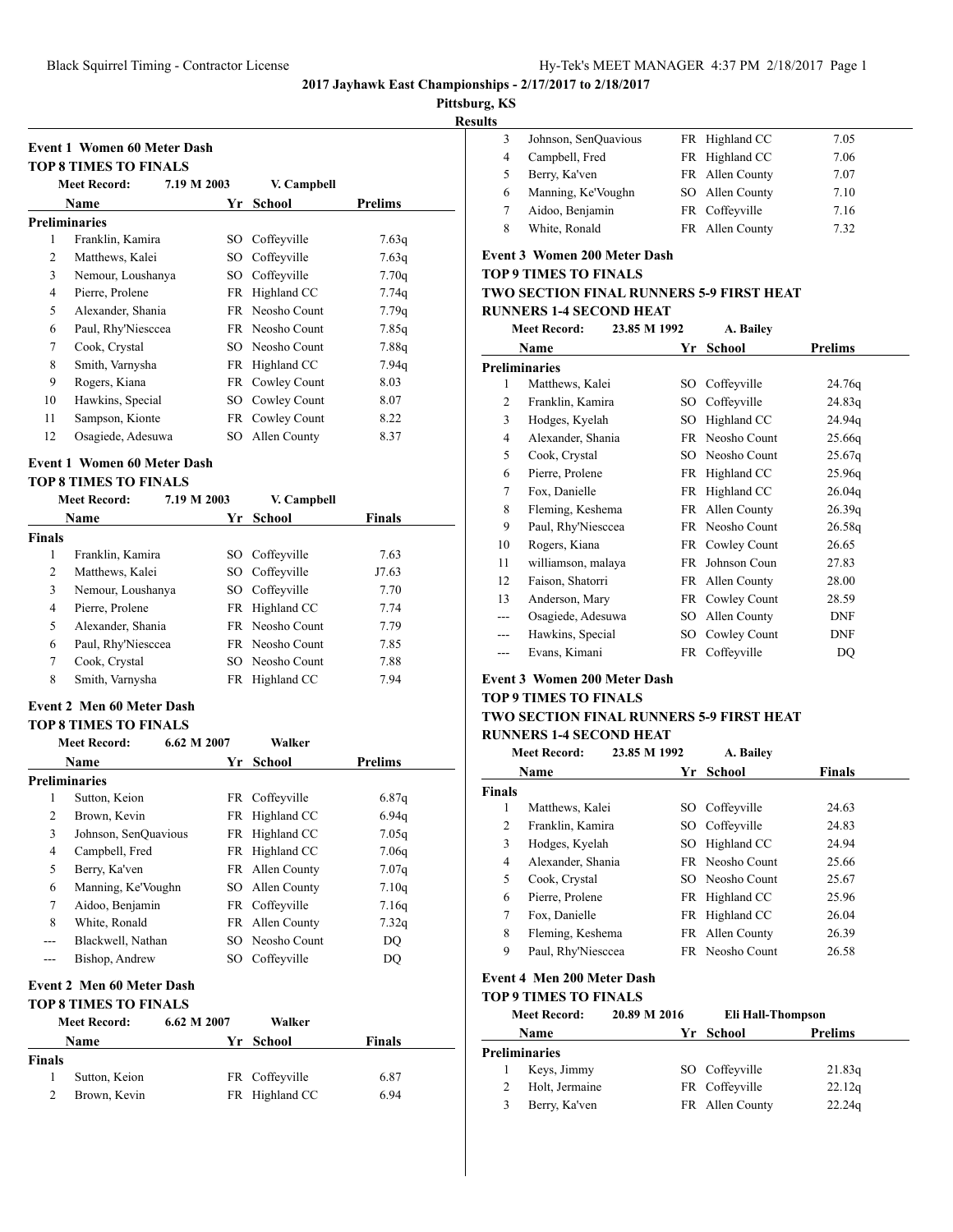**Pittsburg, KS**

**Results**

|                                   | Preliminaries  (Event 4 Men 200 Meter Dash) |              |                          |                |  |  |
|-----------------------------------|---------------------------------------------|--------------|--------------------------|----------------|--|--|
|                                   | Name                                        |              | Yr School                | <b>Prelims</b> |  |  |
| 4                                 | Bishop, Andrew                              |              | SO Coffeyville           | 22.27q         |  |  |
| 5                                 | Campbell, Fred                              | FR           | Highland CC              | 22.36q         |  |  |
| 6                                 | Blackwell, Nathan                           |              | SO Neosho Count          | 22.44q         |  |  |
| 7                                 | Manning, Ke'Voughn                          | SO -         | Allen County             | 22.52q         |  |  |
| 8                                 | Liggins, Princeton                          | FR           | Neosho Count             | 22.68q         |  |  |
| 9                                 | Hill, Christopher                           | FR           | Highland CC              | 22.69q         |  |  |
| 10                                | Miller, Rayontay                            | SO.          | Neosho Count             | 23.11          |  |  |
| 11                                | Buchanan, Jacob                             | JR           | Johnson Coun             | 23.24          |  |  |
| <b>Event 4 Men 200 Meter Dash</b> |                                             |              |                          |                |  |  |
|                                   | <b>TOP 9 TIMES TO FINALS</b>                |              |                          |                |  |  |
|                                   | <b>Meet Record:</b>                         | 20.89 M 2016 | <b>Eli Hall-Thompson</b> |                |  |  |
|                                   | Name                                        |              | Yr School                | <b>Finals</b>  |  |  |
| <b>Finals</b>                     |                                             |              |                          |                |  |  |
| 1                                 | Keys, Jimmy                                 |              | SO Coffeyville           | 21.83          |  |  |
| $\overline{2}$                    | Holt, Jermaine                              |              | FR Coffeyville           | 22.12          |  |  |
| 3                                 | Berry, Ka'ven                               | FR           | Allen County             | 22.24          |  |  |
| 4                                 | Bishop, Andrew                              |              | SO Coffeyville           | 22.27          |  |  |
| 5                                 | Campbell, Fred                              | FR           | Highland CC              | 22.36          |  |  |
| 6                                 | Blackwell, Nathan                           | SO.          | Neosho Count             | 22.44          |  |  |
| 7                                 | Manning, Ke'Voughn                          | SO           | Allen County             | 22.52          |  |  |
| 8                                 | Liggins, Princeton                          |              | FR Neosho Count          | 22.68          |  |  |
| 9                                 | Hill, Christopher                           |              | FR Highland CC           | 22.69          |  |  |
|                                   |                                             |              |                          |                |  |  |
|                                   | <b>Event 5 Women 400 Meter Dash</b>         |              |                          |                |  |  |
|                                   | <b>Meet Record:</b>                         | 54.19 M 1992 | I. Turner                |                |  |  |
|                                   | Name                                        |              | Yr School                | <b>Finals</b>  |  |  |
| <b>Finals</b>                     |                                             |              |                          |                |  |  |
| 1                                 | Henry, Divina                               |              | SO Coffeyville           | 55.69          |  |  |
| 2                                 | Hodges, Kyelah                              | SO           | Highland CC              | 58.34          |  |  |
| 3                                 | Alcindor, Marie                             |              | FR Cowley Count          | 58.39          |  |  |
| 4                                 | Blackwell, Ashley                           |              | SO Coffeyville           | 59.49          |  |  |
| 5                                 | Thuston, Ciara                              | FR           | Johnson Coun             | 59.66          |  |  |
| 6                                 | Segrest, Jasmine                            | FR           | Highland CC              | 1:02.58        |  |  |
| 7                                 | Moon, Ashley                                | FR           | Neosho Count             | 1:04.10        |  |  |
| 8                                 | Williams, Jade                              | FR           | Neosho Count             | 1:05.16        |  |  |
| 9                                 | Davis, Jazzmin                              |              | FR Neosho Count          | 1:06.44        |  |  |
| 10                                | williamson, malaya                          | FR           | Johnson Coun             | 1:08.44        |  |  |
| ---                               | Dudley, Mikayla                             | SO           | Coffeyville              | DQ             |  |  |
|                                   | <b>Event 6 Men 400 Meter Dash</b>           |              |                          |                |  |  |
|                                   | <b>Meet Record:</b>                         | 46.49 M 2016 | <b>Quintaveon Poole</b>  |                |  |  |
|                                   | Name                                        | Yr           | <b>School</b>            | Finals         |  |  |
| <b>Finals</b>                     |                                             |              |                          |                |  |  |
| $\mathbf{1}$                      | Holt, Jermaine                              | FR           | Coffeyville              | 47.71          |  |  |
| 2                                 | Keys, Jimmy                                 | SO           | Coffeyville              | 48.49          |  |  |
| 3                                 | Liggins, Princeton                          | FR           | Neosho Count             | 49.80          |  |  |
| 4                                 |                                             | FR.          | Coffeyville              |                |  |  |
|                                   | McPherson, Ajani                            |              |                          | 50.59          |  |  |
| 5                                 | Woods, Brett                                | FR           | Highland CC              | 50.87          |  |  |
| 6                                 | Taviere, Yannick                            | SO           | Highland CC              | 51.05          |  |  |
| 7                                 | Miller, Rayontay                            | SO           | Neosho Count             | 51.33          |  |  |
| 8                                 | Douglas, Brandun                            | SO -         | Allen County             | 54.16          |  |  |
| 9                                 | Allen, Curtis                               | FR           | Highland CC              | 54.55          |  |  |
| ---                               | Tarpley, Carlton                            | SO           | Allen County             | DQ             |  |  |
|                                   |                                             |              |                          |                |  |  |

|               | <b>Meet Record:</b><br>1:29.69 M 2003 |    | K. Gayle                          |                                                     |
|---------------|---------------------------------------|----|-----------------------------------|-----------------------------------------------------|
|               | Name                                  | Yr | School                            | <b>Finals</b>                                       |
| <b>Finals</b> |                                       |    |                                   |                                                     |
| 1             | Hodges, Kyelah                        | SO | Highland CC                       | 1:34.43                                             |
| 2             | Nutt, Alison                          | SO | Highland CC                       | 1:38.49                                             |
| 3             | Brown, Zavannah                       |    | FR Cowley Count                   | 1:39.80                                             |
| 4             | Cadenhead, Alexandra                  | SO | Coffeyville                       | 1:42.26                                             |
| 5             | Johnson, Hannah                       | FR | Allen County                      | 1:45.60                                             |
| 6             | Fleming, Keshema                      | FR | Allen County                      | 1:47.60                                             |
| 7             | Dean, Arryanna                        | FR | Coffeyville                       | 1:47.81                                             |
| 8             | Webster, Michala                      |    | SO Coffeyville                    | 1:47.90                                             |
| 9             | Jakes, Justis                         | SO | Highland CC                       | 1:50.70                                             |
| 10            | Bennett, Cierra                       |    | FR Allen County                   | 1:52.15                                             |
|               | Event 8 Men 600 Meter Run             |    |                                   |                                                     |
|               | <b>Meet Record:</b><br>1:18.34 M 1999 |    | J. Matheri                        |                                                     |
|               | Name                                  | Yr | School                            | <b>Finals</b>                                       |
| <b>Finals</b> |                                       |    |                                   |                                                     |
| 1             | Berry, Ka'ven                         |    | FR Allen County                   | 1:20.84                                             |
| 2             | Nelson, Kyle                          | SO | Coffeyville                       | 1:21.36                                             |
| 3             | Martin, Christopher                   |    | SO Allen County                   | 1:22.25                                             |
| 4             | Sturrup, Adolphous                    |    | FR Highland CC                    | 1:24.48                                             |
| 5             | Branch, Josh                          | FR | Coffeyville                       | 1:26.51                                             |
|               | Cunningham, Riley                     | SO | Neosho Count                      | 1:28.74                                             |
| 6             |                                       |    | FR Cowley Count                   | 1:32.65                                             |
| 7             | Rhodes, Jakalub                       |    |                                   |                                                     |
| ---           | LoveJoy, Caleb                        | SO | Allen County                      | DNF                                                 |
| ---           | Carmona, Jaelon                       |    | FR Coffeyville                    | DNF                                                 |
|               | <b>Event 9 Women 800 Meter Run</b>    |    |                                   |                                                     |
|               | <b>Meet Record:</b><br>2:11.93 M 2002 |    | <b>T. Winston</b>                 |                                                     |
|               | Name                                  | Yr | <b>School</b>                     | <b>Finals</b>                                       |
|               |                                       |    |                                   |                                                     |
| 1             | Griffiths, Courtney                   | SO | Cowley Count                      | 2:19.22                                             |
| 2             | Williams, Taylor                      | FR | Cowley Count                      | 2:22.22                                             |
| Finals<br>3   | Nutt, Alison                          | SO | Highland CC                       | 2:23.19                                             |
| 4             | Vargas, Maria                         | FR | Cowley Count                      | 2:27.14                                             |
| 5             | Williams, Kira                        | FR | Highland CC                       | 2:30.66                                             |
| 6             | Puente, Maria                         | FR | Allen County                      | 2:31.08                                             |
| 7             | Parra, Andrea                         |    | SO Johnson Coun                   |                                                     |
| 8             | Summerville, Stephanie                |    | SO Highland CC                    | 2:32.12<br>2:42.20                                  |
|               | Event 10 Men 800 Meter Run            |    |                                   |                                                     |
|               | 1:50.76 M 1990<br><b>Meet Record:</b> |    | <b>Gaseitsiwe</b>                 |                                                     |
|               | Name                                  | Yr | <b>School</b>                     | <b>Finals</b>                                       |
| <b>Finals</b> |                                       |    |                                   |                                                     |
| $\mathbf{1}$  | Glasgow, Anthony                      |    | FR Allen County                   |                                                     |
| 2             | Heath, Laurel                         |    | FR Johnson Coun                   |                                                     |
| 3             | Butera, Vinny                         |    | SO Allen County                   |                                                     |
| 4             | Moxey, Adrian                         |    | FR Cowley Count                   |                                                     |
| 5             | Godfrey, E'Manuel                     |    | FR Coffeyville                    | 1:54.63<br>1:56.99<br>1:57.21<br>2:00.02<br>2:02.44 |
| 6             | Beaver, Jackson                       |    | FR Highland CC                    |                                                     |
| 7             | Yarde, Ryan                           | FR | Allen County                      |                                                     |
| 8             | Ruiz, Andres<br>Johnson, Devin        |    | FR Cowley Count<br>FR Coffeyville | 2:02.80<br>2:05.08<br>2:06.05                       |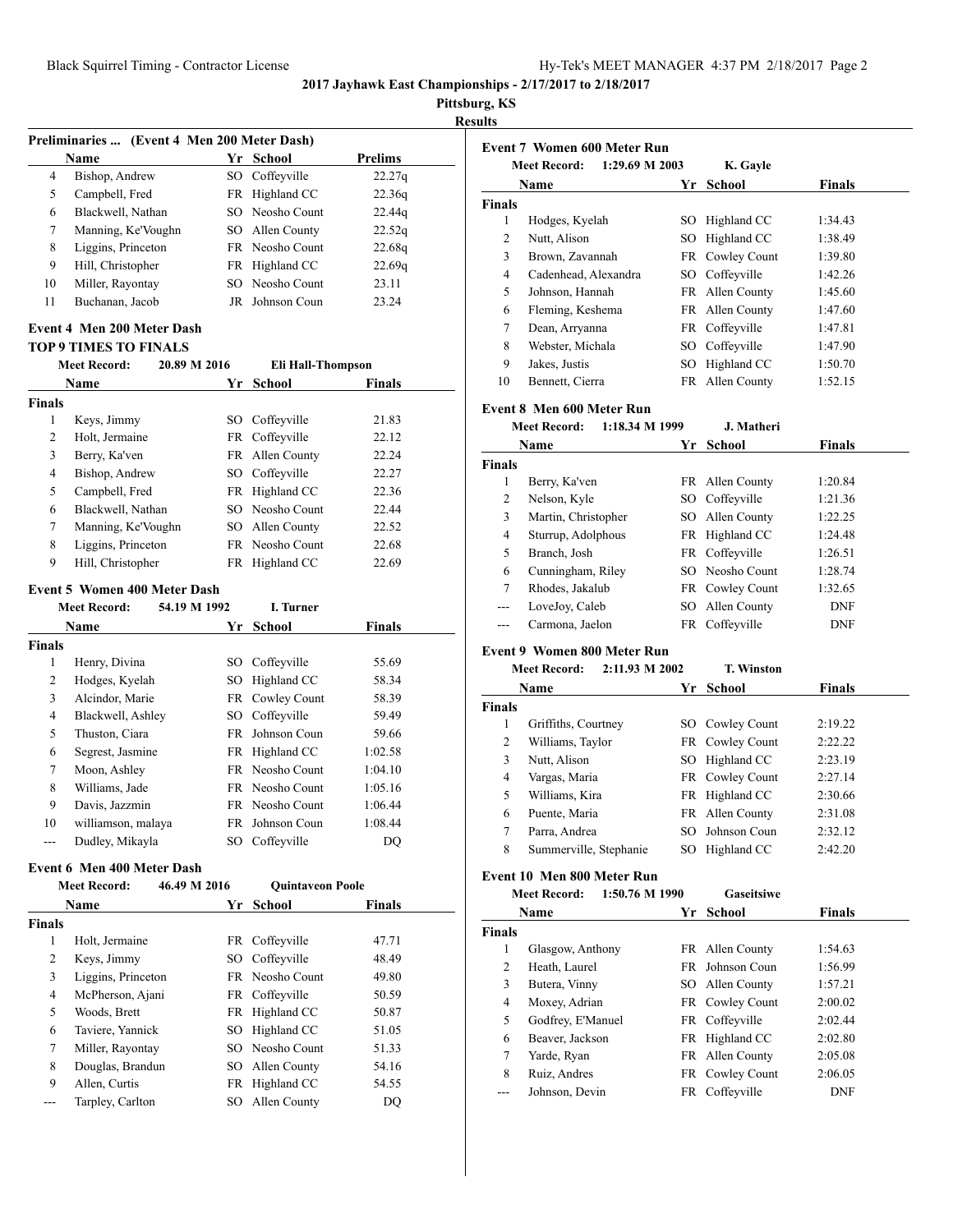**Pittsburg, KS**

**Results**

|                              | Name                                  |     | Yr School                          | <b>Finals</b>      |
|------------------------------|---------------------------------------|-----|------------------------------------|--------------------|
| ---                          | Ravenel, Olin                         |     | FR Coffeyville                     | <b>DNF</b>         |
|                              | Event 11 Women 1000 Meter Run         |     |                                    |                    |
|                              | <b>Meet Record:</b><br>2:49.20 M 1992 |     | I. Turner                          |                    |
|                              | Name                                  |     | Yr School                          | <b>Finals</b>      |
| Finals                       |                                       |     |                                    |                    |
| 1                            | Nutt, Alison                          | SO. | Highland CC                        | 3:10.88            |
| 2                            | Williams, Taylor                      |     | FR Cowley Count                    | 3:11.43            |
| 3                            | Dela Torre, Yulissa                   | FR  | Johnson Coun                       | 3:15.02            |
| 4                            | Kirkpatrick, Shaniqua                 |     | FR Coffeyville                     | 3:16.27            |
| 5                            | Blakley, Skyler                       |     | FR Cowley Count                    | 3:19.90            |
| 6                            | Rivet-Tissot, Jessalyn                |     | FR Johnson Coun                    | 3:22.74            |
| 7                            | Sosa, Jessica                         |     | FR Cowley Count                    | 3:23.94            |
| 8                            | Reese, Jessica                        |     | FR Allen County                    | 3:24.98            |
| 9                            | Santiago, Gisel                       |     | SO Highland CC                     | 3:25.28            |
| 10                           | Corrigan, Katie                       |     | FR Highland CC                     | 3:35.27            |
|                              |                                       |     |                                    |                    |
|                              | Event 12 Men 1000 Meter Run           |     |                                    |                    |
|                              | 2:27.48 M 1999<br><b>Meet Record:</b> |     | M. Gathuka                         |                    |
|                              | Name                                  |     | Yr School                          | Finals             |
| Finals                       |                                       |     |                                    |                    |
| 1                            | Guerrero, Jorge                       |     | SO Highland CC                     | 2:36.94            |
| 2                            | Sanchez, Richardo                     |     | FR Cowley Count                    | 2:45.03            |
| 3                            | Pressley, Stefan                      |     | FR Coffeyville                     | 2:45.79            |
| 4                            | Thermidor, Andonet                    |     | FR Allen County                    | 2:47.91            |
| 5                            | Anderson, Ryan                        | SO  | Johnson Coun                       | 2:51.42            |
| 6                            | Adams, Jordan                         | SO  | Highland CC                        | 2:56.21            |
| ---                          | Glasgow, Anthony                      |     | FR Allen County                    | <b>DNF</b>         |
|                              | <b>Event 13 Women 1 Mile Run</b>      |     |                                    |                    |
|                              | 4:56.81 M 2006<br><b>Meet Record:</b> |     | D. Nukuri                          |                    |
|                              | Name                                  |     | Yr School                          | <b>Finals</b>      |
| Finals                       |                                       |     |                                    |                    |
| 1                            | Shoemaker, Kaitlyn                    |     | SO Allen County                    | 5:13.79            |
| 2                            | Davidson, Danielle                    |     | FR Cowley Count                    | 5:15.17            |
| 3                            | Similus, Naomi                        |     | FR Cowley Count                    | 5:15.74            |
| 4                            | Dela Torre, Yulissa                   |     | FR Johnson Coun                    | 5:29.80            |
|                              | Kirkpatrick, Shaniqua                 |     | FR Coffeyville                     | 5:37.99            |
| 5                            |                                       |     |                                    | 5:42.12            |
| 6                            | Russell, Colleen                      | SO  | Johnson Coun                       |                    |
| 7                            | Slagle, Kaitlyn                       | FR  | Highland CC                        | 5:43.27            |
| 8                            | TerBush, Kaitlyn                      | FR  | Cowley Count                       | 5:43.65            |
| 9                            | Rodriguez, Kim                        | FR  | Allen County                       | 6:05.07            |
| ---                          | Ibarra, Vicky                         | SO  | Allen County                       | DNF                |
|                              | <b>Event 14 Men 1 Mile Run</b>        |     |                                    |                    |
|                              | 3:56.57 M 2000<br><b>Meet Record:</b> |     |                                    |                    |
|                              | Name                                  |     | E. Njubi                           |                    |
|                              |                                       |     | Yr School                          | <b>Finals</b>      |
| Finals                       |                                       |     |                                    |                    |
| 1                            | Lagemann, Phillip                     | SO  | Allen County                       | 4:19.95            |
| 2                            | Gutierrez, Jesus                      | FR  | Allen County                       | 4:27.86            |
| 3                            | Ibarra, Miguel                        |     | FR Cowley Count                    | 4:28.12            |
| $\overline{\mathbf{4}}$<br>5 | Wright, Connor<br>Aguilar, Livan      |     | FR Cowley Count<br>FR Cowley Count | 4:29.91<br>4:36.13 |

| uns                                             |                                        |     |                  |               |  |  |
|-------------------------------------------------|----------------------------------------|-----|------------------|---------------|--|--|
| 7                                               | Hinton, Cole                           |     | FR Highland CC   | 4:41.96       |  |  |
| 8                                               | Anderson, Ryan                         | SO  | Johnson Coun     | 4:49.36       |  |  |
| 9                                               | Pressley, Stefan                       |     | FR Coffeyville   | 4:50.83       |  |  |
| 10                                              | Taylor, Brady                          |     | FR Neosho Count  | 5:04.78       |  |  |
| 11                                              | Orth, Tanner                           |     | FR Neosho Count  | 5:09.29       |  |  |
| 12                                              | Smith, Isaiah                          | SО  | Highland CC      | 5:09.39       |  |  |
|                                                 |                                        |     |                  |               |  |  |
| Event 15 Women 3000 Meter Run<br>9:51.92 M 2006 |                                        |     |                  |               |  |  |
|                                                 | <b>Meet Record:</b>                    |     | D. Nukuri        |               |  |  |
|                                                 | Name                                   |     | Yr School        | <b>Finals</b> |  |  |
| Finals                                          |                                        |     |                  |               |  |  |
| 1                                               | Shoemaker, Kaitlyn                     |     | SO Allen County  | 10:25.04      |  |  |
| 2                                               | Similus, Naomi                         |     | FR Cowley Count  | 10:56.41      |  |  |
| 3                                               | Ibarra, Vicky                          |     | SO Allen County  | 10:57.29      |  |  |
| 4                                               | Davidson, Danielle                     |     | FR Cowley Count  | 11:08.33      |  |  |
| 5                                               | Steinhauser, Abby                      |     | FR Allen County  | 11:15.02      |  |  |
| 6                                               | Uribe, Ivanna                          |     | FR Highland CC   | 11:37.39      |  |  |
| 7                                               | Almloff, Alexis                        | SO. | Johnson Coun     | 11:41.96      |  |  |
| 8                                               | Gourley, Kayla                         |     | SO Cowley Count  | 11:53.71      |  |  |
| 9                                               | Rios, Juliette                         | FR  | Highland CC      | 12:06.15      |  |  |
| ---                                             | Russell, Colleen                       | SО  | Johnson Coun     | <b>DNF</b>    |  |  |
|                                                 | Event 16 Men 3000 Meter Run            |     |                  |               |  |  |
|                                                 | 8:26.45 M 1996<br><b>Meet Record:</b>  |     | C. Boor          |               |  |  |
|                                                 | Name                                   |     | Yr School        | <b>Finals</b> |  |  |
| <b>Finals</b>                                   |                                        |     |                  |               |  |  |
| 1                                               | Banuelos, Ricardo                      |     | SO Allen County  | 8:48.56       |  |  |
| 2                                               | Philipo, Zekarias                      |     | FR Highland CC   | 9:04.67       |  |  |
| 3                                               | McRoberts, Kyle                        |     | FR Johnson Coun  | 9:08.91       |  |  |
| 4                                               | Becker, Paul                           |     | FR Allen County  | 9:09.18       |  |  |
| 5                                               | Wright, Connor                         |     | FR Cowley Count  | 9:19.92       |  |  |
| 6                                               | Fletcher, Clayton                      |     | SO Cowley Count  | 9:20.66       |  |  |
| 7                                               | Muema, Cyrus                           |     | SO Johnson Coun  | 9:23.35       |  |  |
| 8                                               | McRoberts, Brendan                     |     | FR Johnson Coun  | 9:24.01       |  |  |
| 9                                               | Ibarra, Miguel                         |     | FR Cowley Count  | 9:25.95       |  |  |
| 10                                              | Ruiz, Alex                             | FR  | Allen County     | 9:32.32       |  |  |
| 11                                              | Houk, Brandt                           |     | FR Highland CC   | 10:08.80      |  |  |
|                                                 |                                        |     |                  |               |  |  |
|                                                 | Event 17 Women 5000 Meter Run          |     |                  |               |  |  |
|                                                 | <b>Meet Record:</b><br>17:13.81 M 2007 |     | <b>B.</b> Rotich |               |  |  |
|                                                 | <b>Name</b>                            |     | Yr School        | <b>Finals</b> |  |  |
| <b>Finals</b>                                   |                                        |     |                  |               |  |  |
| $\mathbf{1}$                                    | Shoemaker, Kaitlyn                     |     | SO Allen County  | 17:53.40      |  |  |
| $\overline{\mathbf{c}}$                         | Steinhauser, Abby                      |     | FR Allen County  | 19:10.28      |  |  |
| 3                                               | TerBush, Kaitlyn                       |     | FR Cowley Count  | 19:40.06      |  |  |
| 4                                               | Silvers, Kristina                      |     | SO Allen County  | 19:45.87      |  |  |
| 5                                               | Slagle, Kaitlyn                        |     | FR Highland CC   | 20:26.12      |  |  |
| 6                                               | Gourley, Kayla                         | SO  | Cowley Count     | 20:53.20      |  |  |
| 7                                               | Rios, Juliette                         | FR  | Highland CC      | 21:21.84      |  |  |
|                                                 | Event 18 Men 5000 Meter Run            |     |                  |               |  |  |
|                                                 | Meet Record:<br>14:44.4h M 1993        |     | J. Mitchell      |               |  |  |
|                                                 | Name                                   | Yr  | <b>School</b>    | <b>Finals</b> |  |  |
| Finals                                          |                                        |     |                  |               |  |  |
| $\mathbf{1}$                                    | McRoberts, Kyle                        |     | FR Johnson Coun  | 15:59.39      |  |  |
| 2                                               | Philipo, Zekarias                      |     | FR Highland CC   | 16:00.52      |  |  |
|                                                 |                                        |     |                  |               |  |  |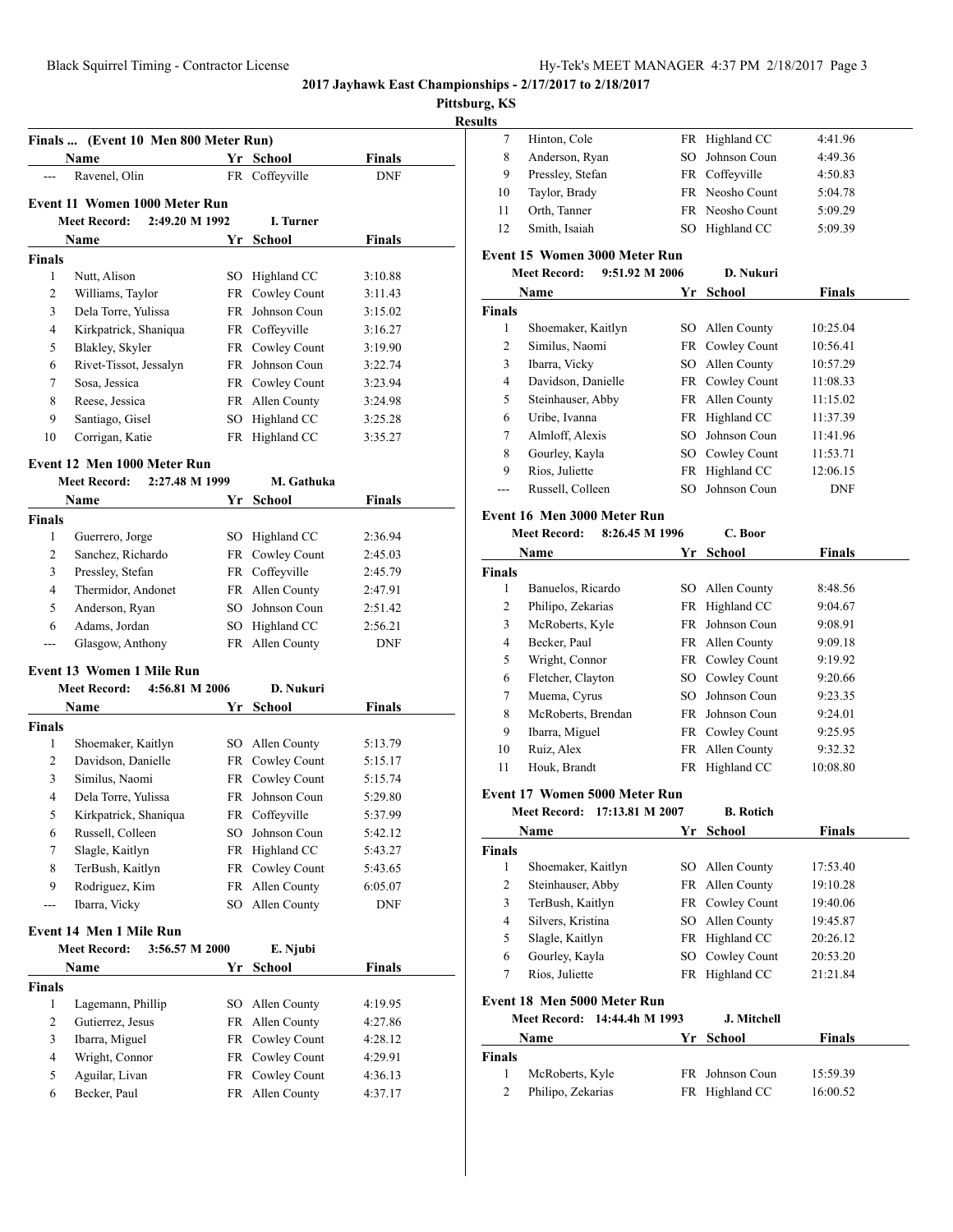| Hy-Tek's MEET MANAGER 4:37 PM 2/18/2017 Page 4 |  |  |  |
|------------------------------------------------|--|--|--|
|------------------------------------------------|--|--|--|

**Pittsburg, KS**

**Results**

|   | Finals  (Event 18 Men 5000 Meter Run)        |     |                        |          |  |  |
|---|----------------------------------------------|-----|------------------------|----------|--|--|
|   | <b>Finals</b><br>School<br><b>Name</b><br>Yr |     |                        |          |  |  |
| 3 | Dunn, Chris                                  |     | FR Allen County        | 16:05.08 |  |  |
| 4 | Lucier, Ben                                  |     | FR Allen County        | 16:07.26 |  |  |
| 5 | Gutierrez, Bryan                             |     | FR Cowley Count        | 16:19.53 |  |  |
| 6 | Bounga, Ludreche                             |     | FR Allen County        | 16:19.77 |  |  |
| 7 | McRoberts, Brendan                           |     | <b>FR</b> Johnson Coun | 16:25.10 |  |  |
| 8 | Muema, Cyrus                                 | SO. | Johnson Coun           | 16:30.33 |  |  |
| 9 | Ramirez, Jorge                               |     | FR Cowley Count        | 17:50.83 |  |  |

## **Event 19 Women 60 Meter Hurdles**

#### **TOP 8 TIMES TO FINALS**

|     | <b>Meet Record:</b>  | 8.49 M 2005 |      | K. Brown        |            |
|-----|----------------------|-------------|------|-----------------|------------|
|     | Name                 |             |      | Yr School       | Prelims    |
|     | <b>Preliminaries</b> |             |      |                 |            |
| 1   | Joseph, Vanessa      |             | SO - | Coffeyville     | 8.87q      |
| 2   | Bancroft, Sandreka   |             |      | FR Coffeyville  | 9.10q      |
| 3   | Williams, Kira       |             |      | FR Highland CC  | 9.52q      |
| 4   | Alvarez, Asha        |             |      | SO Allen County | 9.60q      |
| 5   | Schmidt, Shelby      |             |      | FR Cowley Count | 9.98q      |
| 6   | Sanders, Andrea      |             |      | SO Cowley Count | 10.39q     |
| 7   | Brown, Zavannah      |             |      | FR Cowley Count | 11.44q     |
| --- | Stancil, Naudia      |             | SO - | Allen County    | <b>DNF</b> |
| --- | Faison, Shatorri     |             |      | FR Allen County | <b>DNF</b> |

#### **Event 19 Women 60 Meter Hurdles**

|               | <b>TOP 8 TIMES TO FINALS</b> |             |                 |               |  |  |
|---------------|------------------------------|-------------|-----------------|---------------|--|--|
|               | <b>Meet Record:</b>          | 8.49 M 2005 | K. Brown        |               |  |  |
|               | Name                         | Yr.         | School          | <b>Finals</b> |  |  |
| <b>Finals</b> |                              |             |                 |               |  |  |
| 1             | Joseph, Vanessa              |             | SO Coffeyville  | 8.87          |  |  |
| 2             | Bancroft, Sandreka           |             | FR Coffeyville  | 8.95          |  |  |
| 3             | Williams, Kira               |             | FR Highland CC  | 9.52          |  |  |
| 4             | Alvarez, Asha                |             | SO Allen County | 9.60          |  |  |
| 5             | Schmidt, Shelby              |             | FR Cowley Count | 9.98          |  |  |
| 6             | Sanders, Andrea              |             | SO Cowley Count | 10.39         |  |  |
|               | Brown, Zavannah              |             | FR Cowley Count | 11.44         |  |  |

## **Event 20 Men 60 Meter Hurdles**

**TOP 8 TIMES TO FINALS**

|   | 7.78 M 2004<br><b>Meet Record:</b> |     | D. Faulk        |                |  |
|---|------------------------------------|-----|-----------------|----------------|--|
|   | Name                               |     | Yr School       | <b>Prelims</b> |  |
|   | <b>Preliminaries</b>               |     |                 |                |  |
| 1 | Lopez, Jose                        |     | SO Neosho Count | 8.22q          |  |
| 1 | Almonte, Kelvin                    |     | SO Coffeyville  | 8.22q          |  |
| 3 | Lakeit, Zack                       |     | SO Coffeyville  | 8.42q          |  |
| 4 | Greenwood, Jacoby                  | FR. | Johnson Coun    | 8.58q          |  |
| 5 | Aidoo, Benjamin                    |     | FR Coffeyville  | 8.65q          |  |
| 6 | Woods, Brett                       |     | FR Highland CC  | 8.74q          |  |
| 7 | Metcalf, Mace                      |     | SO Cowley Count | 8.80q          |  |
| 8 | Muckenthaler, Stephen              |     | SO Cowley Count | 9.16q          |  |
|   | Carrasco, Dominique                | SО  | Cowley Count    | <b>DNF</b>     |  |

|                    | <b>Event 20 Men 60 Meter Hurdles</b>   |                 |                        |                              |
|--------------------|----------------------------------------|-----------------|------------------------|------------------------------|
|                    | <b>TOP 8 TIMES TO FINALS</b>           |                 |                        |                              |
|                    | <b>Meet Record:</b>                    | 7.78 M 2004     | D. Faulk               |                              |
|                    | Name                                   | Yr              | <b>School</b>          | Finals                       |
| <b>Finals</b>      |                                        |                 |                        |                              |
| 1                  | Lopez, Jose                            |                 | SO Neosho Count        | 8.16                         |
| $\mathfrak{2}$     | Almonte, Kelvin                        |                 | SO Coffeyville         | 8.21                         |
| 3                  | Lakeit, Zack                           |                 | SO Coffeyville         | 8.42                         |
| 4                  | Greenwood, Jacoby                      |                 | FR Johnson Coun        | 8.58                         |
| 5                  | Aidoo, Benjamin                        |                 | FR Coffeyville         | 8.65                         |
| 6                  | Woods, Brett                           |                 | FR Highland CC         | 8.74                         |
| 7                  | Metcalf, Mace                          |                 | SO Cowley Count        | 8.80                         |
| 8                  | Muckenthaler, Stephen                  |                 | SO Cowley Count        | 9.16                         |
|                    | Event 21 Women 4x800 Meter Relay       |                 |                        |                              |
|                    | <b>Meet Record:</b>                    | 9:26.96 M 1995  |                        |                              |
|                    | Team                                   |                 | Relay                  | <b>Finals</b>                |
| <b>Finals</b><br>1 |                                        |                 |                        |                              |
|                    | Cowley County CC                       |                 | A                      | 9:38.45                      |
|                    | 1) Williams, Taylor FR                 |                 | 2) Blakley, Skyler FR  | 4) Griffiths, Courtney SO    |
| 2                  | 3) Vargas, Maria FR<br>Allen County CC |                 | А                      | 10:11.67                     |
|                    | 1) Johnson, Hannah FR                  |                 |                        | 2) Fleming, Keshema FR       |
|                    | 3) Gonzalez, Gemma FR                  |                 | 4) Puente, Maria FR    |                              |
| 3                  | Johnson County CC                      |                 | А                      | 10:16.88                     |
|                    | 1) Russell, Colleen SO                 |                 | 2) Almloff, Alexis SO  |                              |
|                    | 3) Rivet-Tissot, Jessalyn FR           |                 |                        | 4) Dela Torre, Yulissa FR    |
| $\overline{4}$     | Highland CC                            |                 | А                      | 10:52.99                     |
|                    | 1) Santiago, Gisel SO                  |                 |                        | 2) Summerville, Stephanie SO |
|                    | 3) Corrigan, Katie FR                  |                 | 4) Whetstine, Holly FR |                              |
|                    | Event 22 Men 4x800 Meter Relay         |                 |                        |                              |
|                    | <b>Meet Record:</b>                    | 7:40.16 M 2000  |                        |                              |
|                    | Team                                   |                 | Relay                  | Finals                       |
| Finals             |                                        |                 |                        |                              |
| 1                  | Cowley County CC                       |                 | А                      | 7:59.63                      |
|                    | 1) Sanchez, Richardo FR                |                 | 2) Ruiz, Andres FR     |                              |
|                    | 3) Moxey, Adrian FR                    |                 | 4) Rhodes, Jakalub FR  |                              |
| 2                  | Coffeyville CC                         |                 | А                      | 8:00.34                      |
|                    | 1) Johnson, Devin FR                   |                 | 2) Branch, Josh FR     |                              |
|                    | 3) Carmona, Jaelon FR                  |                 |                        | 4) Godfrey, E'Manuel FR      |
| 3                  | Allen County CC                        |                 | A                      | 8:15.83                      |
|                    | 1) Butera, Vinny SO                    |                 |                        | 2) Martin, Christopher SO    |
|                    | 3) Yarde, Ryan FR                      |                 |                        | 4) Glasgow, Anthony FR       |
| 4                  | Highland CC                            |                 | А                      | 9:00.34                      |
|                    | 1) Haskett, Kimble FR                  |                 | 2) Beaver, Jackson FR  |                              |
|                    | 3) Smith, Isaiah SO                    |                 | 4) Adams, Jordan SO    |                              |
|                    | <b>Event 23 Women Distance Medley</b>  |                 |                        |                              |
|                    | <b>Meet Record:</b>                    | 12:14.28 M 2002 |                        |                              |
|                    | Team                                   |                 | Relay                  | Finals                       |
| Finals<br>1        | Cowley County CC                       |                 | А                      | 12:23.97                     |
|                    |                                        |                 |                        |                              |
|                    | 1) Griffiths, Courtney SO              |                 | 2) Alcindor, Marie FR  |                              |
|                    | 3) Williams, Taylor FR                 |                 |                        | 4) Davidson, Danielle FR     |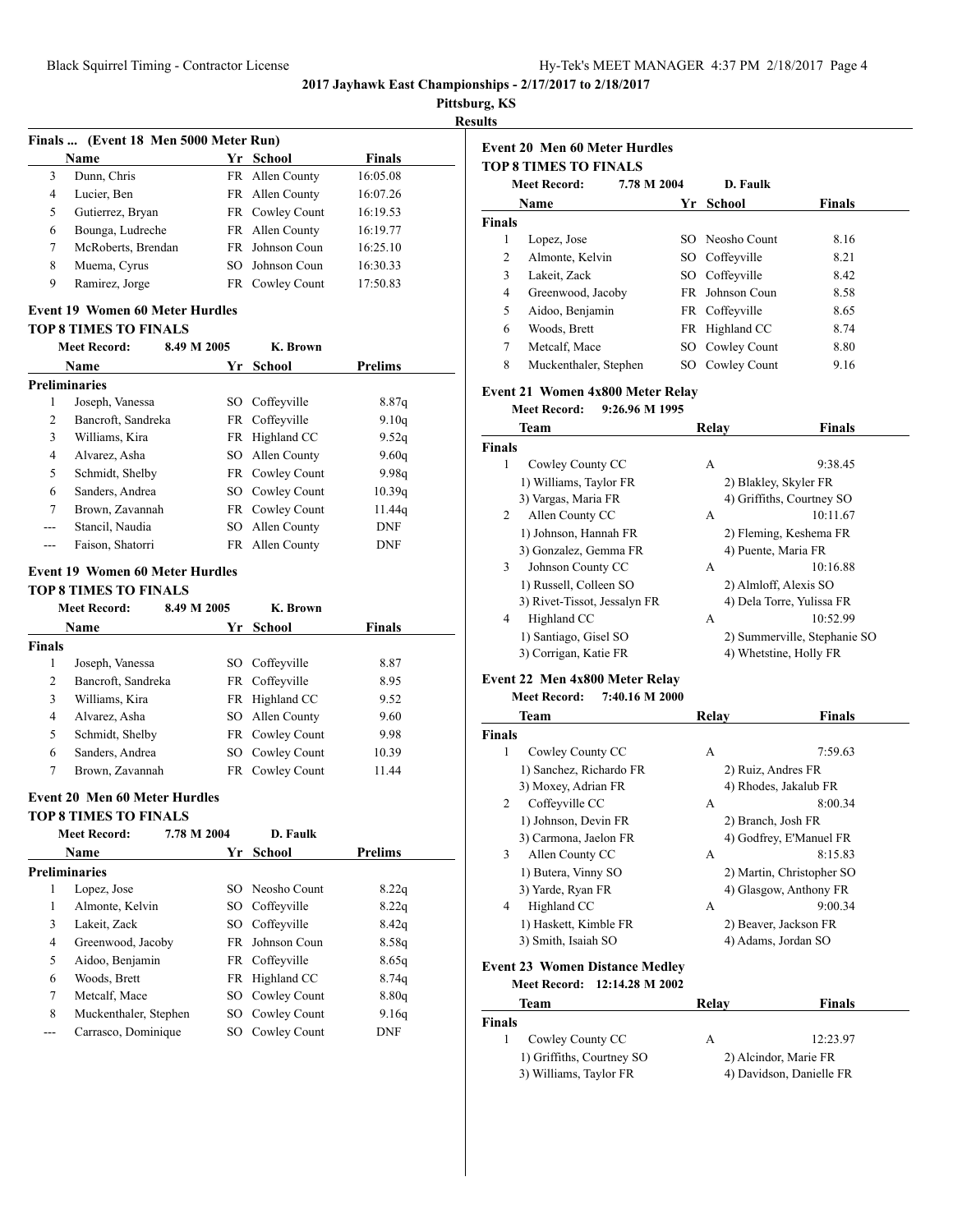**Event 26 Men 4x400 Meter Relay**

# **Pittsburg, KS**

## **Results**

|               | Finals  (Event 23 Women Distance Medley)                                     |              |                                          |  |  |  |
|---------------|------------------------------------------------------------------------------|--------------|------------------------------------------|--|--|--|
|               | Team                                                                         | <b>Relay</b> | <b>Finals</b>                            |  |  |  |
| 2             | Allen County CC                                                              | A            | 12:51.55                                 |  |  |  |
|               | 1) Johnson, Hannah FR                                                        |              | 2) Fleming, Keshema FR                   |  |  |  |
|               | 3) Puente, Maria FR                                                          |              | 4) Shoemaker, Kaitlyn SO                 |  |  |  |
| 3             | Coffeyville CC                                                               | А            | 13:00.55                                 |  |  |  |
|               | 1) Henry, Divina SO                                                          |              | 2) Blackwell, Ashley SO                  |  |  |  |
|               | 3) Cadenhead, Alexandra SO                                                   |              | 4) Kirkpatrick, Shaniqua FR              |  |  |  |
| 4             | Johnson County CC                                                            | А            | 13:01.17                                 |  |  |  |
|               | 1) Dela Torre, Yulissa FR                                                    |              | 2) Almloff, Alexis SO                    |  |  |  |
|               | 3) Parra, Andrea SO                                                          |              | 4) Thuston, Ciara FR                     |  |  |  |
| 5             | Highland CC                                                                  | А            | 13:21.04                                 |  |  |  |
|               | 1) Santiago, Gisel SO                                                        |              | 2) Hodges, Kyelah SO                     |  |  |  |
|               | 3) Nutt, Alison SO                                                           |              | 4) Uribe, Ivanna FR                      |  |  |  |
|               |                                                                              |              |                                          |  |  |  |
|               | <b>Event 24 Men Distance Medley</b><br>9:52.79 M 1990<br><b>Meet Record:</b> |              |                                          |  |  |  |
|               |                                                                              |              |                                          |  |  |  |
|               | Team                                                                         | <b>Relay</b> | Finals                                   |  |  |  |
| <b>Finals</b> |                                                                              |              |                                          |  |  |  |
| 1             | Allen County CC                                                              | A            | 10:15.85                                 |  |  |  |
|               | 1) Yarde, Ryan FR                                                            |              | 2) Tarpley, Carlton SO                   |  |  |  |
|               | 3) Butera, Vinny SO                                                          |              | 4) Banuelos, Ricardo SO                  |  |  |  |
| 2             | Cowley County CC                                                             | А            | 10:32.63                                 |  |  |  |
|               | 1) Aguilar, Livan FR                                                         |              | 2) Moxey, Adrian FR                      |  |  |  |
|               | 3) Rhodes, Jakalub FR                                                        |              | 4) Wright, Connor FR                     |  |  |  |
| 3             | Highland CC                                                                  | A            | 10:53.85                                 |  |  |  |
|               | 1) Guerrero, Jorge SO                                                        |              | 2) Sturrup, Adolphous FR                 |  |  |  |
| 4             | 3) Beaver, Jackson FR<br>Coffeyville CC                                      | A            | 4) Hinton, Cole FR<br>11:52.60           |  |  |  |
|               |                                                                              |              |                                          |  |  |  |
|               | 1) Johnson, Devin FR                                                         |              | 2) Nelson, Kyle SO<br>4) Branch, Josh FR |  |  |  |
|               | 3) Godfrey, E'Manuel FR                                                      |              |                                          |  |  |  |
|               | Event 25 Women 4x400 Meter Relay                                             |              |                                          |  |  |  |
|               | <b>Meet Record:</b><br>3:47.16 M 2016                                        |              | <b>Barton County</b>                     |  |  |  |
|               | Lageroy, Robinson, Glover, Mason                                             |              |                                          |  |  |  |
|               | Team                                                                         | Relay        | <b>Finals</b>                            |  |  |  |
| <b>Finals</b> |                                                                              |              |                                          |  |  |  |
| 1             | Coffeyville CC                                                               | А            | 3:46.43M                                 |  |  |  |
|               | 1) Matthews, Kalei SO                                                        |              | 2) Henry, Divina SO                      |  |  |  |
|               | 3) Evans, Kimani FR                                                          |              | 4) Dudley, Mikayla SO                    |  |  |  |
| 2             | Cowley County CC                                                             | А            | 3:59.66                                  |  |  |  |
|               | 1) Alcindor, Marie FR                                                        |              | 2) Brown, Zavannah FR                    |  |  |  |
|               | 3) Griffiths, Courtney SO                                                    |              | 4) Vargas, Maria FR                      |  |  |  |
| 3             | Highland CC                                                                  | А            | 4:02.81                                  |  |  |  |
|               | 1) Nutt, Alison SO                                                           |              | 2) Williams, Kira FR                     |  |  |  |
|               | 3) Segrest, Jasmine FR                                                       |              | 4) Hodges, Kyelah SO                     |  |  |  |
| 4             | Neosho County CC                                                             | А            | 4:03.75                                  |  |  |  |
|               | 1) Alexander, Shania FR                                                      |              | 2) Williams, Jade FR                     |  |  |  |
|               | 3) Moon, Ashley FR                                                           |              | 4) Cook, Crystal SO                      |  |  |  |
|               |                                                                              |              |                                          |  |  |  |

|               | <b>Meet Record:</b>             | 3:13.26 M 1997 |                       |                           |
|---------------|---------------------------------|----------------|-----------------------|---------------------------|
|               | Team                            |                | Relay                 | <b>Finals</b>             |
| <b>Finals</b> |                                 |                |                       |                           |
| 1             | Coffeyville CC                  |                | A                     | 3:19.11                   |
|               | 1) Keys, Jimmy SO               |                | 2) Nelson, Kyle SO    |                           |
|               | 3) Branch, Josh FR              |                | 4) Holt, Jermaine FR  |                           |
| 2             | Allen County CC                 |                | A                     | 3:20.63                   |
|               | 1) Banuelos, Ricardo SO         |                | 2) Berry, Ka'ven FR   |                           |
|               | 3) Becker, Paul FR              |                | 4) Butera, Vinny SO   |                           |
| 3             | Johnson County CC               |                | A                     | 3:21.30                   |
|               | 1) Greenwood, Jacoby FR         |                | 2) Buchanan, Jacob JR |                           |
|               | 3) Heath, Laurel FR             |                | 4) Kieborz, Kyle SO   |                           |
| 4             | Highland CC                     |                | A                     | 3:25.37                   |
|               | 1) Taviere, Yannick SO          |                | 2) Allen, Curtis FR   |                           |
|               | 3) Woods, Brett FR              |                |                       | 4) Sturrup, Adolphous FR  |
| 5             | Cowley County CC                |                | A                     | 3:25.63                   |
|               | 1) Rhodes, Jakalub FR           |                | 2) Wells, Andrew SO   |                           |
|               | 3) Moxey, Adrian FR             |                |                       | 4) Carrasco, Dominique SO |
|               | Neosho County CC                |                | A                     | DO                        |
|               | 1) Miller, Rayontay SO          |                |                       | 2) Blackwell, Nathan SO   |
|               | 3) Lopez, Jose SO               |                |                       | 4) Liggins, Princeton FR  |
|               | <b>Event 27 Women Long Jump</b> |                |                       |                           |
|               | <b>TOP 9 ATHLETES TO FINALS</b> |                |                       |                           |
|               | <b>Meet Record:</b>             | 6.24m M 1992   | <b>Saunders</b>       |                           |
|               | Name                            |                | Yr School             | Finals                    |
| <b>Finals</b> |                                 |                |                       |                           |
| 1             | Williams, Jaslyn                | FR             | Coffeyville           | 5.56m                     |
| 2             | Matthews, Shalei                | SO             | Coffevville           | 5.41m                     |
| 3             | Paul, Rhy'Niesccea              |                | FR Neosho Count       | 5.29m                     |
| 4             | Fiebig, Gretchen                | <b>FR</b>      | Johnson Coun          | 5.12m                     |
| 5             | Kotzman, Jana                   | SO.            | Johnson Coun          | 5.08m                     |
| 6             | Brown, Zavannah                 |                | FR Cowley Count       | 4.93m                     |
| 7             | Small, Katrina                  |                | FR Coffeyville        | 4.90m                     |
| 8             | Sampson, Kionte                 |                | FR Cowley Count       | 4.53m                     |
| 9             | Stancil, Naudia                 |                | SO Allen County       | 4.42m                     |
| 10            | Federico, Raven                 |                | FR Neosho Count       | 4.38m                     |
| 11            | Osagiede, Adesuwa               | SO             | Allen County          | 4.12m                     |
| 12            | Price, Malori                   |                | FR Neosho Count       | 4.00 <sub>m</sub>         |
|               |                                 |                |                       |                           |

## **Event 28 Men Long Jump**

## **TOP 9 ATHLETES TO FINALS**

|        | 7.84m M 1998<br><b>Meet Record:</b> |     | M. Lister       |                   |  |
|--------|-------------------------------------|-----|-----------------|-------------------|--|
|        | <b>Name</b>                         | Yr  | <b>School</b>   | <b>Finals</b>     |  |
| Finals |                                     |     |                 |                   |  |
| 1      | Waring, Kenny                       |     | SO Coffeyville  | 6.87m             |  |
| 2      | Baltrip, Jeremiah                   |     | SO Coffeyville  | 6.75m             |  |
| 3      | Buchanan, Jacob                     |     | JR Johnson Coun | 6.60m             |  |
| 4      | Ross, Geremy                        |     | FR Coffeyville  | 6.41 <sub>m</sub> |  |
| 5      | Bush, Larry                         |     | FR Cowley Count | 6.36m             |  |
| 6      | Manning, Ke'Voughn                  |     | SO Allen County | 6.23m             |  |
| 7      | Tarpley, Carlton                    |     | SO Allen County | 6.20m             |  |
| 8      | Muckenthaler, Stephen               |     | SO Cowley Count | 6.13m             |  |
|        | Hill. Jack                          | SO. | Johnson Coun    | <b>FOUL</b>       |  |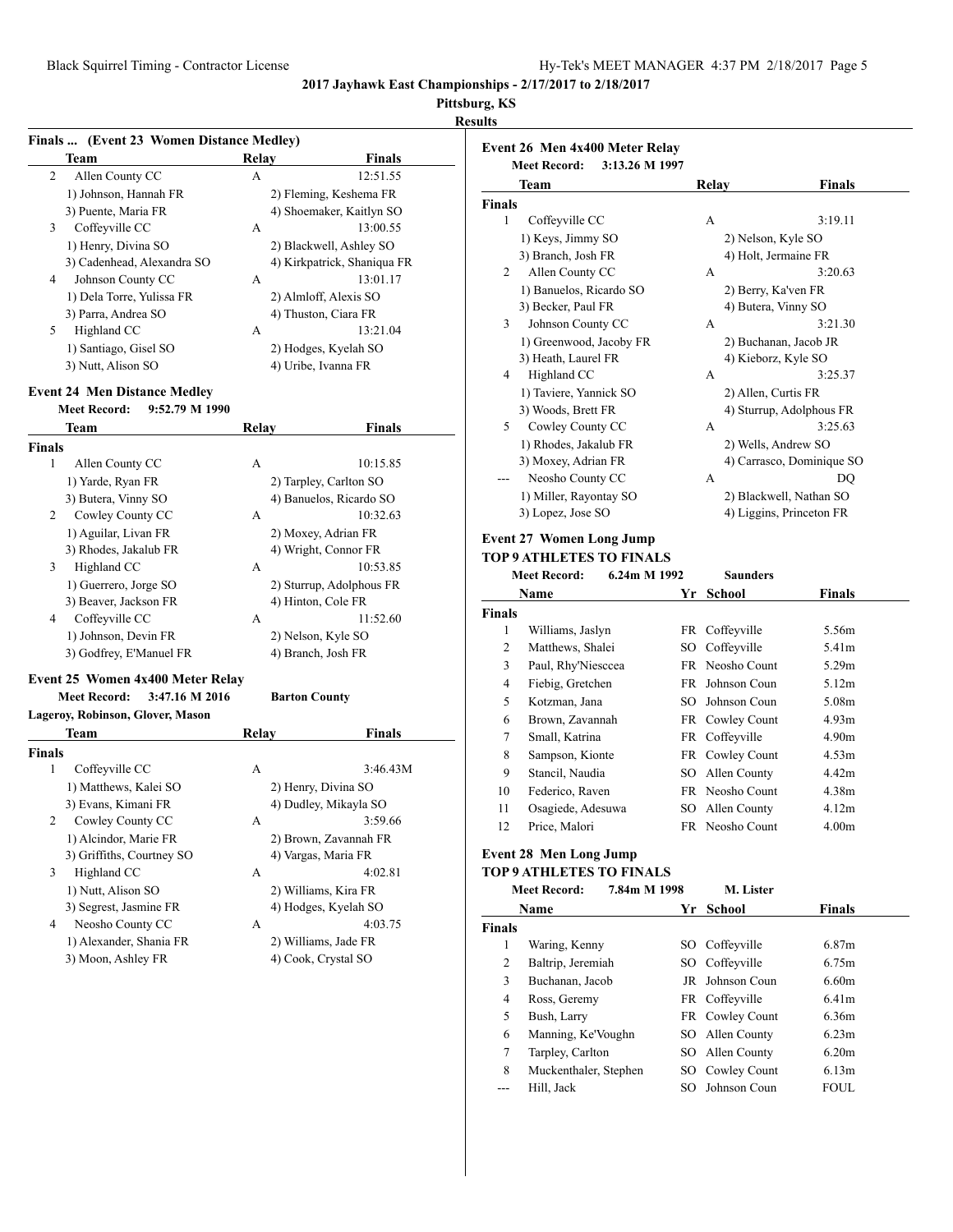**Pittsburg, KS**

| $\sim$ |
|--------|
| . .    |
|        |

|                       | Finals  (Event 28 Men Long Jump)                        |          |                                 |                                    |
|-----------------------|---------------------------------------------------------|----------|---------------------------------|------------------------------------|
|                       | Name                                                    |          | Yr School                       | <b>Finals</b>                      |
| ---                   | Linabary, Gabriel                                       |          | SO Johnson Coun                 | <b>FOUL</b>                        |
| ---                   | Wells, Andrew                                           |          | SO Cowley Count                 | <b>FOUL</b>                        |
|                       | <b>Event 29 Women Triple Jump</b>                       |          |                                 |                                    |
|                       | <b>TOP 9 ATHLETES TO FINALS</b>                         |          |                                 |                                    |
|                       | <b>Meet Record:</b><br>12.81m M 1998                    |          | K. Spencer                      |                                    |
|                       | Name                                                    |          | Yr School                       | <b>Finals</b>                      |
| Finals                |                                                         |          |                                 |                                    |
| 1                     | Matthews, Shalei                                        |          | SO Coffeyville                  | 12.03m                             |
| 2                     | Small, Katrina                                          |          | FR Coffeyville                  | 11.37m                             |
| 3                     | Stevens, Shaniqua                                       |          | SO Coffeyville                  | 10.80m                             |
| 4                     | Alvarez, Asha                                           |          | SO Allen County                 | 10.71m                             |
| 5                     | Smith, Varnysha                                         |          | FR Highland CC                  | 10.42m                             |
| 6                     | Fiebig, Gretchen                                        |          | FR Johnson Coun                 | 10.41m                             |
| 7                     | Faison, Shatorri                                        |          | FR Allen County                 | 10.21m                             |
| 8                     | Price, Malori                                           |          | FR Neosho Count                 | 9.39m                              |
| 9                     | Federico, Raven                                         |          | FR Neosho Count                 | 9.09 <sub>m</sub>                  |
|                       |                                                         |          |                                 |                                    |
|                       | Event 30 Men Triple Jump                                |          |                                 |                                    |
|                       | <b>TOP 9 ATHLETES TO FINALS</b>                         |          |                                 |                                    |
|                       | <b>Meet Record:</b><br>16.21m M 1998                    |          | M. Lister                       |                                    |
|                       | Name                                                    |          | Yr School                       | <b>Finals</b>                      |
| Finals                |                                                         |          |                                 |                                    |
| 1                     | Ross, Geremy                                            |          | FR Coffeyville                  | 14.01m                             |
| 2                     | Bush, Larry                                             |          | FR Cowley Count                 | 13.78m                             |
| 3                     | Hill, Jack                                              |          | SO Johnson Coun                 | 12.95m                             |
| $\overline{4}$        | Muckenthaler, Stephen                                   |          | SO Cowley Count                 | 12.63m                             |
| ---                   | Williams, Terrence                                      |          | SO Coffeyville                  | <b>FOUL</b>                        |
| $\overline{a}$        | Baltrip, Jeremiah                                       |          | SO Coffeyville                  | <b>FOUL</b>                        |
|                       | Event 31 Women High Jump                                |          |                                 |                                    |
|                       | HEIGHTS 1.31, 1.36, 1.41, 1.46, 1.51, 1.56, 1.61, 1.66, |          |                                 |                                    |
|                       | 1.71, 1.76, 1.81, 1.86                                  |          |                                 |                                    |
|                       | <b>Meet Record:</b><br>$1.77m$ M                        |          |                                 | 2001 H. Fountain, 2005 S. Davidson |
|                       | Name                                                    |          | Yr School                       | <b>Finals</b>                      |
|                       |                                                         |          |                                 |                                    |
|                       |                                                         |          |                                 |                                    |
| $\mathbf{1}$          | Paton, Justine                                          |          | SO Johnson Coun                 | 1.61m                              |
| 2                     | Spaulding, Lara                                         | SO -     | Johnson Coun                    | 1.56m                              |
| 3                     | Sands, Ashtoni                                          | SO -     |                                 | J1.56m                             |
| $\overline{4}$        |                                                         |          | Highland CC                     | 1.51 <sub>m</sub>                  |
|                       | Stancil, Naudia                                         | SO       | Allen County                    |                                    |
| 5<br>6                | Williams, Kira                                          | FR<br>FR | Highland CC                     | 1.46m<br>1.31 <sub>m</sub>         |
| ---                   | Schmidt, Shelby<br>Holt, Bayley                         |          | Cowley Count                    | NH                                 |
|                       |                                                         |          | FR Cowley Count                 |                                    |
|                       | Event 32 Men High Jump                                  |          |                                 |                                    |
|                       | HEIGHTS 1.55, 1.60, 1.65, 1.70, 1.75, 1.80, 1.85, 1.90  |          |                                 |                                    |
|                       | 1.95, 2.00, 2.05, 2.10, 2.15, 2.20, 2.25                |          |                                 |                                    |
|                       | <b>Meet Record:</b><br>2.22m M 1997                     |          | N. Leeper                       |                                    |
|                       | Name                                                    | Yr       | <b>School</b>                   | <b>Finals</b>                      |
|                       |                                                         |          |                                 |                                    |
| 1                     | Wells, Andrew                                           | SO       | Cowley Count                    | 2.05m                              |
| $\mathbf{2}$          | Washington, Josh                                        | SO       | Johnson Coun                    | 2.00 <sub>m</sub>                  |
| Finals<br>Finals<br>3 | Conley, Chance<br>Muckenthaler, Stephen                 | SO       | FR Neosho Count<br>Cowley Count | 1.80m<br>NΗ                        |

| ults           |                                                                |               |                       |                    |
|----------------|----------------------------------------------------------------|---------------|-----------------------|--------------------|
|                | Williams, DeShuan                                              |               | SO Cowley Count       | ΝH                 |
|                | <b>Event 33 Women Pole Vault</b>                               |               |                       |                    |
|                | HEIGHTS 2.15 2.30 2.45 2.60 2.75 2.90 3.05 3.20 3.35 3.45 3.55 |               |                       |                    |
|                | 3.65 3.75 3.85                                                 |               |                       |                    |
|                | <b>Meet Record:</b>                                            | 3.90m M 2014  | <b>Taylor Swanson</b> |                    |
|                | Name                                                           | Yr            | School                | Finals             |
| Finals         |                                                                |               |                       |                    |
| 1              | Luansing, Chris                                                |               | SO Cowley Count       | 3.35m              |
| 2              | Silvey, Mina                                                   |               | SO Cowley Count       | 3.05m              |
| 3              | Holt, Bayley                                                   |               | FR Cowley Count       | J3.05m             |
|                | <b>Event 34 Men Pole Vault</b>                                 |               |                       |                    |
|                | HEIGHTS 2.85 3.00 3.15 3.30 3.45 3.60 3.75 3.90 4.05 4.20 4.35 |               |                       |                    |
|                | 4.50 4.65 4.75 4.85 4.95 5.05 5.15 5.25                        |               |                       |                    |
|                | Meet Record:                                                   | 5.25m M 2006  | K. Dennis             |                    |
|                | <b>Name</b>                                                    |               | Yr School             | <b>Finals</b>      |
| <b>Finals</b>  |                                                                |               |                       |                    |
| 1              | Metcalf, Mace                                                  |               | SO Cowley Count       | 4.50m              |
| 2              | Lawrence, Trent                                                |               | FR Cowley Count       | 4.35m              |
| 3              | Belcher, Tabor                                                 |               | FR Johnson Coun       | 3.90 <sub>m</sub>  |
| 4              | Kuffler, Luke                                                  |               | FR Cowley Count       | 3.75m              |
| 5              | carney, zach                                                   |               | FR Johnson Coun       | 3.60m              |
|                | <b>Event 35 Women Shot Put</b>                                 |               |                       |                    |
|                | TOP 9 ATHLETES TO FINALS                                       |               |                       |                    |
|                | <b>EVENT TO FOLLOW MENS SHOT PUT</b>                           |               |                       |                    |
|                | Meet Record:                                                   | 15.48m M 2004 | C. Lee                |                    |
|                | Name                                                           |               | Yr School             | Finals             |
| Finals         |                                                                |               |                       |                    |
| 1              | Mazyck, Samaria                                                |               | FR Highland CC        | 12.51m             |
| 2              | Whitney, Amanda                                                |               | SO Johnson Coun       | 11.60m             |
| 3              | Collins, Rachel                                                |               | FR Highland CC        | 11.20m             |
| 4              | Bergman, Tara                                                  |               | FR Highland CC        | 11.07m             |
| 5              | Meitzenheimer, Danielle                                        |               | FR Cowley Count       | 10.76m             |
| 6              | Harlin, Codesha                                                |               | FR Cowley Count       | 10.44m             |
| 7              | Markley, Regan                                                 |               | FR Neosho Count       | 10.27m             |
| 8              | Johnson, Tiffaney                                              |               | SO Coffeyville        | 10.26m             |
| 9              | Hollins, Sabrina                                               |               | SO Coffeyville        | 10.00 <sub>m</sub> |
| 10             | Boggs, Shelby<br>Freeman, Erie                                 |               | SO Neosho Count       | 9.86m              |
|                |                                                                |               | FR Cowley Count       | FOUL               |
|                | <b>Event 36 Men Shot Put</b>                                   |               |                       |                    |
|                | <b>TOP 9 ATHLETES TO FINALS</b>                                |               |                       |                    |
|                | <b>Meet Record:</b>                                            | 18.18m M 2003 | <b>B.</b> Williams    |                    |
|                | Name                                                           | Yr            | <b>School</b>         | <b>Finals</b>      |
| <b>Finals</b>  |                                                                |               |                       |                    |
| 1              | Peters, Jeremiah                                               |               | SO Coffeyville        | 16.52m             |
| 2              | Lovell, Dequan                                                 |               | SO Coffeyville        | 16.22m             |
| 3              | Davies, Josephus                                               |               | SO Coffeyville        | 15.27m             |
| $\overline{4}$ | Nesbitt, Kenneth                                               |               | FR Cowley Count       | 14.74m             |
| 5              | Garmendia, Gari                                                |               | FR Cowley Count       | 14.68m             |
| 6              | Young, Cole                                                    |               | FR Johnson Coun       | 13.27m             |
| 7              | Evans, Isaiah                                                  |               | SO Cowley Count       | 13.01m             |

8 Wilson, Sergio SO Neosho Count 12.32m 9 Stuke, Skyler SO Johnson Coun 12.22m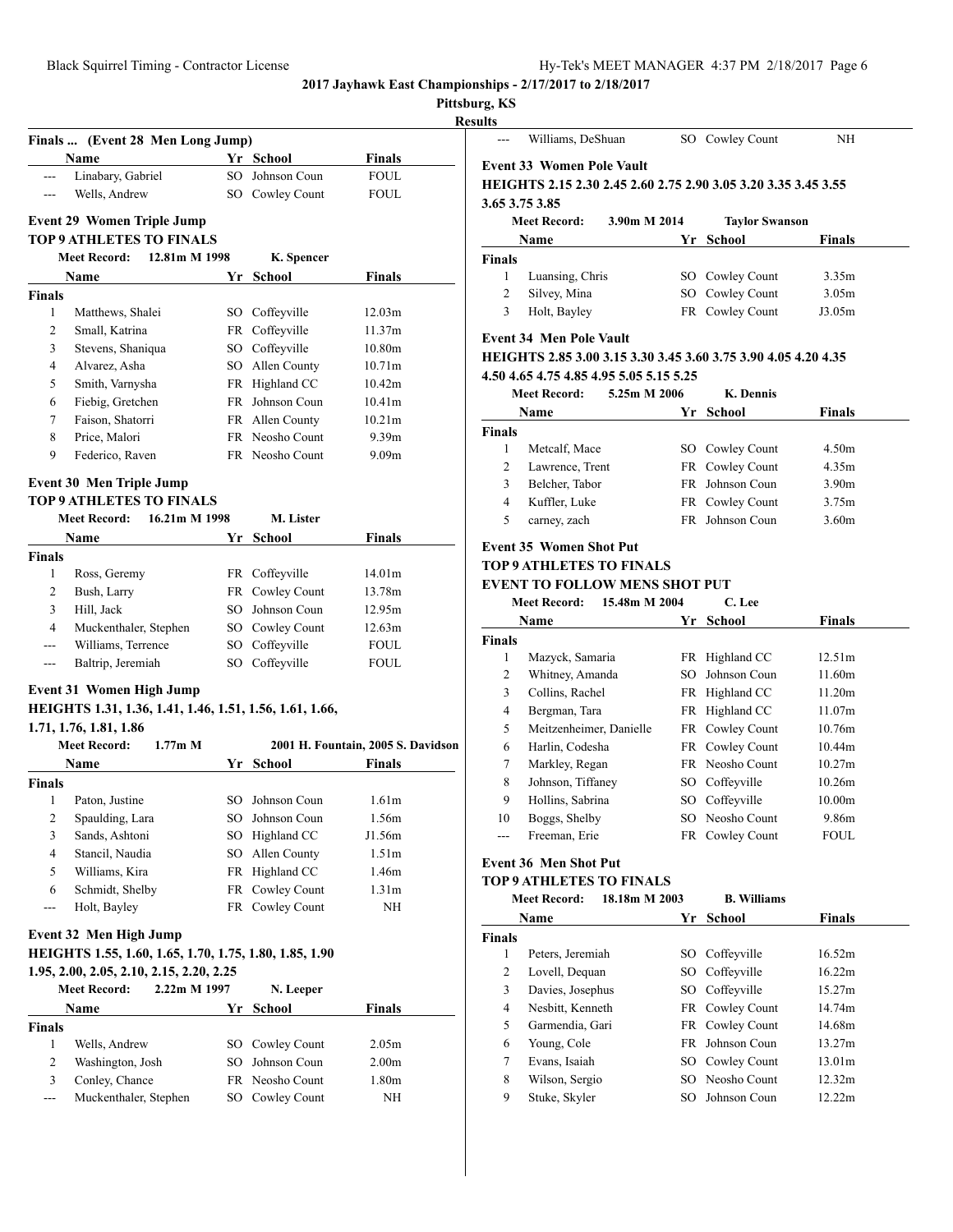## **Pittsburg, KS**

**Results**

|   | 5 Schmidt, Shelby | FR Cowley Count | 10.02  | - 708 |
|---|-------------------|-----------------|--------|-------|
|   | 6 Allen, Aaronna  | FR Neosho Count | 10.29  | 659   |
|   | Kotzman, Jana     | SO Johnson Coun | 10.93  | - 548 |
| 8 | Stancil, Naudia   | SO Allen County | 11 2.7 | 493   |
|   |                   |                 |        |       |

#### **Event 37 Women Weight Throw TOP 9 ATHLETES TO FINALS**

**Finals ... (Event 36 Men Shot Put)**

|               | 20.40m M 2004<br><b>Meet Record:</b> |     | A. Brooks       |               |  |
|---------------|--------------------------------------|-----|-----------------|---------------|--|
|               | <b>Name</b>                          | Yr  | School          | <b>Finals</b> |  |
| <b>Finals</b> |                                      |     |                 |               |  |
| 1             | Hollins, Sabrina                     | SO. | Coffeyville     | 14.83m        |  |
| 2             | Johnson, Tiffaney                    |     | SO Coffeyville  | 14.74m        |  |
| 3             | Whitney, Amanda                      | SO. | Johnson Coun    | 14.65m        |  |
| 4             | Harlin, Codesha                      |     | FR Cowley Count | 13.60m        |  |
| 5             | Freeman, Erie                        |     | FR Cowley Count | 12.87m        |  |
| 6             | Mazyck, Samaria                      |     | FR Highland CC  | 12.44m        |  |
| $\tau$        | Boggs, Shelby                        |     | SO Neosho Count | 12.42m        |  |
| 8             | Wood, Ja Chel                        |     | SO Highland CC  | 12.10m        |  |
| 9             | Markley, Regan                       |     | FR Neosho Count | 11.78m        |  |
| 10            | Tipton, Brailea                      |     | FR Cowley Count | 11.62m        |  |
| 11            | Bergman, Tara                        |     | FR Highland CC  | 8.90m         |  |

**Name Yr School Finals** Deghand, Cole SO Johnson Coun 11.60m

#### **Event 38 Men Weight Throw**

#### **TOP 9 ATHLETES TO FINALS**

|               | 20.35m M 2015<br><b>Meet Record:</b> |      | J. Jackson      |               |  |
|---------------|--------------------------------------|------|-----------------|---------------|--|
|               | <b>Name</b>                          | Yr   | School          | <b>Finals</b> |  |
| <b>Finals</b> |                                      |      |                 |               |  |
| 1             | Evans, Isaiah                        | SO - | Cowley Count    | 18.06m        |  |
| 2             | Lovell, Dequan                       |      | SO Coffeyville  | 17.70m        |  |
| 3             | Davies, Josephus                     | SO - | Coffeyville     | 16.99m        |  |
| 4             | James, Austin                        |      | SO Cowley Count | 14.16m        |  |
| 5             | Wilson, Sergio                       |      | SO Neosho Count | 13.46m        |  |
| 6             | Stuke, Skyler                        | SO   | Johnson Coun    | 12.50m        |  |
| 7             | Deghand, Cole                        | SO.  | Johnson Coun    | 12.44m        |  |
| 8             | Garmendia, Gari                      |      | FR Cowley Count | 11.84m        |  |
| 9             | Young, Cole                          | FR.  | Johnson Coun    | 11.39m        |  |
|               | Peters, Jeremiah                     | SО   | Coffeyville     | <b>FOUL</b>   |  |

#### **Event 39 Women Indoor Pentathlon**

|               | <b>Meet Record:</b><br>3735 M |           | 1996 L. Wright, 2002 H. Fountain |      |  |  |  |  |  |  |
|---------------|-------------------------------|-----------|----------------------------------|------|--|--|--|--|--|--|
|               | <b>Name</b>                   | Yr School |                                  |      |  |  |  |  |  |  |
| <b>Finals</b> |                               |           |                                  |      |  |  |  |  |  |  |
| 1             | Barthel, Laure                |           | FR Johnson Coun                  | 3234 |  |  |  |  |  |  |
| 2             | Williams, Kira                |           | FR Highland CC                   | 3201 |  |  |  |  |  |  |
| 3             | Kotzman, Jana                 | SO.       | Johnson Coun                     | 2704 |  |  |  |  |  |  |
| 4             | Taylor, Cierra                |           | <b>FR</b> Neosho Count           | 2534 |  |  |  |  |  |  |
| 5             | Schmidt, Shelby               |           | FR Cowley Count                  | 2445 |  |  |  |  |  |  |
| 6             | Allen, Aaronna                |           | <b>FR</b> Neosho Count           | 2426 |  |  |  |  |  |  |
| 7             | Stancil, Naudia               | SO.       | Allen County                     | 2356 |  |  |  |  |  |  |

#### **Event 39 Indoor Pentathlon: #1 Women 60 Meter Hurdles Indoor Pentatl**

|               | Name            | Yr School       | <b>Finals</b> |     |
|---------------|-----------------|-----------------|---------------|-----|
| <b>Finals</b> |                 |                 |               |     |
|               | Smith, Juliette | SO Coffeyville  | 9.02          | 906 |
| 2             | Barthel, Laure  | FR Johnson Coun | 9.11          | 887 |
| 3             | Williams, Kira  | FR Highland CC  | 9.35          | 838 |
| 4             | Taylor, Cierra  | FR Neosho Count | 10.00         | 712 |

|  |  |  |  |  |  |  |  |  |  |  |  |  | Event 39 Indoor Pentathlon: #2 Women High Jump Indoor Pentathlon      |  |  |  |  |
|--|--|--|--|--|--|--|--|--|--|--|--|--|-----------------------------------------------------------------------|--|--|--|--|
|  |  |  |  |  |  |  |  |  |  |  |  |  | <b>HEIGHTS 1.19 1.22 1.25 1.28 1.31 1.34 1.37 1.40 1.43 1.46 1.49</b> |  |  |  |  |
|  |  |  |  |  |  |  |  |  |  |  |  |  |                                                                       |  |  |  |  |

# **1.52 1.55 1.58 1.61 1.64 1.67 1.70 1.73 1.76 1.79 1.82**

|        | Name                                                             | Yr | School                 | <b>Finals</b> |     |
|--------|------------------------------------------------------------------|----|------------------------|---------------|-----|
| Finals |                                                                  |    |                        |               |     |
| 1      | Barthel, Laure                                                   |    | FR Johnson Coun        | 1.52m         | 644 |
| 2      | Kotzman, Jana                                                    |    | SO Johnson Coun        | 1.49m         | 610 |
| 2      | Williams, Kira                                                   |    | FR Highland CC         | 1.49m         | 610 |
| 2      | Stancil, Naudia                                                  |    | SO Allen County        | 1.49m         | 610 |
| 5      | Allen, Aaronna                                                   |    | <b>FR</b> Neosho Count | 1.43m         | 544 |
| 6      | Taylor, Cierra                                                   |    | <b>FR</b> Neosho Count | 1.37m         | 481 |
| 7      | Schmidt, Shelby                                                  |    | FR Cowley Count        | 1.25m         | 359 |
| ---    | Smith, Juliette                                                  |    | SO Coffeyville         | NH            |     |
|        | Event 39  Indoor Pentathlon: #3 Women Shot Put Indoor Pentathlon |    |                        |               |     |

#### **Event 39 Indoor Pentathlon: #3 Women Shot Put Indoor Pentathlon**

|               | Name            | Yr | School          | <b>Finals</b>     |     |
|---------------|-----------------|----|-----------------|-------------------|-----|
| <b>Finals</b> |                 |    |                 |                   |     |
|               | Barthel, Laure  |    | FR Johnson Coun | 10.75m            | 579 |
| 2             | Kotzman, Jana   |    | SO Johnson Coun | 9.36m             | 488 |
| 3             | Allen, Aaronna  |    | FR Neosho Count | 8.96m             | 462 |
| 4             | Williams, Kira  |    | FR Highland CC  | 8.68m             | 443 |
| 5             | Taylor, Cierra  |    | FR Neosho Count | 7.71m             | 381 |
| 6             | Schmidt, Shelby |    | FR Cowley Count | 7.33 <sub>m</sub> | 356 |
|               | Stancil, Naudia | SO | Allen County    | 6.62m             | 311 |

## **Event 39 Indoor Pentathlon: #4 Women Long Jump Indoor Pentathlon**

|               | Name            |     | Yr School       | <b>Finals</b> |     |
|---------------|-----------------|-----|-----------------|---------------|-----|
| <b>Finals</b> |                 |     |                 |               |     |
|               | Kotzman, Jana   | SO. | Johnson Coun    | 5.12m         | 592 |
| 2             | Williams, Kira  |     | FR Highland CC  | 5.10m         | 587 |
| 3             | Barthel, Laure  |     | FR Johnson Coun | 4.93m         | 540 |
| 4             | Taylor, Cierra  |     | FR Neosho Count | 4.71m         | 482 |
| 5             | Schmidt, Shelby |     | FR Cowley Count | 4.68m         | 474 |
| 6             | Allen, Aaronna  |     | FR Neosho Count | 4.50m         | 428 |
|               | Stancil, Naudia | SO  | Allen County    | 4.33m         | 386 |

## **Event 39 Indoor Pentathlon: #5 Women 800 Meter Run Indoor Pentathlo**

|                | Name                           | Yr          | School              | <b>Finals</b> |     |
|----------------|--------------------------------|-------------|---------------------|---------------|-----|
| <b>Finals</b>  |                                |             |                     |               |     |
| 1              | Williams, Kira                 | FR          | Highland CC         | 2:27.64       | 723 |
| $\overline{c}$ | Barthel, Laure                 | FR.         | Johnson Coun        | 2:39.06       | 584 |
| 3              | Stancil, Naudia                |             | SO Allen County     | 2:41.45       | 556 |
| 4              | Schmidt, Shelby                |             | FR Cowley Count     | 2:42.20       | 548 |
| 5              | Taylor, Cierra                 |             | FR Neosho Count     | 2:48.58       | 478 |
| 6              | Kotzman, Jana                  |             | SO Johnson Coun     | 2:49.76       | 466 |
| 7              | Allen, Aaronna                 |             | FR Neosho Count     | 3:03.58       | 333 |
|                | <b>Event 40 Men Heptathlon</b> |             |                     |               |     |
|                | <b>Meet Record:</b>            | 4616 M 2010 | <b>Robert Rolfe</b> |               |     |
|                | Name                           | Yr          | School              | <b>Finals</b> |     |

| Finals |                       |                |      |
|--------|-----------------------|----------------|------|
|        | Hester-Taylor, Alazae | SO Coffeyville | 4328 |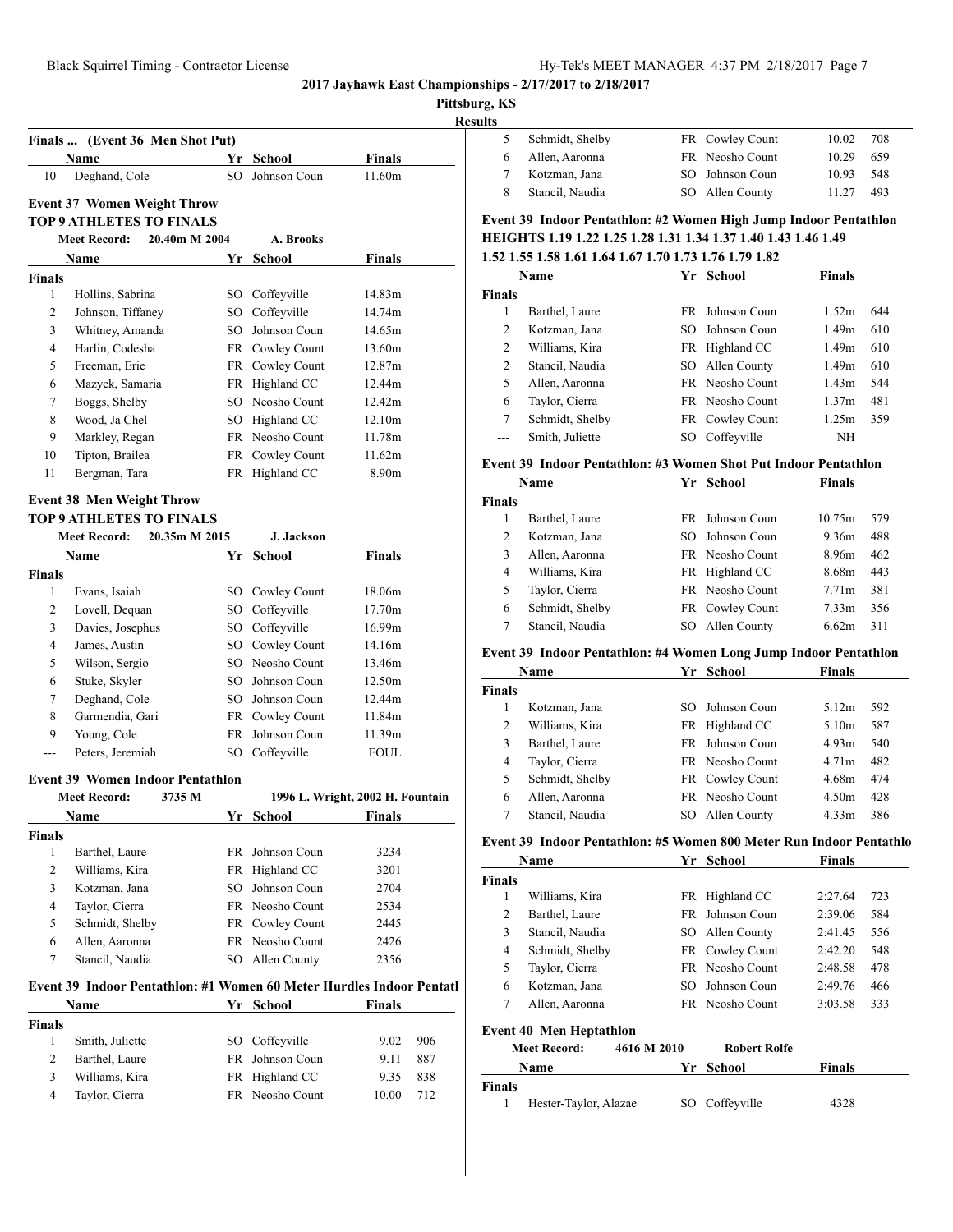|                |                                                                                                                    |      |                              |                       | <b>Results</b> |               |
|----------------|--------------------------------------------------------------------------------------------------------------------|------|------------------------------|-----------------------|----------------|---------------|
|                | Finals  (Event 40 Men Heptathlon)                                                                                  |      |                              |                       |                | Event         |
| 2              | Name<br>Ray, Parker                                                                                                |      | Yr School<br>SO Cowley Count | <b>Finals</b><br>3977 |                |               |
| 3              | Metcalf, Mace                                                                                                      |      | SO Cowley Count              | 3924                  |                | <b>Finals</b> |
| 4              | Kuffler, Luke                                                                                                      |      | FR Cowley Count              | 3790                  |                |               |
| 5              | Brazzle, Cortez                                                                                                    |      | SO Neosho Count              | 2920                  |                |               |
| 6              | Burrell, Tyler                                                                                                     |      | SO Neosho Count              | 2211                  |                |               |
|                |                                                                                                                    |      |                              |                       |                |               |
|                | Event 40 Heptathlon: #1 Men 60 Meter Dash Heptathlon<br>Name                                                       |      | Yr School                    | <b>Finals</b>         |                |               |
| <b>Finals</b>  |                                                                                                                    |      |                              |                       |                |               |
| 1              | Venning, Terrell                                                                                                   |      | SO Coffeyville               | 7.51                  | 710            | Event         |
| 2              | Ray, Parker                                                                                                        |      | SO Cowley Count              | 7.55                  | 697            | <b>HEIG</b>   |
| 3              | Hester-Taylor, Alazae                                                                                              |      | SO Coffeyville               | 7.56                  | 694            | 3.153.        |
| $\overline{4}$ | Brazzle, Cortez                                                                                                    |      | SO Neosho Count              | 7.62                  | 675            |               |
| 5              | Kuffler, Luke                                                                                                      |      | FR Cowley Count              | 7.72                  | 643            | <b>Finals</b> |
| 6              | Metcalf, Mace                                                                                                      |      | SO Cowley Count              | 7.76                  | 631            |               |
| $\tau$         | Burrell, Tyler                                                                                                     |      | SO Neosho Count              | 8.08                  | 537            |               |
|                | Event 40 Heptathlon: #2 Men Long Jump Heptathlon                                                                   |      |                              |                       |                |               |
|                | Name                                                                                                               |      | Yr School                    | <b>Finals</b>         |                |               |
| <b>Finals</b>  |                                                                                                                    |      |                              |                       |                |               |
| 1              | Hester-Taylor, Alazae                                                                                              |      | SO Coffeyville               | 6.41 <sub>m</sub>     | 677            |               |
| 2              | Venning, Terrell                                                                                                   |      | SO Coffeyville               | 6.35m                 | 664            | Event         |
| 3              | Metcalf, Mace                                                                                                      |      | SO Cowley Count              | 6.05m                 | 597            |               |
| 4              | Kuffler, Luke                                                                                                      |      | FR Cowley Count              | 5.71m                 | 525            | <b>Finals</b> |
| 5              | Ray, Parker                                                                                                        | SO - | Cowley Count                 | 5.69m                 | 521            |               |
| 6              | Brazzle, Cortez                                                                                                    | SO   | Neosho Count                 | 5.48m                 | 477            |               |
| 7              | Burrell, Tyler                                                                                                     |      | SO Neosho Count              | 5.30m                 | 441            |               |
|                |                                                                                                                    |      |                              |                       |                |               |
|                | Event 40 Heptathlon: #3 Men Shot Put Heptathlon<br>Name                                                            |      | Yr School                    | <b>Finals</b>         |                |               |
| <b>Finals</b>  |                                                                                                                    |      |                              |                       |                |               |
| 1              | Venning, Terrell                                                                                                   |      | SO Coffeyville               | 11.40m                | 570            |               |
| 2              | Metcalf, Mace                                                                                                      |      | SO Cowley Count              | 10.71m                | 528            |               |
| 3              | Ray, Parker                                                                                                        | SO   | Cowley Count                 | 10.25m                | 501            |               |
| 4              | Hester-Taylor, Alazae                                                                                              | SO   | Coffeyville                  | 9.26m                 | 441            |               |
| 5              | Kuffler, Luke                                                                                                      |      | FR Cowley Count              | 8.84m                 | 416            |               |
| 6              | Burrell, Tyler                                                                                                     |      | SO Neosho Count              | 6.92m                 | 303            |               |
| 7              | Brazzle, Cortez                                                                                                    |      | SO Neosho Count              | 6.90m                 | 301            |               |
|                |                                                                                                                    |      |                              |                       |                |               |
|                | Event 40 Heptathlon: #4 Men High Jump Heptathlon<br>HEIGHTS 1.38 1.41 1.43 1.46 1.49 1.51 1.54 1.57 1.60 1.63 1.66 |      |                              |                       |                |               |
|                | 1.69 1.71 1.74 1.77 1.80 1.83 1.86 1.89 1.91 1.94 1.97 2.00 203                                                    |      |                              |                       |                |               |
|                | Name                                                                                                               |      | Yr School                    | Finals                |                |               |
| <b>Finals</b>  |                                                                                                                    |      |                              |                       |                |               |
| 1              | Hester-Taylor, Alazae                                                                                              |      | SO Coffeyville               | 1.85m                 | 670            |               |
| $\overline{c}$ | Brazzle, Cortez                                                                                                    |      | SO Neosho Count              | 1.73m                 | 569            |               |
| 3              | Ray, Parker                                                                                                        |      | SO Cowley Count              | 1.67m                 | 520            |               |
| $\overline{4}$ | Kuffler, Luke                                                                                                      |      | FR Cowley Count              | 1.61m                 | 472            |               |
| 5              | Venning, Terrell                                                                                                   |      | SO Coffeyville               | 1.58m                 | 449            |               |
| 6              | Burrell, Tyler                                                                                                     |      | SO Neosho Count              | 1.40m                 | 317            |               |
|                |                                                                                                                    |      |                              |                       |                |               |

| Event 40 Heptathlon: #5 Men 60 Meter Hurdles Heptathlon |                       |    |                 |        |     |
|---------------------------------------------------------|-----------------------|----|-----------------|--------|-----|
|                                                         | Name                  | Yr | School          | Finals |     |
| <b>Finals</b>                                           |                       |    |                 |        |     |
| 1                                                       | Hester-Taylor, Alazae |    | SO Coffeyville  | 8.40   | 884 |
| 2                                                       | Metcalf, Mace         |    | SO Cowley Count | 8.92   | 764 |
| 3                                                       | Kuffler, Luke         |    | FR Cowley Count | 9.60   | 619 |
| 4                                                       | Ray, Parker           |    | SO Cowley Count | 9.97   | 547 |
| 5                                                       | Brazzle, Cortez       |    | SO Neosho Count | 10.01  | 539 |
| 6                                                       | Burrell, Tyler        |    | Neosho Count    | 11.81  | 251 |

# **Event 40 Heptathlon: #6 Men Pole Vault Heptathlon HEIGHTS 2.05 2.15 2.25 2.35 2.45 2.55 2.65 2.75 2.85 2.95 3.05**

**3.15 3.25 3.35 3.45 3.55 3.65 3.75 3.85 3.95 4.05 4.15 4.25 435**

|               | Name                  | Yr | <b>School</b>   | <b>Finals</b> |     |
|---------------|-----------------------|----|-----------------|---------------|-----|
| <b>Finals</b> |                       |    |                 |               |     |
|               | Metcalf, Mace         |    | SO Cowley Count | 4.55m         | 775 |
| 2             | Ray, Parker           |    | SO Cowley Count | 3.85m         | 576 |
| 3             | Kuffler, Luke         |    | FR Cowley Count | 3.75m         | 549 |
| 4             | Hester-Taylor, Alazae |    | SO Coffeyville  | 2.15m         | 169 |
| $---$         | Brazzle, Cortez       |    | SO Neosho Count | NH            |     |
| $---$         | Burrell, Tyler        |    | SO Neosho Count | NH            |     |
|               |                       |    |                 |               |     |

## **Event 40 Heptathlon: #7 Men 1000 Meter Run Heptathlon**

|               | Name                  |     | Yr School       | <b>Finals</b> |     |
|---------------|-----------------------|-----|-----------------|---------------|-----|
| <b>Finals</b> |                       |     |                 |               |     |
|               | Hester-Taylor, Alazae |     | SO Coffeyville  | 2:47.40       | 793 |
| 2             | Metcalf, Mace         |     | SO Cowley Count | 3:03.63       | 629 |
| 3             | Ray, Parker           |     | SO Cowley Count | 3:05.10       | 615 |
| 4             | Kuffler, Luke         |     | FR Cowley Count | 3:10.36       | 566 |
| 5             | Burrell, Tyler        |     | SO Neosho Count | 3:35.01       | 362 |
| 6             | Brazzle, Cortez       | SO. | Neosho Count    | 3:35.52       | 359 |

| Women - Team Rankings - 20 Events Scored |     |
|------------------------------------------|-----|
| 1) Cowley County CC                      | 175 |
| 2) Coffeyville CC                        | 171 |
| 3) Highland CC                           | 146 |
| 4) Allen County CC                       | 100 |
| 5) Johnson County CC                     | 96  |
| 6) Neosho County CC                      | 45  |

| Men - Team Rankings - 20 Events Scored |     |
|----------------------------------------|-----|
| 1) Coffeyville CC                      | 202 |
| 2) Cowley County CC                    | 164 |
| 3) Allen County CC                     | 135 |
| Highland CC<br>4)                      | 88  |
| 5) Johnson County CC                   | 84  |
| 6) Neosho County CC                    | 43  |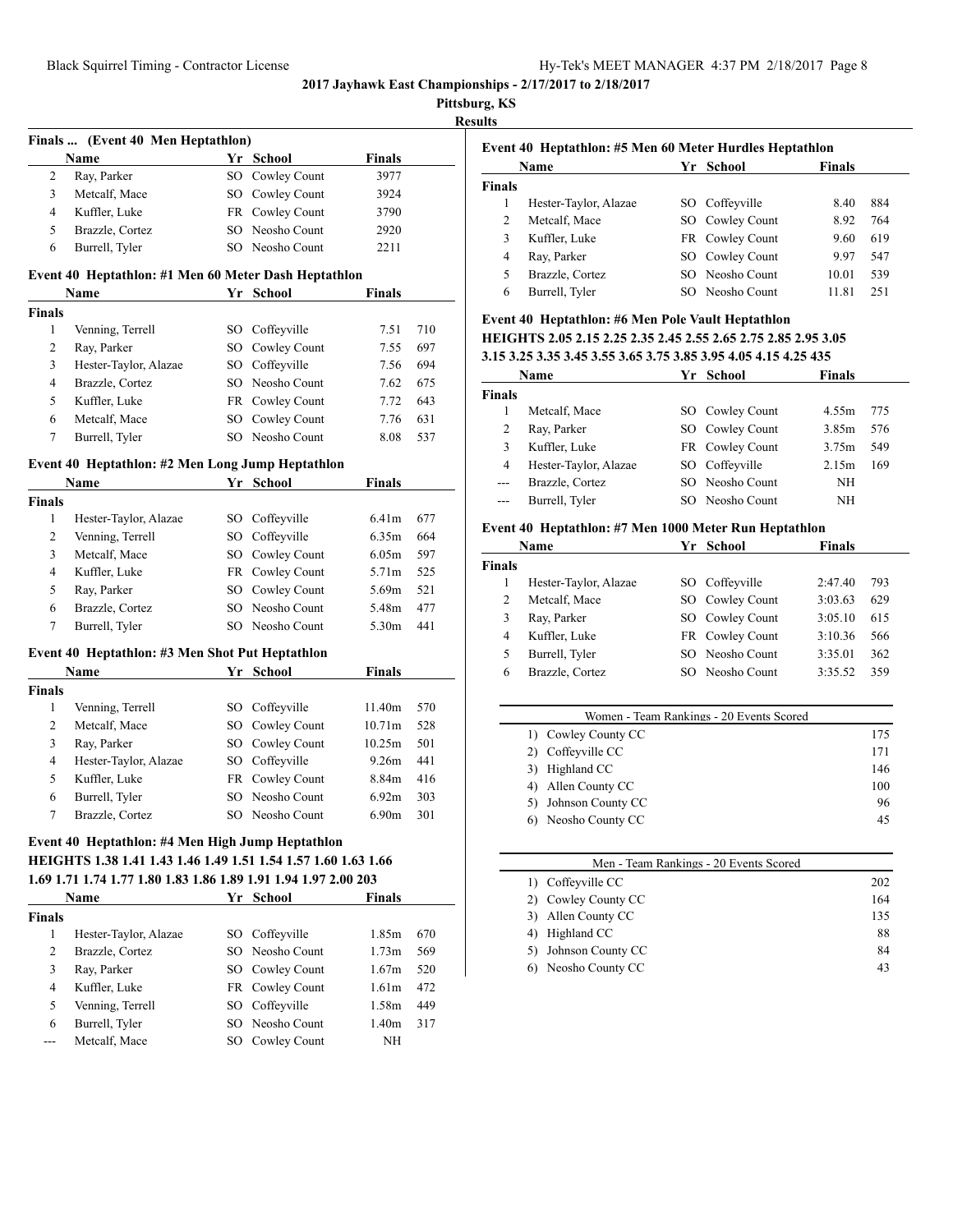**Pittsburg, KS**

**Results**

|                | <b>Meet Record:</b>  | 7.19 M 2003 |           | V. Campbell         |         |
|----------------|----------------------|-------------|-----------|---------------------|---------|
|                | Name                 |             | Yr        | School              | Prelims |
|                | <b>Preliminaries</b> |             |           |                     |         |
| 1              | Mason, Sabrina       |             | SO.       | <b>Barton Count</b> | 7.56q   |
| 2              | Saunders, Keosha     |             | FR.       | <b>Barton Count</b> | 7.64q   |
| 3              | Peagler, Javonda     |             | FR.       | Butler CC           | 7.69q   |
| $\overline{4}$ | Thompson, Marjorie   |             | SO        | Cloud County        | 7.74q   |
| 5              | Smith, Kylia         |             | FR -      | Butler CC           | 7.79q   |
| 6              | Robinson, Rian       |             | SO.       | <b>Barton Count</b> | 7.79q   |
| 7              | Brown, Aaliyah       |             | <b>FR</b> | Pratt CC            | 7.83q   |
| 8              | Koumasse, Celestine  |             | FR        | Colby CC            | 7.86q   |
| 9              | Ganther, Kolby       |             | FR        | Garden City         | 7.92    |
| 10             | Gadison, Deja        |             | FR        | Garden City         | 7.93    |
| 11             | Perkins, Tamar       |             | FR.       | Butler CC           | 7.95    |
| 12             | Sirls, Adriauna      |             | FR.       | Pratt CC            | 8.07    |
| 13             | Williams, Tralesha   |             | <b>FR</b> | Pratt CC            | 8.09    |
| 14             | Posey, Precious      |             | FR        | Cloud County        | 8.12    |
| 15             | Tarver, Ilishia      |             | FR        | Garden City         | 8.14    |
| 16             | Burl, Arie           |             | FR.       | Hutchinson C        | 8.16    |
| 17             | Pratt, Dawayna       |             | FR        | Colby CC            | 8.22    |

#### **Event 1 Women 60 Meter Dash**

#### **TOP 8 TIMES TO FINALS**

|                | <b>Meet Record:</b> | 7.19 M 2003 |     | V. Campbell            |               |  |
|----------------|---------------------|-------------|-----|------------------------|---------------|--|
|                | Name                |             | Yr. | School                 | <b>Finals</b> |  |
| <b>Finals</b>  |                     |             |     |                        |               |  |
| 1              | Mason, Sabrina      |             | SO. | <b>Barton Count</b>    | 7.53          |  |
| $\overline{c}$ | Saunders, Keosha    |             |     | <b>FR</b> Barton Count | 7.54          |  |
| 3              | Peagler, Javonda    |             | FR. | Butler CC              | 7.69          |  |
| 4              | Thompson, Marjorie  |             |     | SO Cloud County        | 7.74          |  |
| 5              | Smith, Kylia        |             | FR. | Butler CC              | 7.79          |  |
| 6              | Robinson, Rian      |             | SO. | <b>Barton Count</b>    | J7.79         |  |
| 7              | Brown, Aaliyah      |             |     | FR Pratt CC            | 7.83          |  |
| 8              | Koumasse, Celestine |             | FR  | Colby CC               | 7.86          |  |

## **Event 2 Men 60 Meter Dash**

**TOP 8 TIMES TO FINALS**

| тот о тимнэ то гимнэ |                      |             |                     |         |  |  |  |
|----------------------|----------------------|-------------|---------------------|---------|--|--|--|
|                      | <b>Meet Record:</b>  | 6.62 M 2007 | Walker              |         |  |  |  |
|                      | Name                 | Yr.         | School              | Prelims |  |  |  |
|                      | Preliminaries        |             |                     |         |  |  |  |
| 1                    | Ewers, Andre         | SO.         | Butler CC           | 6.65q   |  |  |  |
| 2                    | West, McKinley       | SО          | <b>Barton Count</b> | 6.70q   |  |  |  |
| 3                    | Sageese, Chedlin     | SО          | <b>Barton Count</b> | 6.70q   |  |  |  |
| 4                    | Ware, Terence        | FR          | <b>Barton Count</b> | 6.71q   |  |  |  |
| 5                    | Collins, Travis      |             | FR Butler CC        | 6.76q   |  |  |  |
| 6                    | Sirleaf, Akeem       | SO.         | Butler CC           | 6.83q   |  |  |  |
| 7                    | Williams, Kadrin     |             | FR Hutchinson C     | 6.86q   |  |  |  |
| 8                    | Cupid, Kemroy        |             | FR Colby CC         | 6.91q   |  |  |  |
| 9                    | Challenger, Jonathan |             | FR Garden City      | 6.96    |  |  |  |
| 10                   | Gray, Alexander      |             | FR Dodge City C     | 7.01    |  |  |  |
| 11                   | Logorava, Wesley     |             | FR Cloud County     | 7.10    |  |  |  |
| 12                   | Rodriguez, Michael   | FR          | Dodge City C        | 7.12    |  |  |  |
| 13                   | Brown, Tevin         | FR          | Hutchinson C        | 7.12    |  |  |  |
|                      |                      |             |                     |         |  |  |  |

| 14 | Clark, Elijah    |      | FR Garden City  | 7.15 |
|----|------------------|------|-----------------|------|
| 15 | Bailey, Tyler    |      | FR Pratt CC     | 7.17 |
| 16 | Jackson, Wesley  |      | FR Pratt CC     | 7.20 |
| 17 | Mason, Ta'marche |      | FR Hutchinson C | 7.25 |
| 18 | Mayberry, Tanner |      | FR Cloud County | 7.34 |
| 19 | Tucker, Izaiah   |      | SO Cloud County | 7.35 |
| 20 | Daniels, Tyree   |      | FR Colby CC     | 7.42 |
| 21 | Le, Huy          | FR - | Garden City     | 7.46 |
| 22 | Trent, Tyler     | FR - | Dodge City C    | 7.51 |
|    |                  |      |                 |      |

# **Event 2 Men 60 Meter Dash**

## **TOP 8 TIMES TO FINALS**

|        | <b>Meet Record:</b> | 6.62 M 2007 | Walker              |               |
|--------|---------------------|-------------|---------------------|---------------|
|        | Name                | Yr          | School              | <b>Finals</b> |
| Finals |                     |             |                     |               |
| 1      | Ewers, Andre        | SO.         | Butler CC           | 6.65          |
| 2      | Collins, Travis     |             | FR Butler CC        | 6.69          |
| 3      | Ware, Terence       | FR -        | <b>Barton Count</b> | 6.73          |
| 4      | West, McKinley      | SO.         | <b>Barton Count</b> | 6.74          |
| 4      | Sageese, Chedlin    | SO.         | <b>Barton Count</b> | 6.74          |
| 6      | Sirleaf, Akeem      | SO.         | Butler CC           | 6.83          |
| 7      | Williams, Kadrin    |             | FR Hutchinson C     | 6.86          |
| 8      | Cupid, Kemrov       |             | FR Colby CC         | 6.91          |
|        |                     |             |                     |               |

#### **Event 3 Women 200 Meter Dash**

#### **TOP 9 TIMES TO FINALS TWO SECTION FINAL RUNNERS 5-9 FIRST HEAT RUNNERS 1-4 SECOND HEAT**

|                | <b>Meet Record:</b> | 23.85 M 1992 | A. Bailey           |                |  |
|----------------|---------------------|--------------|---------------------|----------------|--|
|                | <b>Name</b>         | Yr           | School              | <b>Prelims</b> |  |
|                | Preliminaries       |              |                     |                |  |
| 1              | Mason, Sabrina      | SO.          | <b>Barton Count</b> | 24.36q         |  |
| 2              | Wallace, Asjah      | FR.          | <b>Barton Count</b> | 24.95q         |  |
| 3              | McWhite, Mahendra   | <b>FR</b>    | <b>Barton Count</b> | 25.32q         |  |
| $\overline{4}$ | Peagler, Javonda    | FR           | Butler CC           | 25.71q         |  |
| 5              | Koumasse, Celestine | FR           | Colby CC            | 25.80q         |  |
| 6              | Thompson, Marjorie  | $SO^-$       | Cloud County        | 25.87q         |  |
| 7              | Blake, Tashoy       | <b>FR</b>    | Butler CC           | 25.88q         |  |
| 8              | Smith, Kylia        | FR           | <b>Butler CC</b>    | 25.92q         |  |
| 9              | Pratt, Dawayna      |              | FR Colby CC         | 26.04q         |  |
| 10             | Ganther, Kolby      | FR           | Garden City         | 26.20          |  |
| 11             | Posey, Precious     |              | FR Cloud County     | 26.44          |  |
| 12             | Williams, Tralesha  | FR           | Pratt CC            | 26.72          |  |
| 13             | Sirls, Adriauna     | FR           | Pratt CC            | 26.79          |  |
| 14             | Romain, Anysia      | FR.          | Pratt CC            | 26.81          |  |
| 15             | Gadison, Deja       | FR           | Garden City         | 26.86          |  |
| 16             | Jones, McKenah      | FR           | Dodge City C        | 26.98          |  |
| 17             | Smith, Deidre       | SO.          | Garden City         | 27.00          |  |
| 18             | Latham, Keeley      | FR           | Dodge City C        | 27.33          |  |
| 19             | Hunt, Brionna       | FR           | Dodge City C        | 28.13          |  |
| 20             | Burl, Arie          | FR           | Hutchinson C        | 28.19          |  |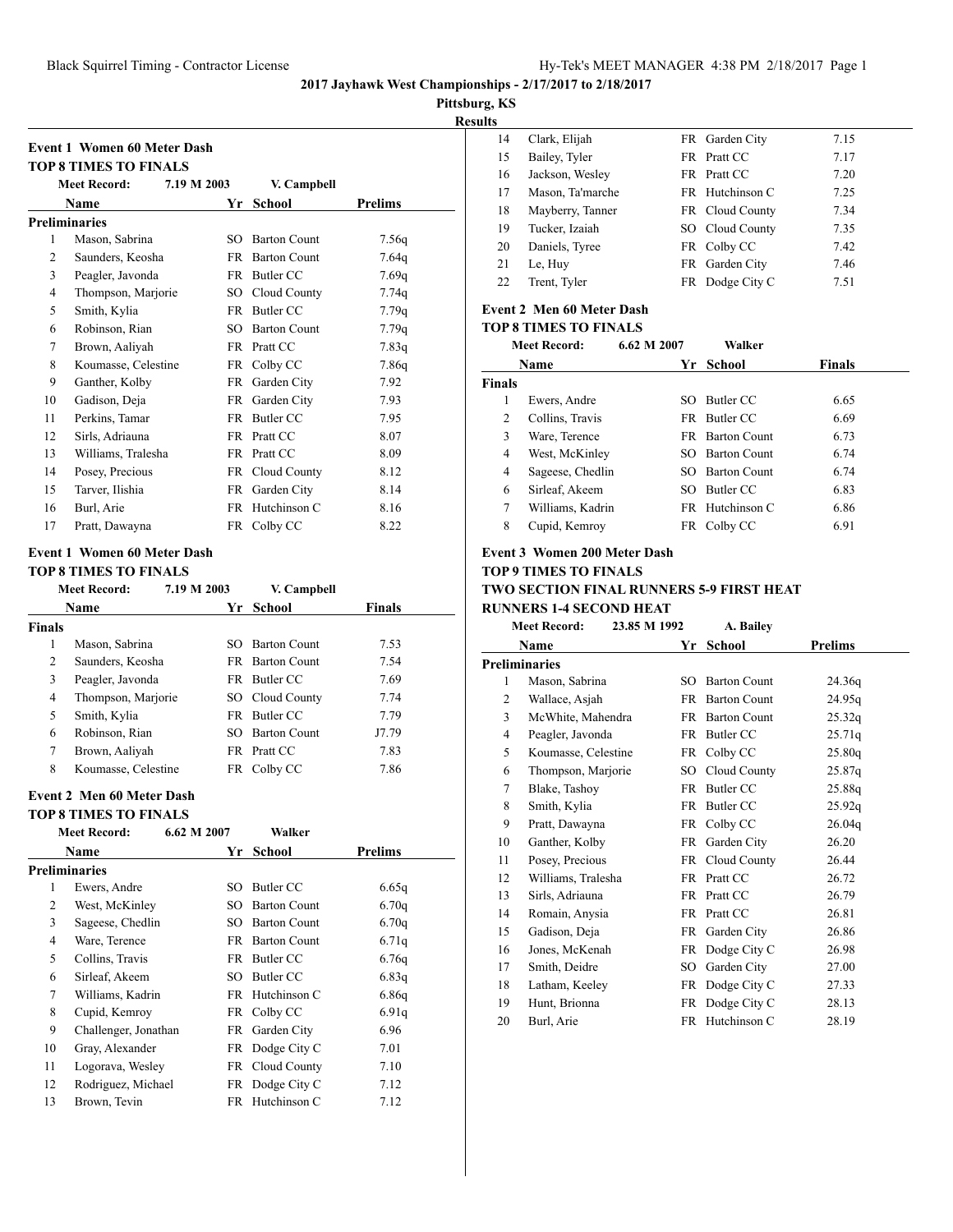## **Pittsburg, KS**

**Results**

|          | <b>Event 3 Women 200 Meter Dash</b><br><b>TOP 9 TIMES TO FINALS</b> |    |                        |                |
|----------|---------------------------------------------------------------------|----|------------------------|----------------|
|          | <b>TWO SECTION FINAL RUNNERS 5-9 FIRST HEAT</b>                     |    |                        |                |
|          | <b>RUNNERS 1-4 SECOND HEAT</b>                                      |    |                        |                |
|          | <b>Meet Record:</b><br>23.85 M 1992                                 |    | A. Bailey              |                |
|          | Name                                                                |    | Yr School              | <b>Finals</b>  |
| Finals   |                                                                     |    |                        |                |
| 1        | Mason, Sabrina                                                      |    | SO Barton Count        | 24.36          |
| 2        | Wallace, Asjah                                                      |    | <b>FR</b> Barton Count | 24.95          |
| 3        | McWhite, Mahendra                                                   |    | FR Barton Count        | 25.15          |
| 4        | Peagler, Javonda                                                    |    | FR Butler CC           | 25.71          |
| 5        | Koumasse, Celestine                                                 |    | FR Colby CC            | 25.80          |
| 6        | Thompson, Marjorie                                                  |    | SO Cloud County        | 25.87          |
| 7        | Blake, Tashoy                                                       |    | FR Butler CC           | 25.88          |
| 8        | Smith, Kylia                                                        |    | FR Butler CC           | 25.92          |
| 9        | Pratt, Dawayna                                                      |    | FR Colby CC            | 26.04          |
|          | <b>Event 4 Men 200 Meter Dash</b>                                   |    |                        |                |
|          | <b>TOP 9 TIMES TO FINALS</b>                                        |    |                        |                |
|          | <b>Meet Record:</b><br>20.89 M 2016                                 |    | Eli Hall-Thompson      |                |
|          | Name                                                                |    | Yr School              | <b>Prelims</b> |
|          | <b>Preliminaries</b>                                                |    |                        |                |
| 1        | Sirleaf, Akeem                                                      |    | SO Butler CC           | 21.35q         |
| 2        | West, McKinley                                                      |    | SO Barton Count        | 21.43q         |
| 3        | Poole, Quintaveon                                                   |    | SO Butler CC           | 21.54q         |
| 4        | Ewers, Andre                                                        |    | SO Butler CC           | 21.60q         |
| 5        | Challenger, Jonathan                                                |    | FR Garden City         | 21.60q         |
| 6        | Colbrooke, Samson                                                   |    | FR Barton Count        | 21.74q         |
| 7        | Gray, Alexander                                                     |    | FR Dodge City C        | 21.77q         |
| 8        | Cupid, Kemroy                                                       |    | FR Colby CC            | 22.06q         |
| 9        | Paul, Anthony                                                       |    | FR Pratt CC            | 22.19q         |
| 10       | Williams, Kadrin                                                    |    | FR Hutchinson C        | 22.23          |
| 11       | McEnery, Christopher                                                |    | FR Pratt CC            | 22.34          |
| 12       | Lyon, Christian                                                     |    | FR Barton Count        | 22.44          |
| 13       | Logorava, Wesley                                                    |    | FR Cloud County        | 22.49          |
| 14       | Storr, Donovan                                                      |    | FR Colby CC            | 22.53          |
| 15       | Rodriguez, Michael                                                  |    | FR Dodge City C        | 22.79          |
| 16       | Bailey, Tyler                                                       |    | FR Pratt CC            | 22.98          |
| 17       | Mason, Ta'marche                                                    |    | FR Hutchinson C        | 23.01          |
| 18       | Lewis, Tyrin                                                        |    | FR Dodge City C        | 23.06          |
|          | Tucker, Izaiah                                                      |    | SO Cloud County        | 23.28          |
|          | Clark, Elijah                                                       |    | FR Garden City         | 23.30          |
| 19       |                                                                     |    | FR Garden City         | 23.61          |
| 20       |                                                                     |    |                        |                |
| 21<br>22 | Dawson, Timothy<br>Mayberry, Tanner                                 | FR | Cloud County           | 23.67          |

|        | <b>Meet Record:</b> | 20.89 M 2016 | Eli Hall-Thompson   |               |
|--------|---------------------|--------------|---------------------|---------------|
|        | Name                |              | Yr School           | <b>Finals</b> |
| Finals |                     |              |                     |               |
|        | Ewers, Andre        | SO.          | Butler CC           | 21.21         |
| 2      | Sirleaf, Akeem      | SO.          | Butler CC           | 21.31         |
| 3      | Poole, Quintaveon   |              | Butler CC           | J21.31        |
| 4      | West, McKinley      |              | <b>Barton Count</b> | 21.43         |

| ums            |                                     |           |                     |               |  |  |  |  |
|----------------|-------------------------------------|-----------|---------------------|---------------|--|--|--|--|
| 5              | Colbrooke, Samson                   |           | FR Barton Count     | 21.56         |  |  |  |  |
| 6              | Challenger, Jonathan                |           | FR Garden City      | 21.60         |  |  |  |  |
| 7              | Gray, Alexander                     |           | FR Dodge City C     | 21.77         |  |  |  |  |
| 8              | Cupid, Kemroy                       | <b>FR</b> | Colby CC            | 22.06         |  |  |  |  |
| 9              | Paul, Anthony                       |           | FR Pratt CC         | 22.19         |  |  |  |  |
|                | <b>Event 5 Women 400 Meter Dash</b> |           |                     |               |  |  |  |  |
|                | <b>Meet Record:</b><br>54.19 M 1992 |           | I. Turner           |               |  |  |  |  |
|                | Name                                | Yr        | <b>School</b>       | <b>Finals</b> |  |  |  |  |
| <b>Finals</b>  |                                     |           |                     |               |  |  |  |  |
| 1              | Ricketts, Chanelle                  |           | SO Barton Count     | 55.22         |  |  |  |  |
| $\overline{c}$ | Robinson, Rian                      | SO.       | <b>Barton Count</b> | 55.47         |  |  |  |  |
| 3              | Steward, Tia                        | FR        | <b>Barton Count</b> | 58.25         |  |  |  |  |
| $\overline{4}$ | Smith, Davia                        |           | FR Butler CC        | 58.49         |  |  |  |  |
| 5              | Willis, Courtney                    | SO.       | Butler CC           | 58.68         |  |  |  |  |
| 6              | Jones, McKenah                      |           | FR Dodge City C     | 59.76         |  |  |  |  |
| 7              | Thompson, Marjorie                  | SO -      | Cloud County        | 59.89         |  |  |  |  |
| 8              | Puente, Marisa                      |           | FR Garden City      | 1:00.08       |  |  |  |  |
| 9              | Fluker, Madelynn                    | FR        | Garden City         | 1:00.64       |  |  |  |  |
| 10             | Frick, Christina                    | SO.       | Dodge City C        | 1:00.64       |  |  |  |  |
| 11             | Treijs, Kristine                    | SO.       | Pratt CC            | 1:02.86       |  |  |  |  |
| 12             | Posey, Precious                     |           | FR Cloud County     | 1:03.98       |  |  |  |  |
| 13             | Anguish, Shania                     |           | FR Cloud County     | 1:04.42       |  |  |  |  |
| 14             | Jacobsen, Madeline                  |           | FR Pratt CC         | 1:04.86       |  |  |  |  |
| 15             | Carter, Shaquarrius                 |           | FR Pratt CC         | 1:05.15       |  |  |  |  |
| ---            | Peagler, Javonda                    | FR        | <b>Butler CC</b>    | DQ            |  |  |  |  |
| ---            | Koumasse, Celestine                 |           | FR Colby CC         | DQ            |  |  |  |  |
|                | <b>Event 6 Men 400 Meter Dash</b>   |           |                     |               |  |  |  |  |

# **Meet Record: 46.49 M 2016 Quintaveon Poole**

| Name           |                      | Yr        | School                 | Finals |  |
|----------------|----------------------|-----------|------------------------|--------|--|
| <b>Finals</b>  |                      |           |                        |        |  |
| 1              | Poole, Quintaveon    | SO.       | Butler CC              | 46.44M |  |
| $\overline{c}$ | Liburd, James        | $SO_{-}$  | Garden City            | 47.40  |  |
| 3              | Mighty, Kemarni      | <b>FR</b> | <b>Barton Count</b>    | 47.96  |  |
| 4              | Sirleaf, Akeem       | SO.       | Butler CC              | 48.07  |  |
| 5              | Storr, Donovan       |           | FR Colby CC            | 48.46  |  |
| 6              | Lavarity, Adam       |           | <b>FR</b> Barton Count | 48.59  |  |
| 7              | McEnery, Christopher |           | FR Pratt CC            | 48.66  |  |
| 8              | Pierre, Jamoul       | SO        | Butler CC              | 49.28  |  |
| 9              | Rolle, Jerry         |           | FR Colby CC            | 49.37  |  |
| 10             | Lipscomb, Darrien    |           | FR Cloud County        | 49.46  |  |
| 11             | Porter, Clifford     |           | FR Pratt CC            | 49.64  |  |
| 12             | Jobe, DeAndre        |           | FR Barton Count        | 50.30  |  |
| 13             | Dawson, Anthony      |           | FR Garden City         | 50.38  |  |
| 14             | Shannon, Aaron       |           | FR Hutchinson C        | 50.52  |  |
| 15             | Van Zyl, Armand      |           | FR Cloud County        | 50.84  |  |
| 16             | Bowleg, Anthony      |           | FR Colby CC            | 51.33  |  |
| 17             | Pierre, Juvens       |           | FR Pratt CC            | 53.30  |  |
| 18             | Mayberry, Tanner     |           | FR Cloud County        | 53.50  |  |
| 19             | Stapleton, Josh      | SO        | Dodge City C           | 55.84  |  |
| ---            | Nuss, Wyatt          |           | FR Dodge City C        | DQ     |  |
| ---            | Strawn, Zach         |           | FR Dodge City C        | DQ     |  |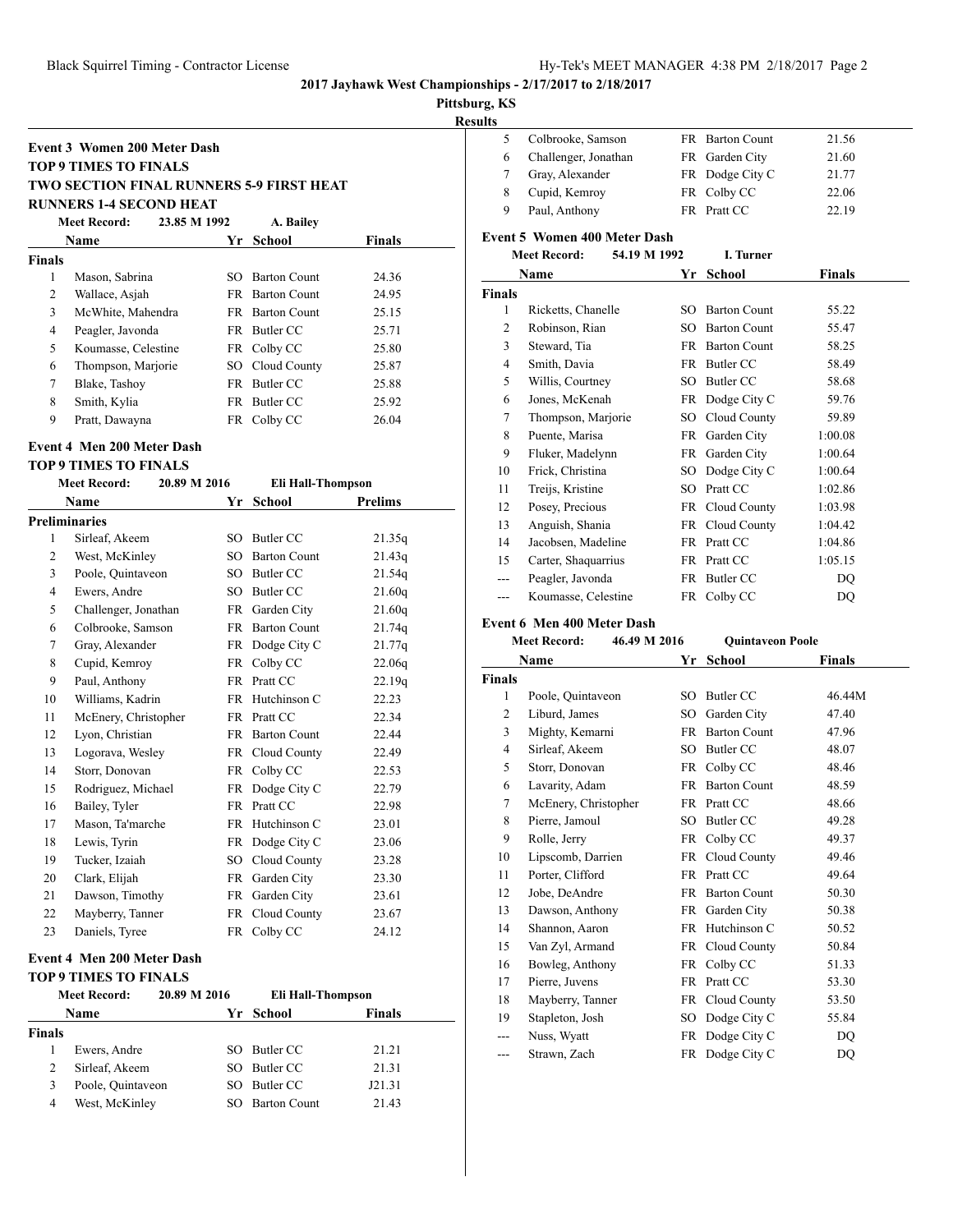## **Pittsburg, KS**

**Results**

| Event 7 Women 600 Meter Run |                                       |     |                     |               |  |  |
|-----------------------------|---------------------------------------|-----|---------------------|---------------|--|--|
|                             | 1:29.69 M 2003<br><b>Meet Record:</b> |     | K. Gayle            |               |  |  |
|                             | Name                                  | Yr. | School              | <b>Finals</b> |  |  |
| <b>Finals</b>               |                                       |     |                     |               |  |  |
| 1                           | Stewart, Latoya                       | FR  | <b>Barton Count</b> | 1:34.43       |  |  |
| 2                           | St. John, Ariel                       |     | FR Cloud County     | 1:35.22       |  |  |
| 3                           | Nelson, Leah                          | SО  | Hutchinson C        | 1:40.86       |  |  |
| 4                           | Hopson-Boyd, Emilykate                | SO. | <b>Barton Count</b> | 1:42.16       |  |  |
| 5                           | Thames, Helen                         | SО  | Butler CC           | 1:42.93       |  |  |
| 6                           | Isbell, Kylee                         |     | FR Dodge City C     | 1:44.14       |  |  |
| 7                           | Conley, Marshelle                     | FR. | Hutchinson C        | 1:44.52       |  |  |
| 8                           | Bissell, Madison                      |     | FR Butler CC        | 1:50.18       |  |  |
| 9                           | Simpson, Kalynn                       | SO  | Butler CC           | 1:53.22       |  |  |
| 10                          | Houk, Jessica                         | FR  | Colby CC            | 1:53.72       |  |  |
| 11                          | Wren, Jayden                          | FR  | Colby CC            | 1:59.04       |  |  |
| ---                         | Robinson, Shiseido                    | FR  | Garden City         | <b>DNF</b>    |  |  |

## **Event 8 Men 600 Meter Run**

|               | <b>Meet Record:</b><br>1:18.34 M 1999 |     | J. Matheri             |            |
|---------------|---------------------------------------|-----|------------------------|------------|
|               | Name                                  | Yr  | School                 | Finals     |
| <b>Finals</b> |                                       |     |                        |            |
| 1             | Marindich, Stephen                    |     | FR Cloud County        | 1:19.29    |
| 2             | Reyes, Michale                        | FR. | <b>Barton Count</b>    | 1:21.62    |
| 3             | Hill, Marquis                         |     | <b>FR</b> Barton Count | 1:22.09    |
| 4             | Richardson, Ricardo                   |     | FR Colby CC            | 1:23.61    |
| 5             | Austin, Jameel                        | FR  | Butler CC              | 1:24.52    |
| 6             | Rodriguez, Isaac                      |     | FR Hutchinson C        | 1:24.77    |
| 7             | Thomas, Mario                         | FR. | Butler CC              | 1:25.34    |
| 8             | Rodriguez, Jose                       |     | FR Dodge City C        | 1:26.27    |
| 9             | Colas, Ricardo                        |     | SO Garden City         | 1:29.08    |
| 10            | Dean, Janoy                           | SО  | Garden City            | 1:31.27    |
| 11            | Dawson, Timothy                       | FR. | Garden City            | 1:32.63    |
| 12            | Reeves, Peyton                        | FR  | Dodge City C           | 1:37.59    |
| ---           | Joseph, Marco                         |     | FR Cloud County        | DNF        |
|               | Goyco, Ishmael                        | SO. | Hutchinson C           | <b>DNF</b> |

#### **Event 9 Women 800 Meter Run**

| <b>Meet Record:</b>    |     | <b>T. Winston</b>   |                                                                         |  |
|------------------------|-----|---------------------|-------------------------------------------------------------------------|--|
| Name                   | Yr  | School              | Finals                                                                  |  |
|                        |     |                     |                                                                         |  |
| Thornhill, Miranda     |     |                     | 2:22.98                                                                 |  |
| Burrell, Roshea        | FR  | Butler CC           | 2:23.47                                                                 |  |
| Swisher, Mattie        | SO  | Dodge City C        | 2:24.55                                                                 |  |
| Senior, Conangela      | FR  | Butler CC           | 2:25.07                                                                 |  |
| Searles, Jade          | FR. | Butler CC           | 2:26.69                                                                 |  |
| Jones, Ann-marie       |     |                     | 2:27.85                                                                 |  |
| Campbell, Kaitlyn      |     |                     | 2:29.20                                                                 |  |
| Ixta, Jess             | FR  | Colby CC            | 2:29.27                                                                 |  |
| Hopson-Boyd, Emilykate | SO  | <b>Barton Count</b> | 2:29.52                                                                 |  |
| Pratt, Breanna         | FR  | Colby CC            | 2:29.82                                                                 |  |
| Libby, Kyaunna         | SO  | Garden City         | 2:34.81                                                                 |  |
| Sowersby, Lindsay      | FR  | Hutchinson C        | 2:42.10                                                                 |  |
| Dill, Mackenzie        | FR  | Colby CC            | 2:45.84                                                                 |  |
| Covarrubias, Lordes    | FR  | Garden City         | <b>DNF</b>                                                              |  |
| St. John, Ariel        |     |                     | <b>DNF</b>                                                              |  |
|                        |     | 2:11.93 M 2002      | FR Dodge City C<br>FR Garden City<br>FR Dodge City C<br>FR Cloud County |  |

|                         | Event 10 Men 800 Meter Run            |           |                     |               |
|-------------------------|---------------------------------------|-----------|---------------------|---------------|
|                         | 1:50.76 M 1990<br><b>Meet Record:</b> |           | Gaseitsiwe          |               |
|                         | Name                                  |           | Yr School           | <b>Finals</b> |
| Finals                  |                                       |           |                     |               |
| 1                       | Patterson, Javon                      |           | SO Barton Count     | 1:55.36       |
| 2                       | Marindich, Stephen                    |           | FR Cloud County     | 1:55.73       |
| 3                       | Henry, Rodney                         |           | SO Garden City      | 1:55.78       |
| 4                       | Kiptoo, Boniface                      |           | SO Butler CC        | 1:56.15       |
| 5                       | Hill, Bailey                          |           | FR Dodge City C     | 1:57.10       |
| 6                       | Reid, Derrick                         |           | FR Butler CC        | 1:58.73       |
| 7                       | Bearden, Frank                        |           | SO Garden City      | 1:59.88       |
| 8                       | Arancibia, Mauro                      |           | FR Colby CC         | 2:00.34       |
| 9                       | Gonzalez, Manuel                      |           | FR Hutchinson C     | 2:00.97       |
| 10                      | Gilliam, Chris                        |           | FR Hutchinson C     | 2:01.27       |
| 11                      | Paul, Chris                           |           | FR Garden City      | 2:06.67       |
| 12                      | Nunez, Anthony                        |           | FR Cloud County     | 2:07.03       |
| 13                      | Taylor, Jake                          |           | FR Butler CC        | 2:08.49       |
| 14                      | Cervantes, Noe                        |           | FR Dodge City C     | 2:11.19       |
|                         | Event 11 Women 1000 Meter Run         |           |                     |               |
|                         | 2:49.20 M 1992<br><b>Meet Record:</b> |           | I. Turner           |               |
|                         | Name                                  | Yr        | School              | <b>Finals</b> |
| <b>Finals</b>           |                                       |           |                     |               |
| 1                       | Walser, Bailey                        |           | SO Dodge City C     | 3:08.69       |
| 2                       | St. John, Ariel                       |           | FR Cloud County     | 3:09.18       |
| 3                       | Burrell, Roshea                       |           | FR Butler CC        | 3:09.75       |
| 4                       | Lambert, Maggie                       |           | FR Hutchinson C     | 3:11.83       |
| 5                       | Baker, Jeanna                         |           | FR Butler CC        | 3:14.33       |
| 6                       | Siruta, Lacie                         |           | FR Dodge City C     | 3:15.20       |
| 7                       | Senior, Conangela                     |           | FR Butler CC        | 3:16.35       |
| 8                       | Ixta, Jess                            |           | FR Colby CC         | 3:19.44       |
| 9                       | Dill, Mackenzie                       | FR        | Colby CC            | 3:24.86       |
| 10                      | Del Real, Catalina                    | FR        | Dodge City C        | 3:34.68       |
|                         |                                       |           |                     |               |
|                         | Event 12 Men 1000 Meter Run           |           |                     |               |
|                         | <b>Meet Record:</b><br>2:27.48 M 1999 |           | M. Gathuka          |               |
|                         | Name                                  |           | Yr School           | <b>Finals</b> |
| Finals                  |                                       |           |                     |               |
| 1                       | Dirane, Moses                         |           | FR Cloud County     | 2:31.55       |
| $\overline{\mathbf{c}}$ | Kiptoo, Boniface                      |           | SO Butler CC        | 2:33.23       |
| 3                       | Marindich, Stephen                    |           | FR Cloud County     | 2:35.57       |
| $\overline{\mathbf{4}}$ | Mosito, Thobile                       | FR        | Cloud County        | 2:35.63       |
| 5                       | Ketema, Abel                          | FR        | Colby CC            | 2:36.02       |
| 6                       | Kerr, Brandon                         | FR        | Hutchinson C        | 2:37.00       |
| 7                       | Santiago, Joel                        | <b>FR</b> | <b>Butler CC</b>    | 2:39.67       |
| 8                       | Ortiz, Eduardo                        | <b>SR</b> | Garden City         | 2:42.67       |
| 9                       | Arancibia, Mauro                      | <b>FR</b> | Colby CC            | 2:43.84       |
| 10                      | Reid, Derrick                         | <b>FR</b> | <b>Butler CC</b>    | 2:44.04       |
| 11                      | Avalos, Edgar                         | <b>FR</b> | Garden City         | 2:47.20       |
| 12                      | Thurston, Ty                          | <b>FR</b> | Dodge City C        | 2:49.78       |
| 13                      | Tucker, Lukas                         | <b>FR</b> | <b>Barton Count</b> | 2:52.92       |
| 14                      | Koenig, Brent                         | <b>FR</b> | Dodge City C        | 2:57.95       |
| 15                      | Lozano, Luis                          | <b>SR</b> | Garden City         | 3:02.42       |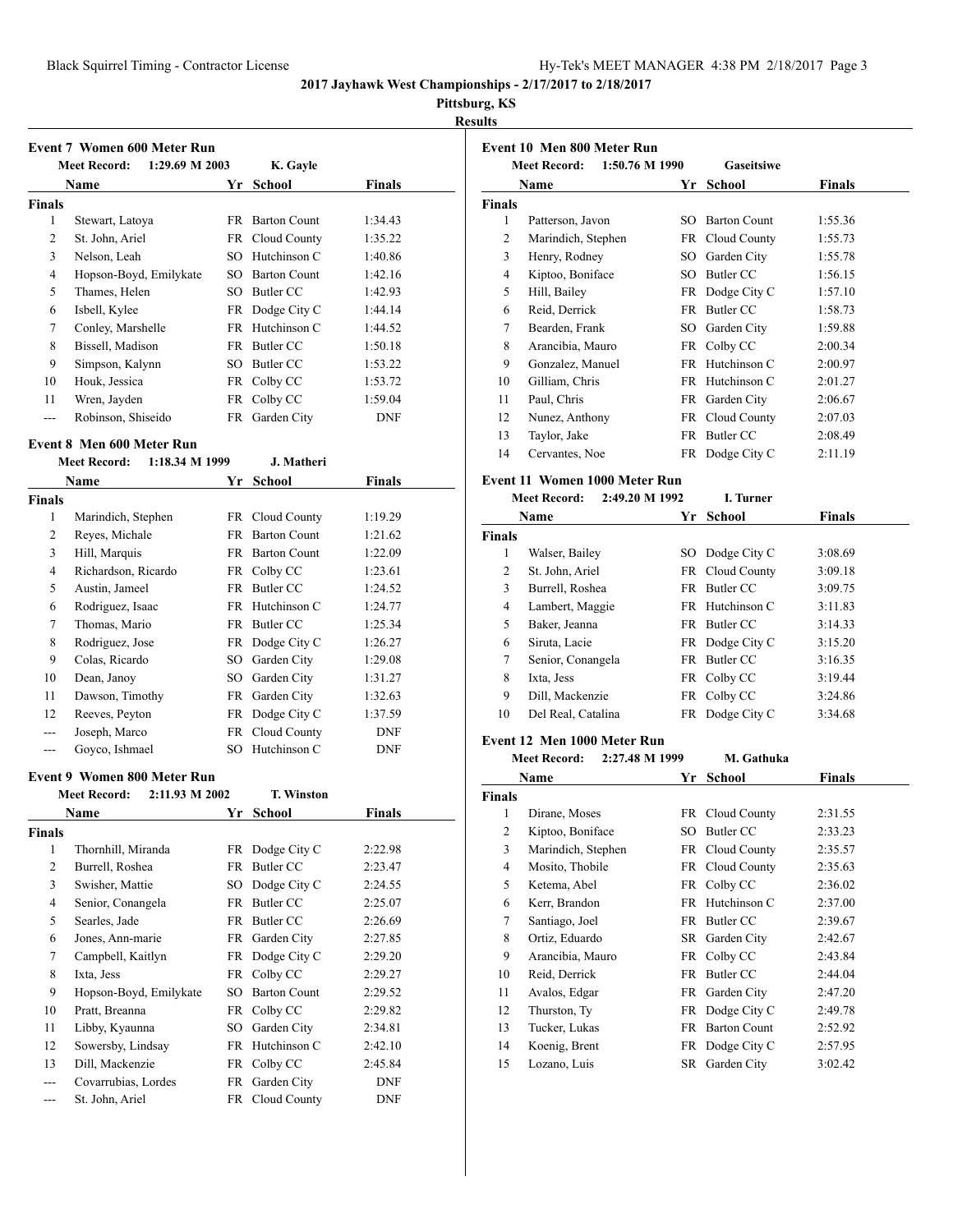**Pittsburg, KS**

**Resul** 

 $\ddot{\phantom{a}}$ 

|               | 4:56.81 M 2006<br><b>Meet Record:</b> |     | D. Nukuri              |               |
|---------------|---------------------------------------|-----|------------------------|---------------|
|               | Name                                  | Yr  | School                 | <b>Finals</b> |
| <b>Finals</b> |                                       |     |                        |               |
| 1             | Goncalves, Mirena                     |     | <b>FR</b> Barton Count | 5:19.75       |
| 2             | Searles, Jade                         |     | FR Butler CC           | 5:30.64       |
| 3             | White, Rachel                         |     | SO Dodge City C        | 5:43.98       |
| 4             | Stein, Mariah                         | SO. | <b>Barton Count</b>    | 5:44.72       |
| 5             | Wangari, Trizer                       |     | SO Colby CC            | 5:47.12       |
| 6             | Manzana, Thandeka                     |     | FR Cloud County        | 5:48.30       |
| 7             | Finney, Jessica                       |     | FR Butler CC           | 5:59.73       |
| 8             | Diaz, Karina                          |     | FR Dodge City C        | 6:28.25       |
| 9             | Baier, Kiersten                       |     | FR Dodge City C        | 6:43.06       |
|               | Jepkemboi, Irine                      |     | FR Butler CC           | <b>DNF</b>    |

#### **Event 14 Men 1 Mile Run**

|               | 3:56.57 M 2000<br><b>Meet Record:</b> |      | E. Njubi        |               |  |
|---------------|---------------------------------------|------|-----------------|---------------|--|
|               | <b>Name</b>                           |      | Yr School       | <b>Finals</b> |  |
| <b>Finals</b> |                                       |      |                 |               |  |
| 1             | Dirane, Moses                         |      | FR Cloud County | 4:18.38       |  |
| 2             | Mosito, Thobile                       |      | FR Cloud County | 4:19.65       |  |
| 3             | Ketema, Abel                          |      | FR Colby CC     | 4:22.68       |  |
| 4             | Kiptoo, Boniface                      | SO.  | Butler CC       | 4:24.46       |  |
| 5             | Reid, Derrick                         |      | FR Butler CC    | 4:27.87       |  |
| 6             | Santiago, Joel                        |      | FR Butler CC    | 4:40.00       |  |
| 7             | Charles, William                      | FR   | Pratt CC        | 4:44.72       |  |
| 8             | Koenig, Bryce                         |      | FR Dodge City C | 4:57.13       |  |
| 9             | Koenig, Brent                         |      | FR Dodge City C | 5:00.07       |  |
| 10            | Guzman, Oscar                         | SR - | Garden City     | 5:03.62       |  |
|               |                                       |      |                 |               |  |

**Meet Record: 9:51.92 M 2006 D. Nukuri**

#### **Event 15 Women 3000 Meter Run**

**Finals**

| Meet Record: | 9:51.92 M 2006 |  |
|--------------|----------------|--|
| Name         | Yr So          |  |

|               | Name                                  | Yr  | School              | Finals     |
|---------------|---------------------------------------|-----|---------------------|------------|
| <b>Finals</b> |                                       |     |                     |            |
| 1             | Kibet, Winnie                         | SO  | Colby CC            | 10:27.89   |
| 2             | Suarez, Wilyeska                      | FR. | <b>Barton Count</b> | 10:53.26   |
| 3             | Kimutai, Sharon                       | FR  | Colby CC            | 10:56.52   |
| 4             | Searles, Jade                         | FR  | Butler CC           | 11:09.83   |
| 5             | Martinez, Marcela                     | FR  | Dodge City C        | 11:22.19   |
| 6             | McWilliams, Alane                     | FR  | Colby CC            | 11:30.01   |
| 7             | Heidebrecht, Hannah                   | SO  | Hutchinson C        | 11:43.25   |
| 8             | Manzana, Thandeka                     | FR  | Cloud County        | 11:44.51   |
| 9             | White, Rachel                         | SO  | Dodge City C        | 11:47.82   |
| 10            | Sierra, Vianney                       | FR  | Hutchinson C        | 12:01.78   |
| 11            | Stein, Mariah                         | SO. | <b>Barton Count</b> | 12:06.10   |
| 12            | Fulton, Alex                          | SO  | Butler CC           | 12:20.43   |
| 13            | Faundez, Camila                       | SO  | Cloud County        | 12:24.87   |
| 14            | Jepkemboi, Irine                      | FR  | Butler CC           | 13:28.02   |
| ---           | Castillo, Crystal                     | FR  | Dodge City C        | <b>DNF</b> |
|               | Event 16 Men 3000 Meter Run           |     |                     |            |
|               | 8:26.45 M 1996<br><b>Meet Record:</b> |     | C. Boor             |            |
|               | Name                                  | Yr  | <b>School</b>       | Finals     |

Mosito, Thobile FR Cloud County 8:48.06

| lts |                  |     |                        |         |
|-----|------------------|-----|------------------------|---------|
| 2   | Dirane, Moses    |     | FR Cloud County        | 8:48.16 |
| 3   | Koech, Eliud     |     | FR Butler CC           | 9:02.36 |
| 4   | Leyva, Oscar     |     | FR Colby CC            | 9:03.40 |
| 5   | Biwott, Emmanuel | SO. | Butler CC              | 9:06.76 |
| 6   | Bruce, Iley      |     | FR Colby CC            | 9:10.19 |
| 7   | Yanes, Jose      |     | <b>FR</b> Barton Count | 9:23.15 |
| 8   | Artzer, Ethan    |     | SO Hutchinson C        | 9:26.96 |
| 9   | Moore, Justin    |     | SO Pratt CC            | 9:41.44 |
| 10  | Kiptoo, Hillary  |     | FR Butler CC           | 9:42.90 |
| 11  | Koenig, Bryce    |     | FR Dodge City C        | 9:52.25 |
| 12  | Nance, Hunter    |     | SO Hutchinson C        | 9:53.15 |

#### **Event 17 Women 5000 Meter Run**

#### **Meet Record: 17:13.81 M 2007 B. Rotich**

|        | Name                | Yг  | <b>School</b>          | Finals   |
|--------|---------------------|-----|------------------------|----------|
| Finals |                     |     |                        |          |
| 1      | Goncalves, Mirena   | FR. | <b>Barton Count</b>    | 18:06.17 |
| 2      | Kibet, Winnie       |     | SO Colby CC            | 18:06.87 |
| 3      | Martinez, Marcela   |     | FR Dodge City C        | 18:25.67 |
| 4      | Suarez, Wilyeska    |     | <b>FR</b> Barton Count | 19:05.02 |
| 5      | Chemeli, Vibian     |     | SO Colby CC            | 19:55.17 |
| 6      | McWilliams, Alane   |     | FR Colby CC            | 19:55.79 |
| 7      | Walser, Bailey      |     | SO Dodge City C        | 20:17.59 |
| 8      | Heidebrecht, Hannah |     | SO Hutchinson C        | 20:25.64 |
| 9      | Jepkemboi, Irine    | FR. | Butler CC              | 20:37.90 |
| 10     | Faundez, Camila     |     | SO Cloud County        | 21:43.15 |
| 11     | Fulton, Alex        | SO  | Butler CC              | 21:43.30 |
| 12     | Castillo, Crystal   |     | FR Dodge City C        | 23:21.37 |

#### **Event 18 Men 5000 Meter Run Meet Record: 14:44.4h M 1993 J. Mitchell**

|               | Name               | Yr | School          | <b>Finals</b> |
|---------------|--------------------|----|-----------------|---------------|
| <b>Finals</b> |                    |    |                 |               |
| 1             | Mosito, Thobile    |    | FR Cloud County | 15:24.52      |
| 2             | Dirane, Moses      |    | FR Cloud County | 15:34.02      |
| 3             | Koech, Eliud       |    | FR Butler CC    | 15:43.44      |
| 4             | Biwott, Emmanuel   |    | SO Butler CC    | 15:54.25      |
| 5             | Leyva, Oscar       |    | FR Colby CC     | 16:08.24      |
| 6             | Yanes, Jose        |    | FR Barton Count | 16:13.48      |
| 7             | Artzer, Ethan      |    | SO Hutchinson C | 16:36.41      |
| 8             | Moore, Justin      |    | SO Pratt CC     | 16:51.19      |
| 9             | Kiptoo, Hillary    | FR | Butler CC       | 16:58.04      |
| 10            | Nance, Hunter      |    | SO Hutchinson C | 17:21.00      |
| ---           | Marindich, Stephen |    | FR Cloud County | <b>DNF</b>    |
|               |                    |    |                 |               |

## **Event 19 Women 60 Meter Hurdles**

#### **TOP 8 TIMES TO FINALS**

|                | <b>Meet Record:</b>  | 8.49 M 2005 |     | K. Brown            |                |
|----------------|----------------------|-------------|-----|---------------------|----------------|
|                | <b>Name</b>          |             | Yr  | School              | <b>Prelims</b> |
|                | <b>Preliminaries</b> |             |     |                     |                |
|                | Champagnie, Ayesha   |             | SO. | <b>Barton Count</b> | 8.53q          |
| 2              | McWhite, Mahendra    |             |     | FR Barton Count     | 8.66q          |
| 3              | Janic, Adriana       |             |     | FR Hutchinson C     | 8.72q          |
| $\overline{4}$ | Milner, Alexxis      |             | SO. | Butler CC           | 8.73q          |
| 5              | Wallace, Asiah       |             |     | FR Barton Count     | 8.78q          |
| 6              | Roberts, Jayne       |             | FR  | Butler CC           | 9.13q          |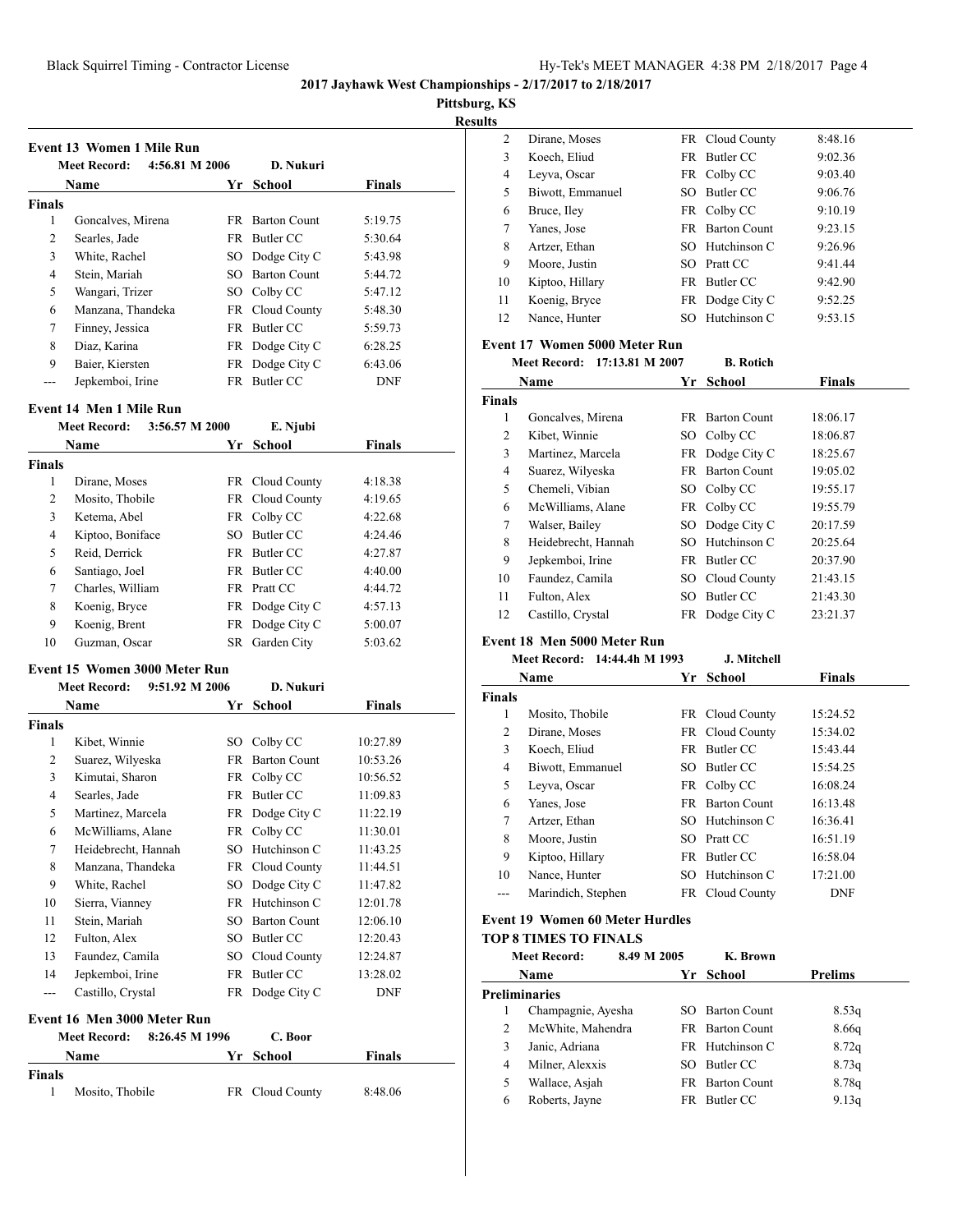**Pittsburg, KS Results**

|               |                                                                      |             |                                    | 1 L L J LJ<br>Re |
|---------------|----------------------------------------------------------------------|-------------|------------------------------------|------------------|
|               | Preliminaries  (Event 19 Women 60 Meter Hurdles)                     |             |                                    |                  |
|               | Name                                                                 |             | Yr School                          | <b>Prelims</b>   |
| 7             | Carty, Janelle                                                       | SO.         | Butler CC                          | 9.19q            |
| 8             | Hunt, Brionna                                                        | FR          | Dodge City C                       | 9.29q            |
| 9             | Summerville, Renee                                                   |             | SO Cloud County                    | 9.36             |
| 10            | Latham, Keeley                                                       | FR          | Dodge City C                       | 9.59             |
| 11            | Anguish, Shania                                                      | FR          | Cloud County                       | 9.96             |
| 12            | Brannen, Taylor                                                      | FR          | Dodge City C                       | 10.32            |
| 13            | Parrish, Ashlyn                                                      |             | SO Cloud County                    | 10.35            |
|               | <b>Event 19 Women 60 Meter Hurdles</b>                               |             |                                    |                  |
|               | <b>TOP 8 TIMES TO FINALS</b><br><b>Meet Record:</b>                  | 8.49 M 2005 | K. Brown                           |                  |
|               | Name                                                                 |             | Yr School                          | Finals           |
| <b>Finals</b> |                                                                      |             |                                    |                  |
| 1             | Champagnie, Ayesha                                                   |             | SO Barton Count                    | 8.53             |
| 2             | McWhite, Mahendra                                                    | FR          | <b>Barton Count</b>                | 8.66             |
| 3             | Milner, Alexxis                                                      | SO.         | <b>Butler CC</b>                   | J8.73            |
| 4             | Wallace, Asjah                                                       |             | FR Barton Count                    | J8.75            |
| 5             | Roberts, Jayne                                                       | FR          | Butler CC                          | J9.13            |
| 6             | Janic, Adriana                                                       | FR.         | Hutchinson C                       | J8.72            |
| 7             | Carty, Janelle                                                       | SO          | Butler CC                          | 9.19             |
| 8             | Hunt, Brionna                                                        |             | FR Dodge City C                    | 9.29             |
|               | <b>Event 20 Men 60 Meter Hurdles</b>                                 |             |                                    |                  |
|               | <b>TOP 8 TIMES TO FINALS</b>                                         |             |                                    |                  |
|               | <b>Meet Record:</b>                                                  | 7.78 M 2004 | D. Faulk                           |                  |
|               | Name                                                                 | Yr          | <b>School</b>                      | <b>Prelims</b>   |
|               | <b>Preliminaries</b>                                                 |             |                                    |                  |
| 1             | Watts, Quincy                                                        |             | SO Garden City                     | 8.07q            |
| 2             | Jones, Jermaine                                                      | SO          | <b>Barton Count</b>                | 8.10q            |
| 3             | Turner, Kevin                                                        | SO          | <b>Barton Count</b>                | 8.20q            |
| 4             | Lewis, Tyrin                                                         |             |                                    | 8.23q            |
| 5             | Muiruri, Jeffrey                                                     |             | FR Dodge City C<br>FR Hutchinson C |                  |
|               |                                                                      |             |                                    | 8.32q            |
| 6             | Rivers, Louis                                                        | SO          | <b>Barton Count</b>                | 8.36q            |
| 7             | Tucker, Izaiah                                                       |             | SO Cloud County                    | 8.61q            |
| 8             | Poellnitz, Traion                                                    |             | FR Butler CC                       | 8.78q            |
| 9             | Horyna, Brenden                                                      |             | FR Hutchinson C                    | 8.98             |
| 10            | Stapleton, Josh                                                      |             | SO Dodge City C                    | 9.10             |
| 11            | Isaac, Bryce                                                         |             | FR Butler CC                       | 10.26            |
| ---           | Dixon, Jaylen                                                        | <b>FR</b>   | Hutchinson C                       | <b>DNF</b>       |
| ---           | Greer, Jhibri                                                        |             | SO Butler CC                       | <b>DNF</b>       |
|               | <b>Event 20 Men 60 Meter Hurdles</b><br><b>TOP 8 TIMES TO FINALS</b> |             |                                    |                  |
|               | <b>Meet Record:</b>                                                  | 7.78 M 2004 | D. Faulk                           |                  |
|               | Name                                                                 |             | Yr School                          | <b>Finals</b>    |
| <b>Finals</b> |                                                                      |             |                                    |                  |
| 1             | Jones, Jermaine                                                      | SO          | <b>Barton Count</b>                | 7.94             |
| 2             | Watts, Quincy                                                        | SO          | Garden City                        | 8.07             |
| 3             | Turner, Kevin                                                        | SO          | <b>Barton Count</b>                | 8.20             |
| 4             | Lewis, Tyrin                                                         |             | FR Dodge City C                    | 8.23             |
| 5             | Rivers, Louis                                                        | SO          | <b>Barton Count</b>                |                  |
|               |                                                                      |             |                                    | 8.24             |
| 6             | Muiruri, Jeffrey                                                     |             | FR Hutchinson C                    | 8.32             |

7 Tucker, Izaiah SO Cloud County 8.61 8 Poellnitz, Traion FR Butler CC 8.78

|        | Team                                         | Relay | Finals                                           |
|--------|----------------------------------------------|-------|--------------------------------------------------|
| Finals |                                              |       |                                                  |
| 1      | Butler CC                                    | А     | 9:43.38                                          |
|        | 1) Burrell, Roshea FR                        |       | 2) Senior, Conangela FR                          |
|        | 3) Baker, Jeanna FR                          |       | 4) Searles, Jade FR                              |
| 2      | Dodge City CC                                | А     | 9:48.05                                          |
|        | 1) Walser, Bailey SO                         |       | 2) Siruta, Lacie FR                              |
|        | 3) Thornhill, Miranda FR                     |       | 4) Swisher, Mattie SO                            |
| 3      | Cloud County CC                              | А     | 11:52.64                                         |
|        | 1) Faundez, Camila SO                        |       | 2) Manzana, Thandeka FR                          |
|        | 3) Summerville, Renee SO                     |       | 4) Rieth, Kara FR                                |
|        | Hutchinson CC                                | A     | DNF                                              |
|        | 1) Lambert, Maggie FR                        |       | 2) Sowersby, Lindsay FR                          |
|        | 3) Pollock, Madison SO                       |       | 4) Nelson, Leah SO                               |
|        |                                              |       |                                                  |
|        | Event 22 Men 4x800 Meter Relay               |       |                                                  |
|        | <b>Meet Record:</b><br>7:40.16 M 2000        |       |                                                  |
|        | Team                                         | Relay | Finals                                           |
| Finals |                                              |       |                                                  |
| 1      | Butler CC                                    | A     | 8:00.25                                          |
|        | 1) Kiptoo, Boniface SO                       |       | 2) Reid, Derrick FR                              |
|        | 3) Taylor, Jake FR                           |       | 4) Santiago, Joel FR                             |
| 2      | Hutchinson CC                                | A     | 8:00.62                                          |
|        | 1) Gilliam, Chris FR                         |       | 2) Kerr, Brandon FR                              |
|        | 3) Goyco, Ishmael SO                         |       | 4) Gonzalez, Manuel FR                           |
| 3      | Garden City CC                               | А     | 8:22.06                                          |
|        | 1) Ortiz, Eduardo SR                         |       | 2) Guzman, Oscar SR                              |
|        | 3) Paul, Chris FR                            |       | 4) Avalos, Edgar FR                              |
| 4      | Cloud County CC                              | А     | 8:50.76                                          |
|        | 1) Joseph, Marco FR                          |       | 2) Lipscomb, Darrien FR                          |
|        | 3) Nunez, Anthony FR                         |       | 4) Van Zyl, Armand FR                            |
|        | <b>Event 23 Women Distance Medley</b>        |       |                                                  |
|        | Meet Record: 12:14.28 M 2002                 |       |                                                  |
|        | Team                                         | Relay | Finals                                           |
| Finals |                                              |       |                                                  |
| 1      | Butler CC                                    | А     | 12:40.62                                         |
|        | 1) Baker, Jeanna FR                          |       | 2) Smith, Davia FR                               |
|        | 3) Burrell, Roshea FR                        |       | 4) Searles, Jade FR                              |
| 2      | Dodge City CC                                | A     | 12:51.43                                         |
|        | 1) Siruta, Lacie FR                          |       | 2) Jones, McKenah FR                             |
|        | 3) Thornhill, Miranda FR                     |       | 4) Swisher, Mattie SO                            |
| 3      | Colby CC                                     | A     | 13:11.03                                         |
|        | 1) Ixta, Jess FR                             |       | 2) Pratt, Breanna FR                             |
|        | 3) Dill, Mackenzie FR                        |       | 4) Kimutai, Sharon FR                            |
| 4      | <b>Barton County CC</b>                      | А     | 13:19.31                                         |
|        | 1) Suarez, Wilyeska FR                       |       | 2) Hopson-Boyd, Emilykate SO                     |
|        | 3) Williams, Tiara FR                        |       | 4) Stein, Mariah SO                              |
|        |                                              | А     | 13:44.34                                         |
|        |                                              |       |                                                  |
| 5      | Hutchinson CC                                |       |                                                  |
|        | 1) Pollock, Madison SO<br>3) Nelson, Leah SO |       | 2) Conley, Marshelle FR<br>4) Lambert, Maggie FR |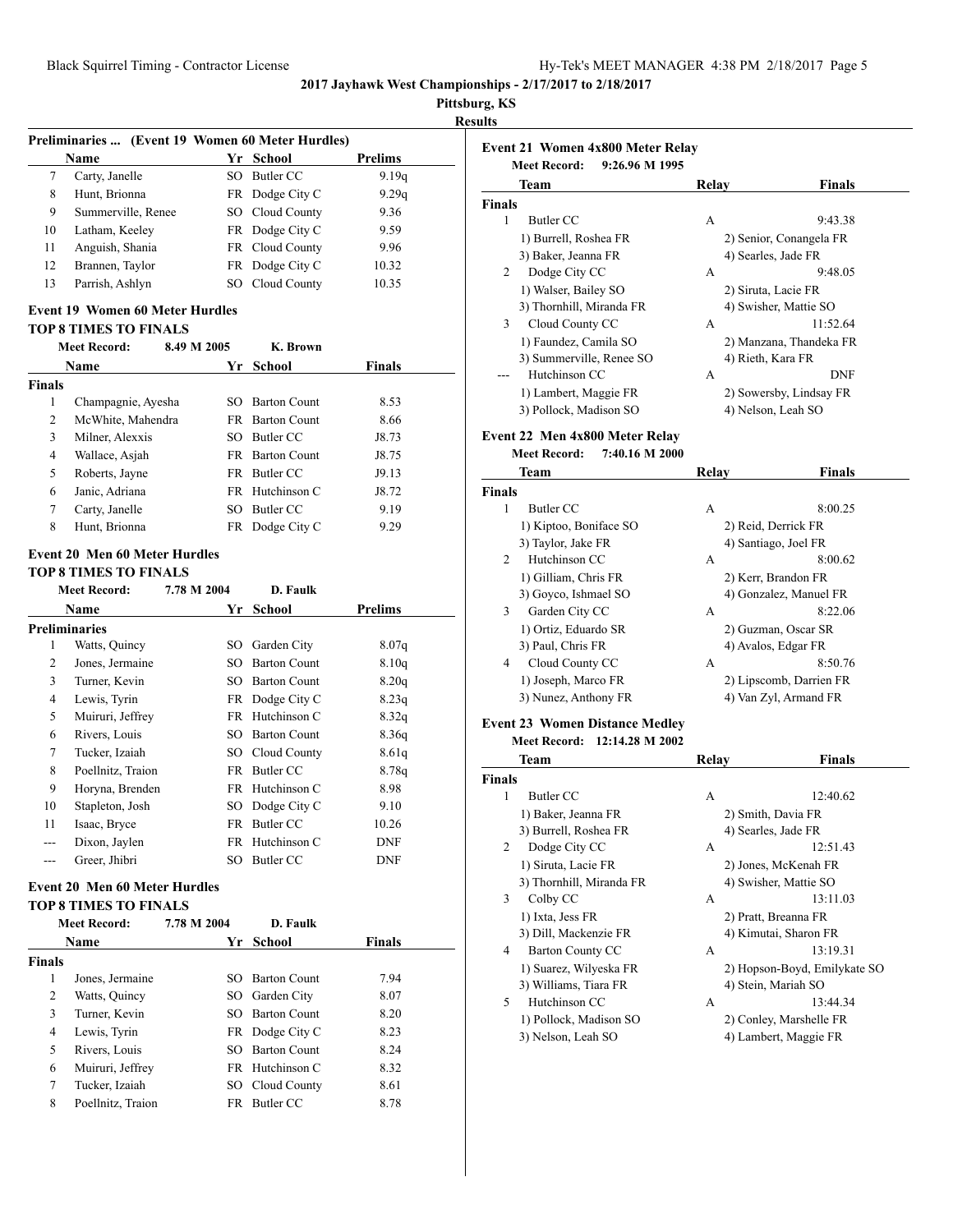# **Pittsburg, KS**

## **Results**

|               | <b>Event 24 Men Distance Medley</b><br><b>Meet Record:</b><br>9:52.79 M 1990 |       |                                                 |
|---------------|------------------------------------------------------------------------------|-------|-------------------------------------------------|
|               | Team                                                                         | Relay | <b>Finals</b>                                   |
| Finals        |                                                                              |       |                                                 |
| 1             | Cloud County CC                                                              | А     | 10:14.27                                        |
|               | 1) Mosito, Thobile FR                                                        |       | 2) Lipscomb, Darrien FR                         |
|               | 3) Marindich, Stephen FR                                                     |       | 4) Dirane, Moses FR                             |
| 2             | <b>Butler CC</b>                                                             | A     | 10:19.15                                        |
|               | 1) Santiago, Joel FR                                                         |       | 2) Hambrick, James SO                           |
|               | 3) Reid, Derrick FR                                                          |       | 4) Kiptoo, Boniface SO                          |
| 3             | Hutchinson CC                                                                | A     | 10:34.69                                        |
|               | 1) Kerr, Brandon FR                                                          |       | 2) Rodriguez, Isaac FR                          |
|               | 3) Gilliam, Chris FR                                                         |       | 4) Gonzalez, Manuel FR                          |
| 4             | Colby CC                                                                     | A     | 10:36.98                                        |
|               | 1) Ketema, Abel FR                                                           |       | 2) Richardson, Ricardo FR                       |
|               | 3) Arancibia, Mauro FR                                                       |       | 4) Bruce, Iley FR                               |
| 5             | Garden City CC                                                               | A     | 10:47.78                                        |
|               | 1) Henry, Rodney SO                                                          |       | 2) Dawson, Anthony FR                           |
|               | 3) Bearden, Frank SO                                                         |       | 4) Ortiz, Eduardo SR                            |
| 6             | Dodge City CC                                                                | А     | 11:11.02                                        |
|               | 1) Thurston, Ty FR                                                           |       | 2) Strawn, Zach FR                              |
|               | 3) Hill, Bailey FR                                                           |       | 4) Koenig, Bryce FR                             |
|               | <b>Meet Record:</b><br>3:47.16 M 2016<br>Lageroy, Robinson, Glover, Mason    |       | <b>Barton County</b>                            |
|               |                                                                              |       |                                                 |
|               | Team                                                                         | Relay | Finals                                          |
| <b>Finals</b> |                                                                              |       |                                                 |
| 1             | <b>Barton County CC</b>                                                      | A     | 3:43.63M                                        |
|               | 1) Mason, Sabrina SO                                                         |       | 2) Champagnie, Ayesha SO                        |
|               | 3) Wallace, Asjah FR                                                         |       | 4) Steward, Tia FR                              |
| 2             | Butler CC                                                                    | A     | 3:56.32                                         |
|               | 1) Peagler, Javonda FR                                                       |       | 2) Blake, Tashoy FR                             |
|               | 3) Smith, Davia FR                                                           | А     | 4) Willis, Courtney SO<br>4:03.46               |
| 3             | Dodge City CC                                                                |       |                                                 |
|               | 1) Hunt, Brionna FR                                                          |       | 2) Campbell, Kaitlyn FR<br>4) Jones, McKenah FR |
| 4             | 3) Frick, Christina SO                                                       | А     | 4:07.01                                         |
|               | Colby CC                                                                     |       |                                                 |
|               | 1) Koumasse, Celestine FR<br>3) Holt, Celeena FR                             |       | 2) Pratt, Dawayna FR<br>4) Pratt, Breanna FR    |
| 5             |                                                                              | А     | 4:09.71                                         |
|               | Garden City CC                                                               |       |                                                 |
|               | 1) Fluker, Madelynn FR<br>3) Ruiz, Kristian FR                               |       | 2) Puente, Marisa FR                            |
| 6             | Pratt CC                                                                     | А     | 4) Jones, Annemarie FR<br>4:16.35               |
|               |                                                                              |       |                                                 |
|               | 1) Romain, Anysia FR                                                         |       | 2) Jacobsen, Madeline FR                        |
|               | 3) Treijs, Kristine SO                                                       |       | 4) Carter, Shaquarrius FR                       |
|               | Event 26 Men 4x400 Meter Relay                                               |       |                                                 |
|               | <b>Meet Record:</b><br>3:13.26 M 1997                                        |       |                                                 |
| <b>Finals</b> | Team                                                                         | Relay | Finals                                          |

1) Sirleaf, Akeem SO 2) Hambrick, James SO<br>3) Ewers, Andre SO 4) Poole, Quintaveon SO

4) Poole, Quintaveon SO

| 2 | <b>Barton County CC</b> | A | 3:15.13                    |
|---|-------------------------|---|----------------------------|
|   | 1) Lavarity, Adam FR    |   | 2) Colbrooke, Samson FR    |
|   | 3) Mighty, Kemarni FR   |   | 4) Jobe, DeAndre FR        |
| 3 | Colby CC                | A | 3:20.03                    |
|   | 1) Storr, Donovan FR    |   | 2) Rolle, Jerry FR         |
|   | 3) Bowleg, Anthony FR   |   | 4) Richardson, Ricardo FR  |
| 4 | Garden City CC          | A | 3:20.20                    |
|   | 1) Dawson, Anthony FR   |   | 2) Liburd, James SO        |
|   | 3) Henry, Rodney SO     |   | 4) Santos, Lucas FR        |
| 5 | Cloud County CC         | A | 3:21.06                    |
|   | 1) Lipscomb, Darrien FR |   | 2) Van Zyl, Armand FR      |
|   | 3) Logorava, Wesley FR  |   | 4) Joseph, Marco FR        |
| 6 | Pratt CC                | A | 3:21.86                    |
|   | 1) Paul, Anthony FR     |   | 2) Pierre, Juvens FR       |
|   | 3) Porter, Clifford FR  |   | 4) McEnery, Christopher FR |
| 7 | Hutchinson CC           | A | 3:23.55                    |
|   | 1) Rodriguez, Isaac FR  |   | 2) Muiruri, Jeffrey FR     |
|   | 3) Goyco, Ishmael SO    |   | 4) Shannon, Aaron FR       |
| 8 | Dodge City CC           | A | 3:29.19                    |
|   | 1) Rodriguez, Jose FR   |   | 2) Trent, Tyler FR         |
|   | 3) Hill, Bailey FR      |   | 4) Strawn, Zach FR         |

#### **Event 27 Women Long Jump**

#### **TOP 9 ATHLETES TO FINALS**<br>Meet Record: 6.24m M.199 **Meet Record: 6.24m M 1992 Saunders**

|               | niul iului u.<br><u>0.47111 171 1774</u> | saunuvis |                     |                   |  |
|---------------|------------------------------------------|----------|---------------------|-------------------|--|
|               | Name                                     | Yr       | School              | Finals            |  |
| <b>Finals</b> |                                          |          |                     |                   |  |
| 1             | Barnes, Fiona                            | FR       | <b>Barton Count</b> | 5.54m             |  |
| 2             | Sirls, Adriauna                          |          | FR Pratt CC         | 5.51m             |  |
| 3             | Champagnie, Ayesha                       | SO.      | <b>Barton Count</b> | 5.48m             |  |
| 4             | Willis, Courtney                         | SO.      | Butler CC           | 5.14m             |  |
| 5             | Tarver, Ilishia                          |          | FR Garden City      | 5.06m             |  |
| 6             | Gatluak, Nyabuony                        | FR       | Garden City         | 4.97m             |  |
| 7             | Smith, Kylia                             | FR       | Butler CC           | 4.90 <sub>m</sub> |  |
| 8             | Posey, Precious                          |          | FR Cloud County     | 4.74m             |  |
| 9             | Budke, Alana                             |          | FR Cloud County     | 4.71 <sub>m</sub> |  |
| 10            | Milner, Alexxis                          | SO.      | Butler CC           | 4.65m             |  |
| 11            | Romain, Anysia                           |          | FR Pratt CC         | 4.61 <sub>m</sub> |  |
| 12            | Carter, Shaquarrius                      |          | FR Pratt CC         | 4.58m             |  |
| 13            | Wustrau, Margo                           | FR       | Dodge City C        | 3.94 <sub>m</sub> |  |
|               | Carty, Amanda                            | FR       | <b>Barton Count</b> | <b>FOUL</b>       |  |
|               |                                          |          |                     |                   |  |

## **Event 28 Men Long Jump**

#### **TOP 9 ATHLETES TO FINALS**

|               | <b>Meet Record:</b> | 7.84m M 1998 | M. Lister              |                    |
|---------------|---------------------|--------------|------------------------|--------------------|
|               | Name                | Yr           | School                 | <b>Finals</b>      |
| <b>Finals</b> |                     |              |                        |                    |
| 1             | Dixon, Denroc       | SO.          | <b>Barton Count</b>    | 7.34m              |
| 2             | Smith, Alfredo      |              | SO Barton Count        | 7.09 <sub>m</sub>  |
| 3             | Watts, Quincy       |              | SO Garden City         | 7.03 <sub>m</sub>  |
| 4             | Rolle, Jerry        |              | FR Colby CC            | 6.95m              |
| 5             | Smith, Elijah       |              | SO Butler CC           | 6.87m              |
| 6             | Mastin, Ryean       |              | FR Hutchinson C        | 6.81m              |
| 7             | Fleurinord, Bradley |              | <b>FR</b> Barton Count | J6.81 <sub>m</sub> |
| 8             | Jackson, Wesley     |              | FR Pratt CC            | 6.78m              |
| 9             | Hambrick, James     | SO.          | Butler CC              | 6.66m              |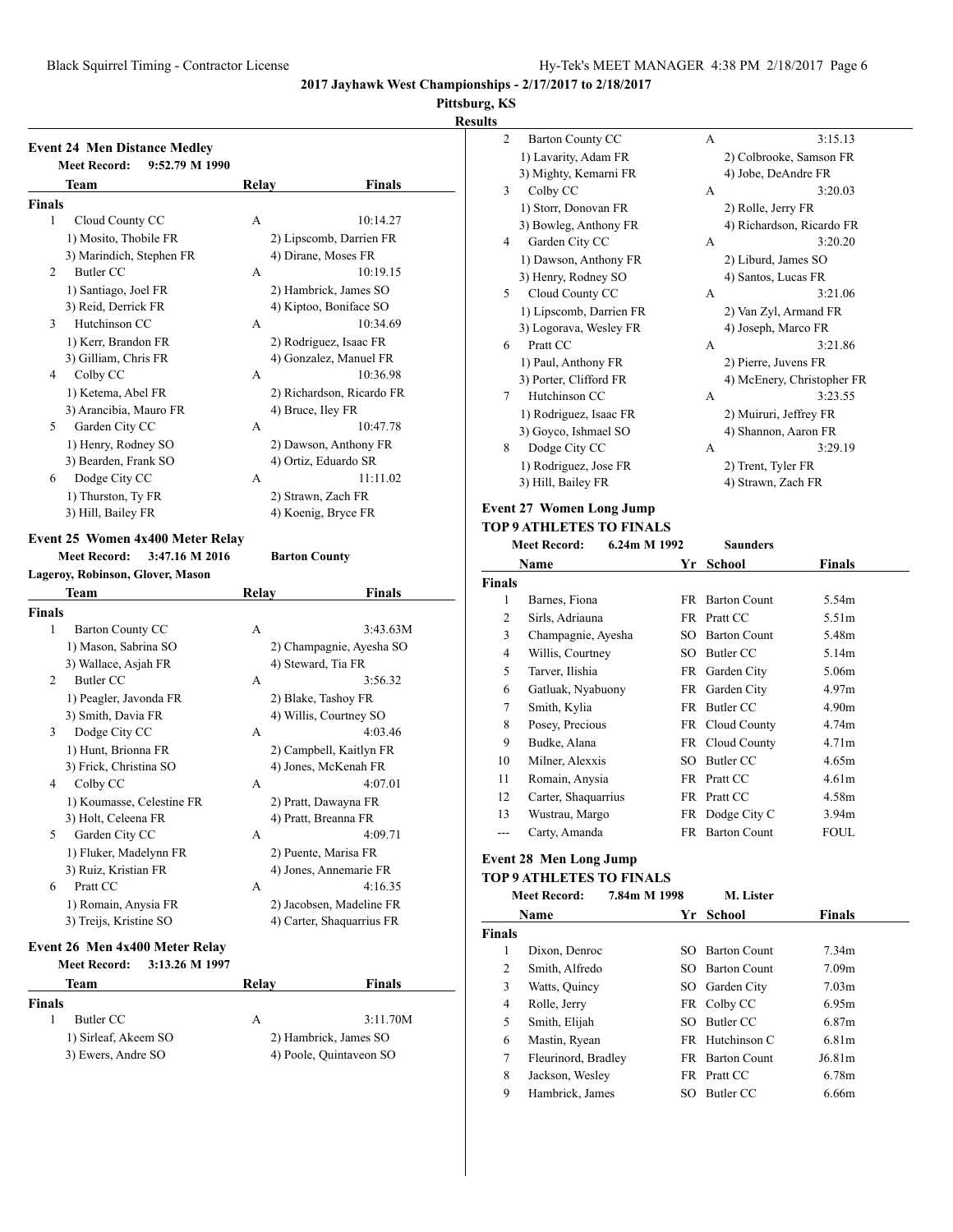## **Pittsburg, KS**

**Results**

| Finals  (Event 28 Men Long Jump) |                  |  |                 |                   |  |  |  |
|----------------------------------|------------------|--|-----------------|-------------------|--|--|--|
|                                  | <b>Name</b>      |  | Yr School       | <b>Finals</b>     |  |  |  |
| 10                               | Penn, Tyson      |  | FR Butler CC    | 6.47m             |  |  |  |
| 11                               | Mayberry, Tanner |  | FR Cloud County | 6.40m             |  |  |  |
| 12                               | Mason, Ramel     |  | SO Cloud County | 6.34m             |  |  |  |
| 13                               | Martina, Delimar |  | FR Hutchinson C | 6.09 <sub>m</sub> |  |  |  |
| 14                               | Gross, Chad      |  | SO Cloud County | 5.99m             |  |  |  |
| 15                               | Trent, Tyler     |  | FR Dodge City C | 5.93m             |  |  |  |

#### **Event 29 Women Triple Jump**

#### **TOP 9 ATHLETES TO FINALS**

| 12.81m M 1998<br><b>Meet Record:</b> |                    |  | K. Spencer |                        |               |  |
|--------------------------------------|--------------------|--|------------|------------------------|---------------|--|
|                                      | Name               |  | Yr         | School                 | <b>Finals</b> |  |
| <b>Finals</b>                        |                    |  |            |                        |               |  |
| 1                                    | Gatluak, Nyabuony  |  |            | FR Garden City         | 11.04m        |  |
| $\overline{c}$                       | Barnes, Fiona      |  |            | <b>FR</b> Barton Count | 11.00m        |  |
| 3                                    | Smither, Cayla     |  |            | FR Pratt CC            | 10.66m        |  |
| 4                                    | Nash, Mekeba       |  |            | FR Cloud County        | 10.11m        |  |
| 5                                    | Rieth, Kara        |  |            | FR Cloud County        | 9.50m         |  |
| 6                                    | Summerville, Renee |  | SO.        | Cloud County           | 9.34m         |  |
| 7                                    | Frick, Christina   |  | SO         | Dodge City C           | 9.23m         |  |
|                                      |                    |  |            |                        |               |  |

#### **Event 30 Men Triple Jump**

## **TOP 9 ATHLETES TO FINALS**

| <b>Meet Record:</b><br>16.21m M 1998 |                 |      | <b>M. Lister</b>    |               |  |
|--------------------------------------|-----------------|------|---------------------|---------------|--|
|                                      | <b>Name</b>     | Yr   | School              | <b>Finals</b> |  |
| <b>Finals</b>                        |                 |      |                     |               |  |
| 1                                    | Penn, Tyson     | FR   | Butler CC           | 14.69m        |  |
| 2                                    | Smith, Elijah   | SO.  | Butler CC           | 14.57m        |  |
| 3                                    | Mason, Ramel    | SO - | Cloud County        | 14.53m        |  |
| 4                                    | Adefolalu, Ade  | FR - | Butler CC           | 14.31m        |  |
| 5                                    | Mastin, Ryean   |      | FR Hutchinson C     | 14.16m        |  |
| 6                                    | Jackson, Wesley | FR - | Pratt CC            | 13.91m        |  |
| 7                                    | Rogers, Willie  | FR - | <b>Barton Count</b> | 13.54m        |  |
| 8                                    | McCray, Alvin   | FR - | <b>Barton Count</b> | 12.75m        |  |
| 9                                    | Nellom, Raymond |      | FR Cloud County     | 12.56m        |  |
| 10                                   | Trent, Tyler    |      | FR Dodge City C     | 12.46m        |  |
| 11                                   | Smith, Alfredo  | SО   | <b>Barton Count</b> | 12.03m        |  |
| 12                                   | Reusser, Chris  | SО   | Hutchinson C        | 11.23m        |  |

#### **Event 31 Women High Jump**

## **HEIGHTS 1.31, 1.36, 1.41, 1.46, 1.51, 1.56, 1.61, 1.66,**

**1.71, 1.76, 1.81, 1.86**

|        | $1.77m$ M<br><b>Meet Record:</b> |      |                     | 2001 H. Fountain, 2005 S. Davidson |
|--------|----------------------------------|------|---------------------|------------------------------------|
|        | Name                             |      | Yr School           | <b>Finals</b>                      |
| Finals |                                  |      |                     |                                    |
| 1      | Kostiuk, Valeriya                | SO.  | Butler CC           | 1.76m                              |
| 2      | Alvin, Ed'Ouisha                 | FR - | <b>Barton Count</b> | 1.66m                              |
| 3      | Champagnie, Ayesha               | SO.  | <b>Barton Count</b> | J1.66m                             |
| 4      | Brannen, Taylor                  |      | FR Dodge City C     | 1.56m                              |
| 5      | Neil, Jalicia                    |      | FR Butler CC        | J1.56m                             |
| 6      | Roberts, Jayne                   | FR.  | Butler CC           | J1.56m                             |
| 7      | Joseph, Patrica                  |      | FR Hutchinson C     | 1.51m                              |
| 8      | Saidi, Gloria                    |      | FR Dodge City C     | 1.46m                              |
|        |                                  |      |                     |                                    |

| Event 32 Men High Jump<br>HEIGHTS 1.55, 1.60, 1.65, 1.70, 1.75, 1.80, 1.85, 1.90<br>1.95, 2.00, 2.05, 2.10, 2.15, 2.20, 2.25<br>2.22m M 1997<br><b>Meet Record:</b><br>N. Leeper |                   |     |                        |                   |  |  |  |
|----------------------------------------------------------------------------------------------------------------------------------------------------------------------------------|-------------------|-----|------------------------|-------------------|--|--|--|
|                                                                                                                                                                                  | Name              | Yr  | School                 | <b>Finals</b>     |  |  |  |
| <b>Finals</b>                                                                                                                                                                    |                   |     |                        |                   |  |  |  |
| 1                                                                                                                                                                                | Cuskelly, Landon  | SO. | Butler CC              | 2.10m             |  |  |  |
| 2                                                                                                                                                                                | Penn, Tyson       |     | FR Butler CC           | J2.10m            |  |  |  |
| 3                                                                                                                                                                                | Rogers, Willie    |     | <b>FR</b> Barton Count | J2.10m            |  |  |  |
| 4                                                                                                                                                                                | McCray, Alvin     |     | <b>FR</b> Barton Count | 1.95m             |  |  |  |
| 5                                                                                                                                                                                | Buckmaster, Mason | SO. | Butler CC              | J1.95m            |  |  |  |
| 6                                                                                                                                                                                | Fesen, Zach       | FR. | Hutchinson C           | J1.95m            |  |  |  |
| 7                                                                                                                                                                                | Gross, Chad       |     | SO Cloud County        | J1.95m            |  |  |  |
| 8                                                                                                                                                                                | Nellom, Raymond   |     | FR Cloud County        | 1.90 <sub>m</sub> |  |  |  |
|                                                                                                                                                                                  | Yinambe, Robson   |     | FR Cloud County        | NΗ                |  |  |  |

## **Event 33 Women Pole Vault**

## **HEIGHTS 2.15 2.30 2.45 2.60 2.75 2.90 3.05 3.20 3.35 3.45 3.55 3.65 3.75 3.85**

|               | 3.90m M 2014<br><b>Meet Record:</b> |               | <b>Taylor Swanson</b> |                   |
|---------------|-------------------------------------|---------------|-----------------------|-------------------|
|               | Name                                | School<br>Yr. |                       | <b>Finals</b>     |
| <b>Finals</b> |                                     |               |                       |                   |
| 1             | Turner, Halie                       | FR.           | Cloud County          | 3.35m             |
| 2             | Roberts, Jayne                      | FR            | Butler CC             | J3.35m            |
| 3             | Holt, Celeena                       |               | FR Colby CC           | 3.20m             |
| 4             | McLaughlin, Madison                 | SO.           | Butler CC             | 3.05m             |
| 5             | Paul, Ocean                         | FR            | Hutchinson C          | J3.05m            |
| 6             | Anguish, Shania                     |               | FR Cloud County       | 2.75m             |
| 7             | Robbins, Anna                       | FR.           | Butler CC             | J2.75m            |
| 8             | Campbell, Kaitlyn                   |               | FR Dodge City C       | 2.30 <sub>m</sub> |
| 9             | Wustrau, Margo                      | FR            | Dodge City C          | J2.30m            |

## **Event 34 Men Pole Vault**

## **HEIGHTS 2.85 3.00 3.15 3.30 3.45 3.60 3.75 3.90 4.05 4.20 4.35 4.50 4.65 4.75 4.85 4.95 5.05 5.15 5.25**

| <b>Meet Record:</b> |                      | 5.25m M 2006 | <b>K.</b> Dennis |                 |                   |  |
|---------------------|----------------------|--------------|------------------|-----------------|-------------------|--|
|                     | Name                 |              |                  | School<br>Yr    | <b>Finals</b>     |  |
| <b>Finals</b>       |                      |              |                  |                 |                   |  |
| 1                   | Chrisman, Chance     |              | SO -             | Cloud County    | 4.50m             |  |
| 2                   | Reichenberger, Colin |              | SO.              | Butler CC       | 4.20m             |  |
| 3                   | Gierhan, Kyle        |              |                  | SO Cloud County | J4.20m            |  |
| 4                   | Snelling, Seth       |              | SO -             | Hutchinson C    | 4.05m             |  |
| 5                   | Winters, Tate        |              |                  | FR Dodge City C | 3.60 <sub>m</sub> |  |
| 6                   | Graham, Keith        |              |                  | FR Colby CC     | J3.60m            |  |
| 7                   | McGuire, Keaton      |              | SO.              | Butler CC       | J3.60m            |  |
| 8                   | Cain, Lewis          |              | <b>FR</b>        | Butler CC       | 3.45m             |  |
| 9                   | Thurston, Ty         |              |                  | FR Dodge City C | 3.15m             |  |
|                     | Winkel, Tristen      |              |                  | FR Cloud County | ΝH                |  |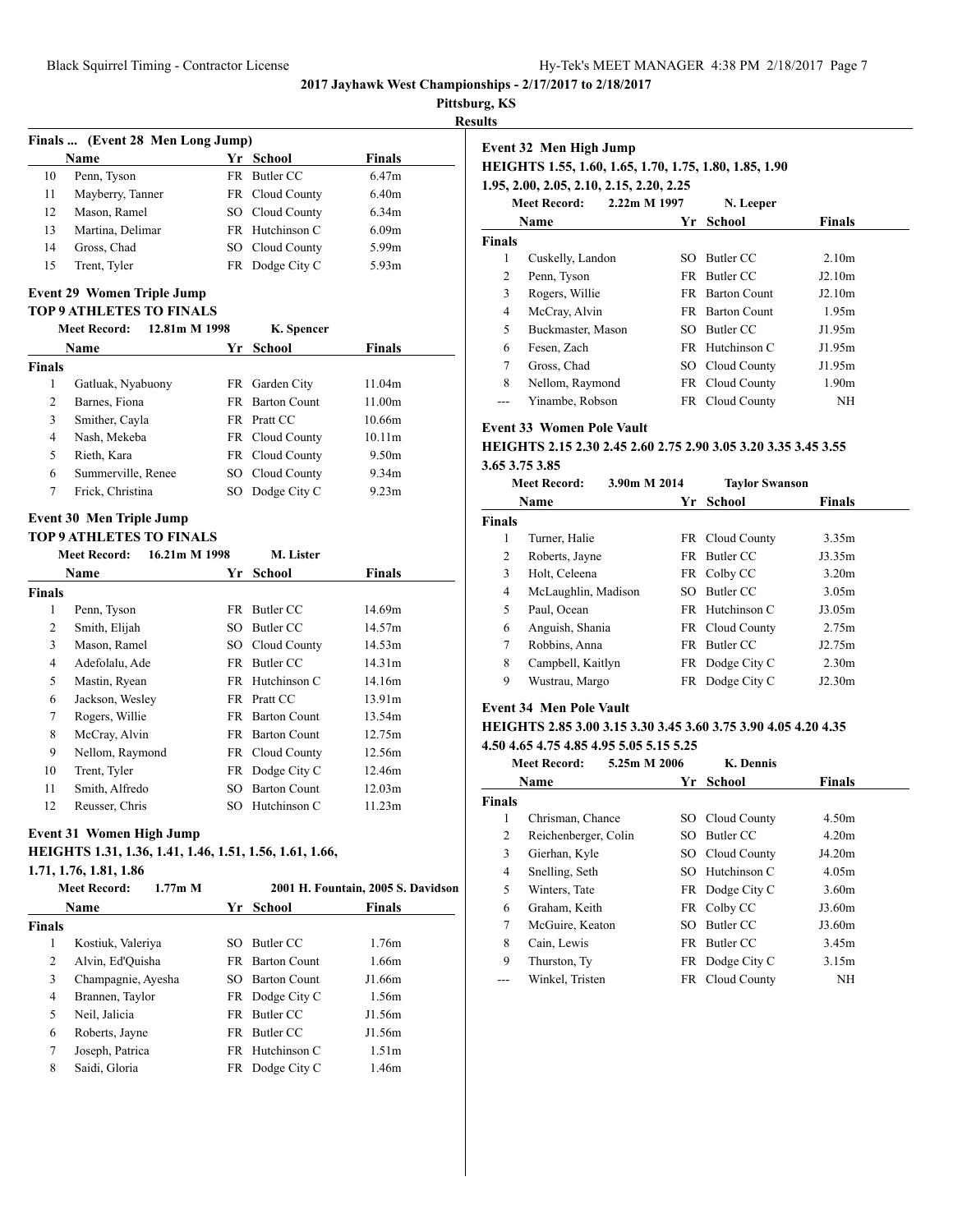**EVENT TO FOLLOW MENS SHOT PUT**

**Meet Record: 15.48m M 2004 C. Lee**

**Meet Record: 18.18m M 2003 B. Williams**

**Name Yr School Finals**

1 Campbell, Rajindra SO Cloud County 17.50m 2 McCarthy, Vashon FR Cloud County 17.40m 3 Crooks, Stevon SO Barton Count 17.08m 4 Lawrence, Sanjae FR Barton Count 17.05m 5 Nelson, Ricky SO Barton Count 16.96m 6 Harper, Nathan FR Pratt CC 14.68m 7 Smith, Quasean FR Dodge City C 12.78m 8 Bryan, Michael FR Hutchinson C 12.46m 9 Garrison, Dan SO Butler CC 12.38m 10 Lewis, Eric FR Hutchinson C 12.36m 11 Hageman, Mark FR Dodge City C 12.32m 12 Pavlu, Kolton FR Dodge City C 11.96m 13 Nece, Nick FR Butler CC 11.19m 14 Gruwell, Tyron FR Cloud County 10.70m 15 Isaac, Bryce FR Butler CC 8.61m French, Nick FR Hutchinson C FOUL

**Name Yr School Finals**

 Clunis, Nayoka SO Cloud County 14.37m 2 Champagnie, Ayesha SO Barton Count 13.88m Erskine, Dejah FR Butler CC 12.97m Horner, Julianna FR Butler CC 12.51m Harris, Gabbreil FR Cloud County 12.22m Rodriguez, Alex FR Hutchinson C 11.98m Smith, Hannah FR Hutchinson C 11.25m 8 Ybarra, Heather FR Dodge City C 11.05m James, Alexis FR Barton Count 10.92m 10 Odunze, Faith SO Butler CC 10.57m Budke, Alana FR Cloud County 10.11m 12 James, Kylie SO Hutchinson C 9.95m Jones, Kwanza FR Pratt CC 9.81m Harmon, Antionette FR Garden City 9.58m --- Valdez, Raquel FR Dodge City C FOUL

**Event 35 Women Shot Put TOP 9 ATHLETES TO FINALS**

**Event 36 Men Shot Put TOP 9 ATHLETES TO FINALS**

**Finals**

**Finals**

**2017 Jayhawk West Championships - 2/17/2017 to 2/18/2017**

**Pittsburg, KS**

**Results**

| Its |                 |                 |        |
|-----|-----------------|-----------------|--------|
|     | James, Alexis   | FR Barton Count | 13.03m |
| 8   | Smith, Hannah   | FR Hutchinson C | 12.89m |
| 9   | Odunze, Faith   | SO Butler CC    | 12.22m |
| 10  | Valdez, Raquel  | FR Dodge City C | 11.59m |
| 11  | Ybarra, Heather | FR Dodge City C | 11.45m |
|     | Budke, Alexis   | FR Cloud County | 11.35m |
|     |                 |                 |        |

# **Event 38 Men Weight Throw**

# **TOP 9 ATHLETES TO FINALS**

|        | 20.35m M 2015<br><b>Meet Record:</b> |      | J. Jackson          |                    |  |  |
|--------|--------------------------------------|------|---------------------|--------------------|--|--|
|        | Name                                 | Yr   | School              | Finals             |  |  |
| Finals |                                      |      |                     |                    |  |  |
| 1      | Nelson, Ricky                        | SO.  | <b>Barton Count</b> | 17.11m             |  |  |
| 2      | Orozco, Emiliano                     | SO.  | Hutchinson C        | 16.18m             |  |  |
| 3      | Martinez, Enrique                    |      | FR Barton Count     | 15.97m             |  |  |
| 4      | Sokol, Graham                        | FR - | <b>Barton Count</b> | 14.68m             |  |  |
| 5      | Campbell, Rajindra                   |      | SO Cloud County     | 14.43m             |  |  |
| 6      | French, Nick                         |      | FR Hutchinson C     | 14.06m             |  |  |
| 7      | Bryan, Michael                       |      | FR Hutchinson C     | 12.84m             |  |  |
| 8      | Smith, Quasean                       |      | FR Dodge City C     | 11.82m             |  |  |
| 9      | Gruwell, Tyron                       |      | FR Cloud County     | 10.63m             |  |  |
| 10     | Nece, Nick                           | FR - | Butler CC           | 10.33 <sub>m</sub> |  |  |
| 11     | Hageman, Mark                        |      | FR Dodge City C     | 9.89m              |  |  |
|        |                                      |      |                     |                    |  |  |

#### **Event 39 Women Indoor Pentathlon**

|                | <b>Meet Record:</b> | 3735 M |      |                     | 1996 L. Wright, 2002 H. Fountain |
|----------------|---------------------|--------|------|---------------------|----------------------------------|
|                | <b>Name</b>         |        | Yr.  | School              | <b>Finals</b>                    |
| <b>Finals</b>  |                     |        |      |                     |                                  |
| 1              | Janic, Adriana      |        | FR   | Hutchinson C        | 3734                             |
| 2              | Alvin, Ed'Quisha    |        | FR.  | <b>Barton Count</b> | 3361                             |
| 3              | Ruiz, Kristian      |        |      | FR Garden City      | 3113                             |
| $\overline{4}$ | Roberts, Jayne      |        | FR   | Butler CC           | 3051                             |
| 5              | Milner, Alexxis     |        | SO.  | Butler CC           | 3021                             |
| 6              | Barnes, Fiona       |        | FR.  | <b>Barton Count</b> | 2853                             |
| 7              | Roemer, Hannah      |        | FR - | Garden City         | 2554                             |
| 8              | Parrish, Ashlyn     |        | SO.  | Cloud County        | 2260                             |
| 9              | Rieth, Kara         |        |      | FR Cloud County     | 2201                             |

#### Event 39 Indoor Pentathlon: #1 Women 60 Meter Hurdles Indoor Pentatl

|               | Name             | Yг  | School              | <b>Finals</b> |     |
|---------------|------------------|-----|---------------------|---------------|-----|
| <b>Finals</b> |                  |     |                     |               |     |
| 1             | Janic, Adriana   |     | FR Hutchinson C     | 8.64          | 987 |
| 2             | Milner, Alexxis  | SO. | Butler CC           | 8.98          | 914 |
| 3             | Alvin, Ed'Ouisha | FR. | <b>Barton Count</b> | 9.09          | 891 |
| 4             | Roberts, Jayne   | FR  | Butler CC           | 9.13          | 883 |
| 5             | Ruiz, Kristian   |     | FR Garden City      | 9.38          | 832 |
| 6             | Parrish, Ashlyn  |     | SO Cloud County     | 10.07         | 699 |
| 7             | Roemer, Hannah   | FR. | Garden City         | 10.14         | 686 |
| 8             | Barnes, Fiona    | FR  | <b>Barton Count</b> | 10.28         | 661 |
| 9             | Rieth, Kara      | FR  | Cloud County        | 10.65         | 595 |

| <b>Event 37 Women Weight Throw</b> |  |  |
|------------------------------------|--|--|
| <b>TOP 9 ATHLETES TO FINALS</b>    |  |  |

|               | <b>Meet Record:</b> | 20.40m M 2004 | A. Brooks       |               |
|---------------|---------------------|---------------|-----------------|---------------|
|               | Name                |               | Yr School       | <b>Finals</b> |
| <b>Finals</b> |                     |               |                 |               |
|               | Clunis, Nayoka      | SO.           | Cloud County    | 19.32m        |
| 2             | Harris, Gabbreil    |               | FR Cloud County | 16.50m        |
| 3             | Rodriguez, Alex     |               | FR Hutchinson C | 14.41m        |
| 4             | Horner, Julianna    | FR.           | Butler CC       | 13.15m        |
| 5             | Brower, Peyton      | FR.           | Butler CC       | 13.06m        |
| 6             | James, Kylie        | SO.           | Hutchinson C    | 13.04m        |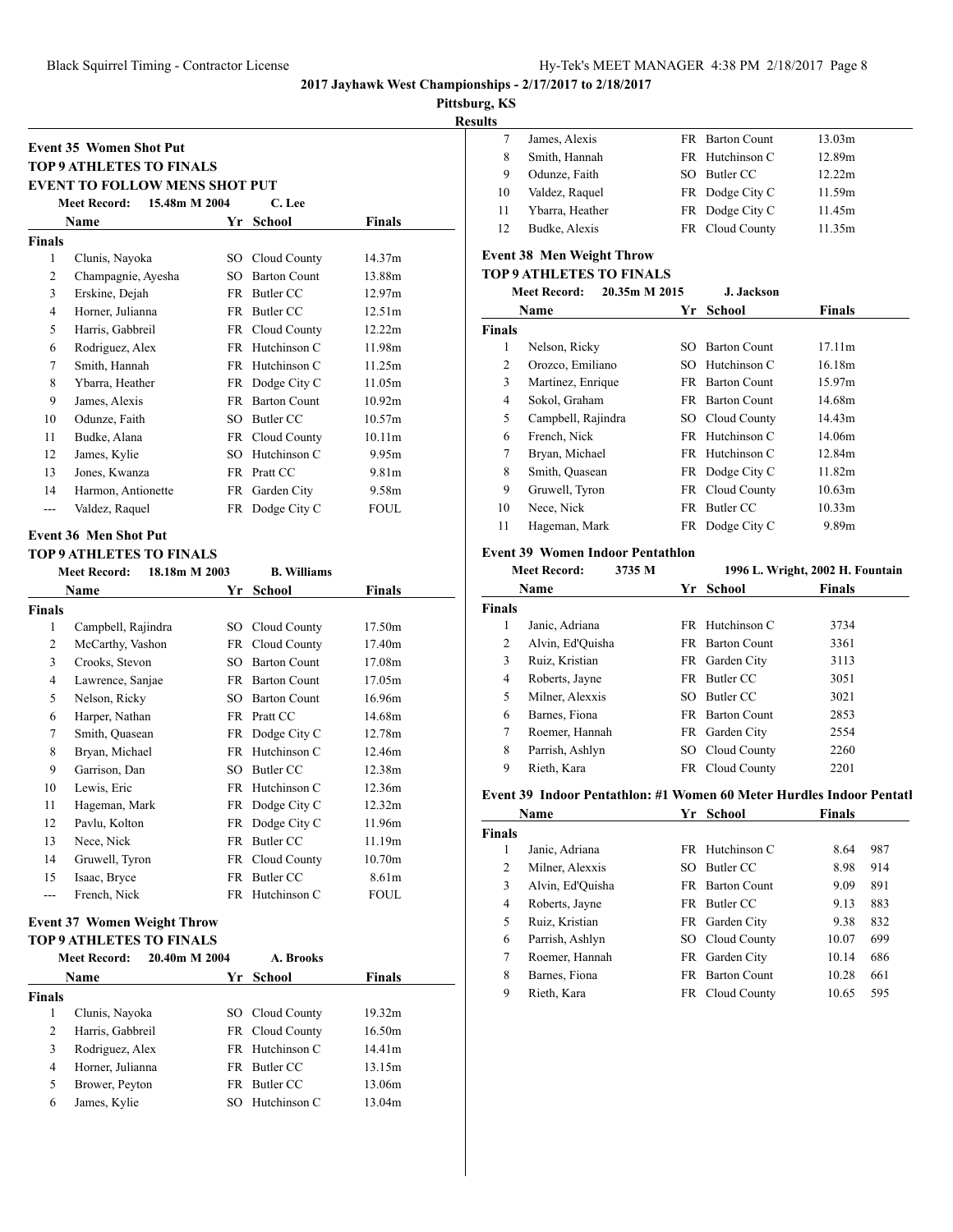**Pittsburg, KS**

**Results**

## **Event 39 Indoor Pentathlon: #2 Women High Jump Indoor Pentathlon HEIGHTS 1.19 1.22 1.25 1.28 1.31 1.34 1.37 1.40 1.43 1.46 1.49 1.52 1.55 1.58 1.61 1.64 1.67 1.70 1.73 1.76 1.79 1.82**

|               | Name             | Yr  | <b>School</b>       | <b>Finals</b>     |     |  |
|---------------|------------------|-----|---------------------|-------------------|-----|--|
| <b>Finals</b> |                  |     |                     |                   |     |  |
| 1             | Janic, Adriana   |     | FR Hutchinson C     | 1.73m             | 891 |  |
| 2             | Alvin, Ed'Ouisha | FR. | <b>Barton Count</b> | 1.64m             | 783 |  |
| 3             | Roberts, Jayne   | FR. | Butler CC           | 1.61m             | 747 |  |
| 4             | Ruiz, Kristian   | FR. | Garden City         | 1.55m             | 678 |  |
| 5             | Barnes, Fiona    | FR. | <b>Barton Count</b> | 1.52m             | 644 |  |
| 6             | Milner, Alexxis  | SO. | Butler CC           | 1.46m             | 577 |  |
| 7             | Rieth, Kara      |     | FR Cloud County     | 1.31 <sub>m</sub> | 419 |  |
| 8             | Roemer, Hannah   | FR  | Garden City         | 1.28 <sub>m</sub> | 389 |  |
| 9             | Parrish, Ashlyn  | SО  | Cloud County        | 1.19m             | 302 |  |

#### **Event 39 Indoor Pentathlon: #3 Women Shot Put Indoor Pentathlon**

|               | <b>Name</b>      | Yr  | School              | <b>Finals</b>     |     |
|---------------|------------------|-----|---------------------|-------------------|-----|
| <b>Finals</b> |                  |     |                     |                   |     |
| 1             | Barnes, Fiona    | FR. | <b>Barton Count</b> | 10.49m            | 562 |
| 2             | Janic, Adriana   |     | FR Hutchinson C     | 9.53m             | 499 |
| 3             | Ruiz, Kristian   | FR. | Garden City         | 9.37m             | 488 |
| 4             | Alvin, Ed'Ouisha | FR. | <b>Barton Count</b> | 9.05m             | 467 |
| 5             | Milner, Alexxis  | SO. | Butler CC           | 8.87m             | 456 |
| 6             | Parrish, Ashlyn  |     | SO Cloud County     | 8.64m             | 441 |
| 7             | Roemer, Hannah   | FR  | Garden City         | 8.04 <sub>m</sub> | 402 |
| 8             | Rieth, Kara      | FR  | Cloud County        | 7.94m             | 395 |
| 9             | Roberts, Jayne   | FR. | Butler CC           | 7.78m             | 385 |

#### **Event 39 Indoor Pentathlon: #4 Women Long Jump Indoor Pentathlon**

|        | <b>Name</b>      | Yr  | School                 | <b>Finals</b>     |     |  |
|--------|------------------|-----|------------------------|-------------------|-----|--|
| Finals |                  |     |                        |                   |     |  |
| 1      | Janic, Adriana   |     | FR Hutchinson C        | 5.61m             | 732 |  |
| 2      | Barnes, Fiona    | FR. | <b>Barton Count</b>    | 5.33m             | 651 |  |
| 3      | Alvin, Ed'Quisha |     | <b>FR</b> Barton Count | 4.98m             | 554 |  |
| 4      | Roberts, Jayne   | FR. | Butler CC              | 4.95m             | 546 |  |
| 5      | Ruiz, Kristian   | FR. | Garden City            | 4.86m             | 522 |  |
| 6      | Roemer, Hannah   | FR. | Garden City            | 4.71 <sub>m</sub> | 482 |  |
| 7      | Milner, Alexxis  | SO. | Butler CC              | 4.55m             | 441 |  |
| 8      | Rieth, Kara      |     | FR Cloud County        | 4.23m             | 362 |  |
| 9      | Parrish, Ashlyn  | SO. | Cloud County           | 4.17m             | 347 |  |
|        |                  |     |                        |                   |     |  |

#### **Event 39 Indoor Pentathlon: #5 Women 800 Meter Run Indoor Pentathlo**

| Name          |                  | Yr  | School              | <b>Finals</b> |     |
|---------------|------------------|-----|---------------------|---------------|-----|
| <b>Finals</b> |                  |     |                     |               |     |
| 1             | Alvin, Ed'Ouisha | FR. | <b>Barton Count</b> | 2:32.18       | 666 |
| 2             | Milner, Alexxis  | SО  | Butler CC           | 2:34.88       | 633 |
| 3             | Janic, Adriana   |     | FR Hutchinson C     | 2:35.52       | 625 |
| 4             | Roemer, Hannah   |     | FR Garden City      | 2:38.07       | 595 |
| 5             | Ruiz, Kristian   |     | FR Garden City      | 2:38.24       | 593 |
| 6             | Roberts, Jayne   | FR. | Butler CC           | 2:47.52       | 490 |
| 7             | Parrish, Ashlyn  | SО  | Cloud County        | 2:49.26       | 471 |
| 8             | Rieth, Kara      |     | FR Cloud County     | 2:53.29       | 430 |
| 9             | Barnes, Fiona    | FR  | <b>Barton Count</b> | 3:03.27       | 335 |
|               |                  |     |                     |               |     |

|               | <b>Event 40 Men Heptathlon</b> |             |     |                     |               |
|---------------|--------------------------------|-------------|-----|---------------------|---------------|
|               | <b>Meet Record:</b>            | 4616 M 2010 |     | <b>Robert Rolfe</b> |               |
|               | Name                           |             |     | Yr School           | <b>Finals</b> |
| <b>Finals</b> |                                |             |     |                     |               |
| 1             | Rogers, Denim                  |             |     | FR Garden City      | 4565          |
| 2             | Pfeifer, Jared                 |             |     | SO Cloud County     | 4494          |
| 3             | Yinambe, Robson                |             |     | FR Cloud County     | 4279          |
| 4             | Reichenberger, Colin           |             | SO. | Butler CC           | 4068          |
| 5             | Nellom, Raymond                |             |     | FR Cloud County     | 3838          |
| 6             | Reyes, Jesus                   |             |     | Garden City         | 3827          |
| $\tau$        | Cain, Lewis                    |             |     | FR Butler CC        | 3822          |
| 8             | McGuire, Keaton                |             | SO  | Butler CC           | 3613          |
| 9             | Hamby, Clayton                 |             |     | FR Hutchinson C     | 3472          |

#### **Event 40 Heptathlon: #1 Men 60 Meter Dash Heptathlon**

| Name          |                      | Yr   | <b>School</b>   | Finals |     |  |
|---------------|----------------------|------|-----------------|--------|-----|--|
| <b>Finals</b> |                      |      |                 |        |     |  |
| 1             | Yinambe, Robson      |      | FR Cloud County | 7.24   | 799 |  |
| 2             | Rogers, Denim        |      | FR Garden City  | 7.26   | 792 |  |
| 3             | Pfeifer, Jared       |      | SO Cloud County | 7.29   | 782 |  |
| 4             | McGuire, Keaton      | SO.  | Butler CC       | 7.39   | 749 |  |
| 5             | Nellom, Raymond      |      | FR Cloud County | 7.46   | 726 |  |
| 6             | Hamby, Clayton       |      | FR Hutchinson C | 7.65   | 665 |  |
| 7             | Cain, Lewis          | FR - | Butler CC       | 7.67   | 659 |  |
| 8             | Reyes, Jesus         |      | Garden City     | 7.74   | 637 |  |
| 9             | Reichenberger, Colin | SO.  | Butler CC       | 8.11   | 528 |  |

## **Event 40 Heptathlon: #2 Men Long Jump Heptathlon**

| Name          |                      | Yr   | School          | Finals            |     |
|---------------|----------------------|------|-----------------|-------------------|-----|
| <b>Finals</b> |                      |      |                 |                   |     |
| 1             | Cain, Lewis          | FR - | Butler CC       | 6.13m             | 615 |
| 2             | Rogers, Denim        |      | FR Garden City  | 6.10m             | 608 |
| 3             | McGuire, Keaton      | SO.  | Butler CC       | 6.05m             | 597 |
| 4             | Pfeifer, Jared       |      | SO Cloud County | 6.01 <sub>m</sub> | 589 |
| 5             | Nellom, Raymond      |      | FR Cloud County | 5.92m             | 569 |
| 6             | Reichenberger, Colin | SO.  | Butler CC       | 5.87m             | 559 |
| 7             | Reyes, Jesus         |      | Garden City     | 5.82m             | 548 |
| 8             | Yinambe, Robson      |      | FR Cloud County | 5.55m             | 492 |
| 9             | Hamby, Clayton       | FR - | Hutchinson C    | 5.35m             | 451 |

#### **Event 40 Heptathlon: #3 Men Shot Put Heptathlon**

| Name          |                      | Yr  | <b>School</b>   | Finals |     |
|---------------|----------------------|-----|-----------------|--------|-----|
| <b>Finals</b> |                      |     |                 |        |     |
| 1             | Reichenberger, Colin | SO. | Butler CC       | 10.62m | 523 |
| 2             | Yinambe, Robson      |     | FR Cloud County | 10.16m | 495 |
| 3             | Pfeifer, Jared       |     | SO Cloud County | 9.89m  | 479 |
| 4             | McGuire, Keaton      | SO. | Butler CC       | 9.81m  | 474 |
| 5             | Cain, Lewis          |     | FR Butler CC    | 9.78m  | 472 |
| 6             | Reyes, Jesus         |     | Garden City     | 9.50m  | 456 |
| 7             | Rogers, Denim        | FR  | Garden City     | 9.25m  | 441 |
| 8             | Hamby, Clayton       |     | FR Hutchinson C | 8.50m  | 396 |
| 9             | Nellom, Raymond      | FR. | Cloud County    | 8.22m  | 379 |